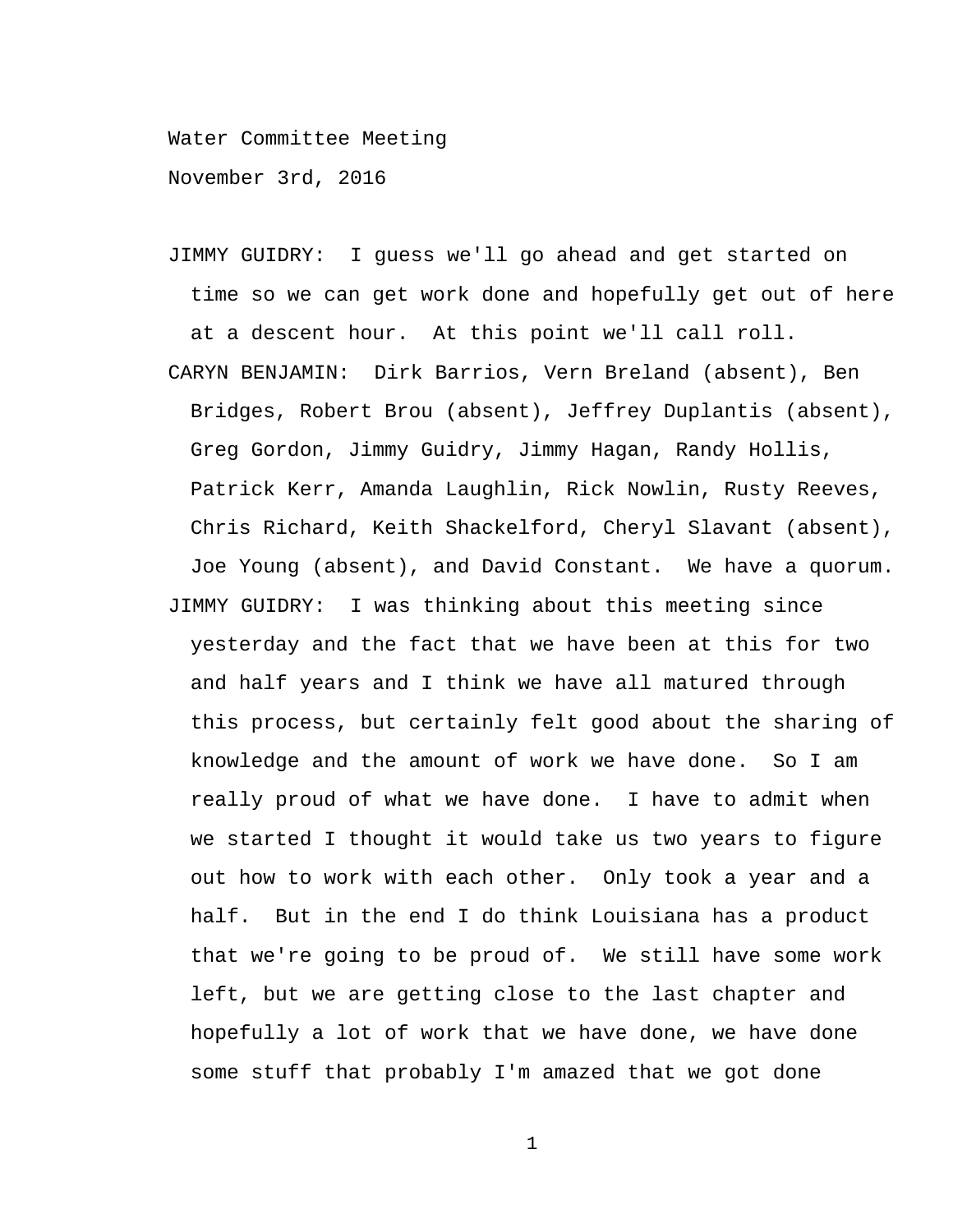actually and we actually agreed on a lot of different things. I am real pleased with what we have done and I hope today is a meeting where we can get the rest of the work done as quick as possible so that we can go to the rule making that's going to make official what we put in place. With that said, thank you for being here helping make a quorum. And I will give you a few minutes and everybody should have had time to look at the minutes, but if not we will look for a motion to approve the minutes and get that done and move on to business. You're probably reading it to see what we did several months ago. But certainly we should be grateful and thankful that we actually had someone that's been here to take our notes for us cause it's pretty much verbatim what we say. Appreciate the work you have done for us all this time. It's been excellent work in my opinion. We have documented our discussions and the things we have come up with. If at this time someone wishes to move we accept as written we will move on. If not I will give you a few more minutes.

GREG GORDON: I will move on the minutes.

BEN BRIDGES: I will second.

JIMMY GUIDRY: Any opposed? The minutes are official as written. Next into old business part 4 sections 4.0 to 4.3.1.10 is the final revisions and we're looking for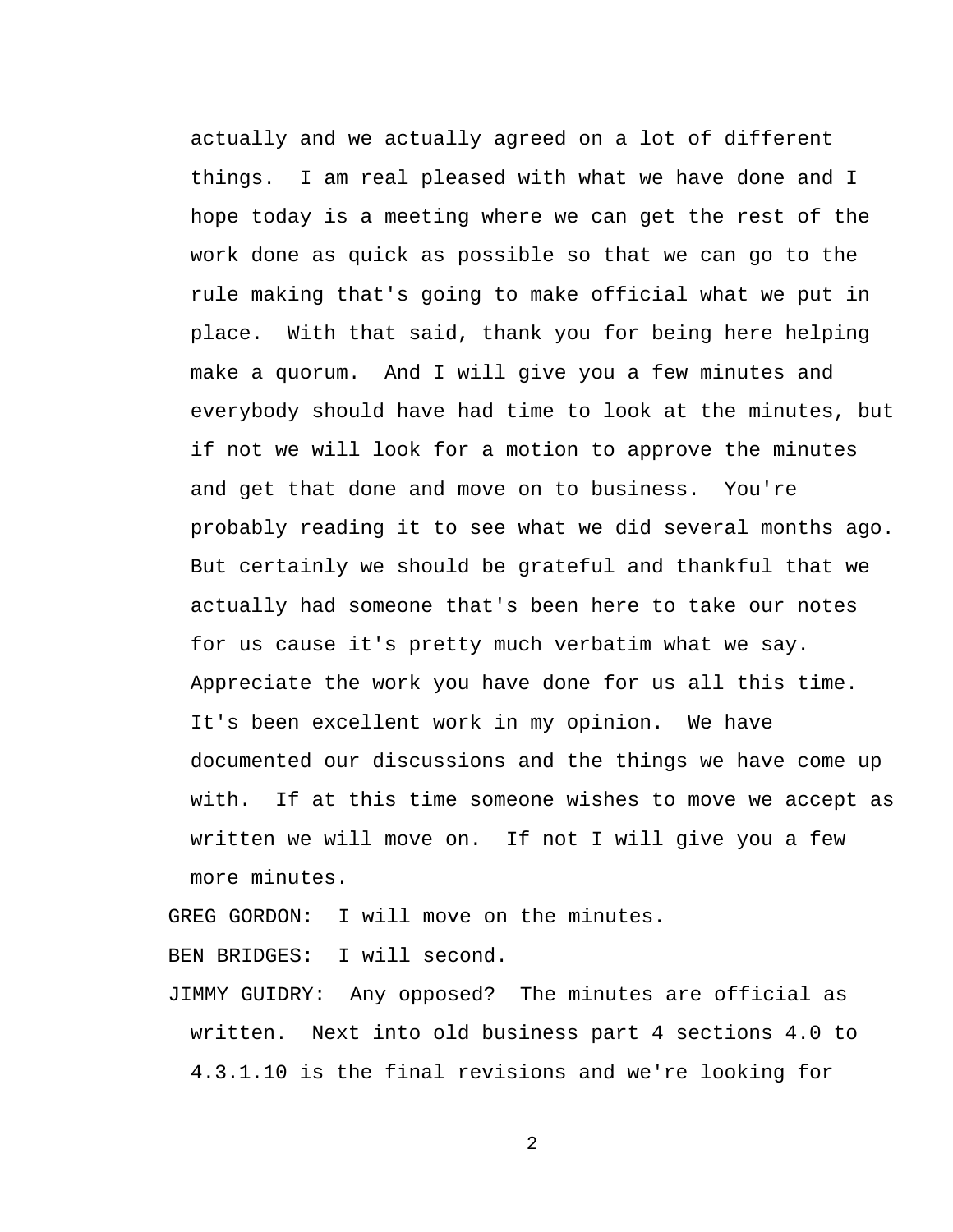final approval. I will open that up at this point. I will share with you the next part 4.3.1.11 was not discussed in any great detail. We didn't have any comments actually. We took comments of the committee and so we will also look at that as final approval. It should have been probably part of the one we're looking at in old business, but we didn't do it so it is part of the new business.

RANDY HOLLIS: I have a few comments on the old business. And this won't be long. I promise not to drag this out. Chris I think you did a lot of this, you did a great job. I'm glad I didn't have to go through this section. But under 4.2 clarification, under coagulation 4.2.2 we took out the flow splitting and we simply said flow shall be measured for coagulant dosing. Later on when we get into sedimentation we did leave in, under solid contact meters for example, if the flow is split a means of measuring the flow shall be provided. We have it later on under individual process units, but we took it out of coagulation. To me if we're going to split the flow and have two different coagulate chambers I think we need to measure the flow going into them so the proper dosage is there. I think some language needs to be, we can leave it like it was. If flow is splint between basins then a means of measuring the flow to each train.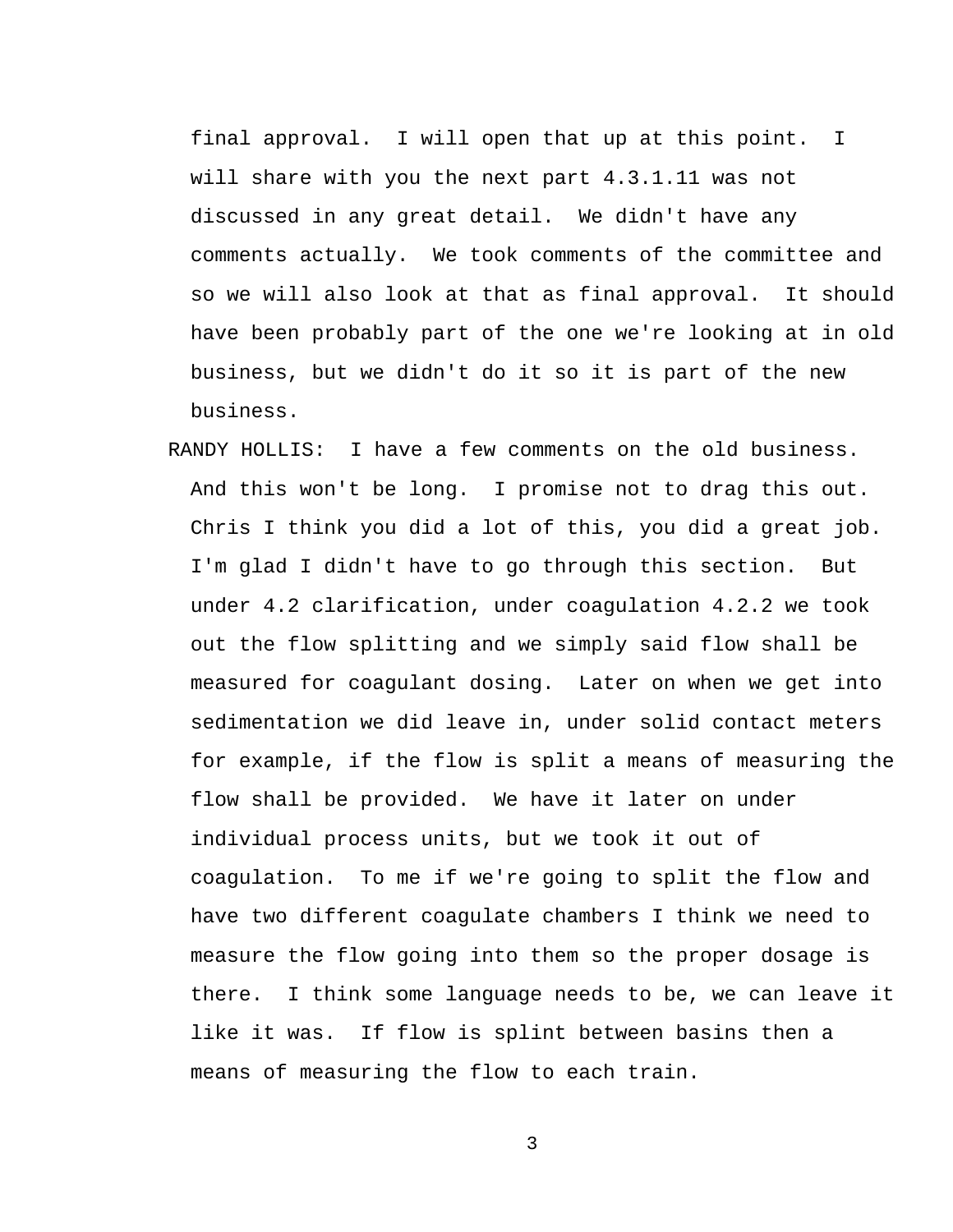JIMMY GUIDRY: D under 4.2.2.

RANDY HOLLIS: I would go back to the way it was originally written to say if the flow is splint between basins it is recommended that a means of measuring the flow to each train or unit shall be provided.

JIMMY GUIDRY: Any further discussion? We will amend it. DIRK BARRIOS: How do you measure the flow in open control? RANDY HOLLIS: Partial flume. Or if you have piping coming

in going to the coagulate basins that you put in a meter. DIRK BARRIOS: If you have coagulate.

- RANDY HOLLIS: Dirk I would look at it like this. If you have flow coming in and you have a meter and a means of balancing the flow to both basins then you're measuring the flow and you're applying the dosage properly and then you're splitting it evenly. But if you don't have a means of splitting it properly how are you going to make sure your dosage, if it's into the coagulate basins, is proper?
- DIRK BARRIOS: I would disagree with what you're saying other than if it specifically says you have to have a means of measuring the flow. And when you're having a means of measuring the flow where do you measure at. Who is going to make that determination. And there's a few other questions in these things about reasonably constant and all this other stuff. Who makes those kinds of determinations?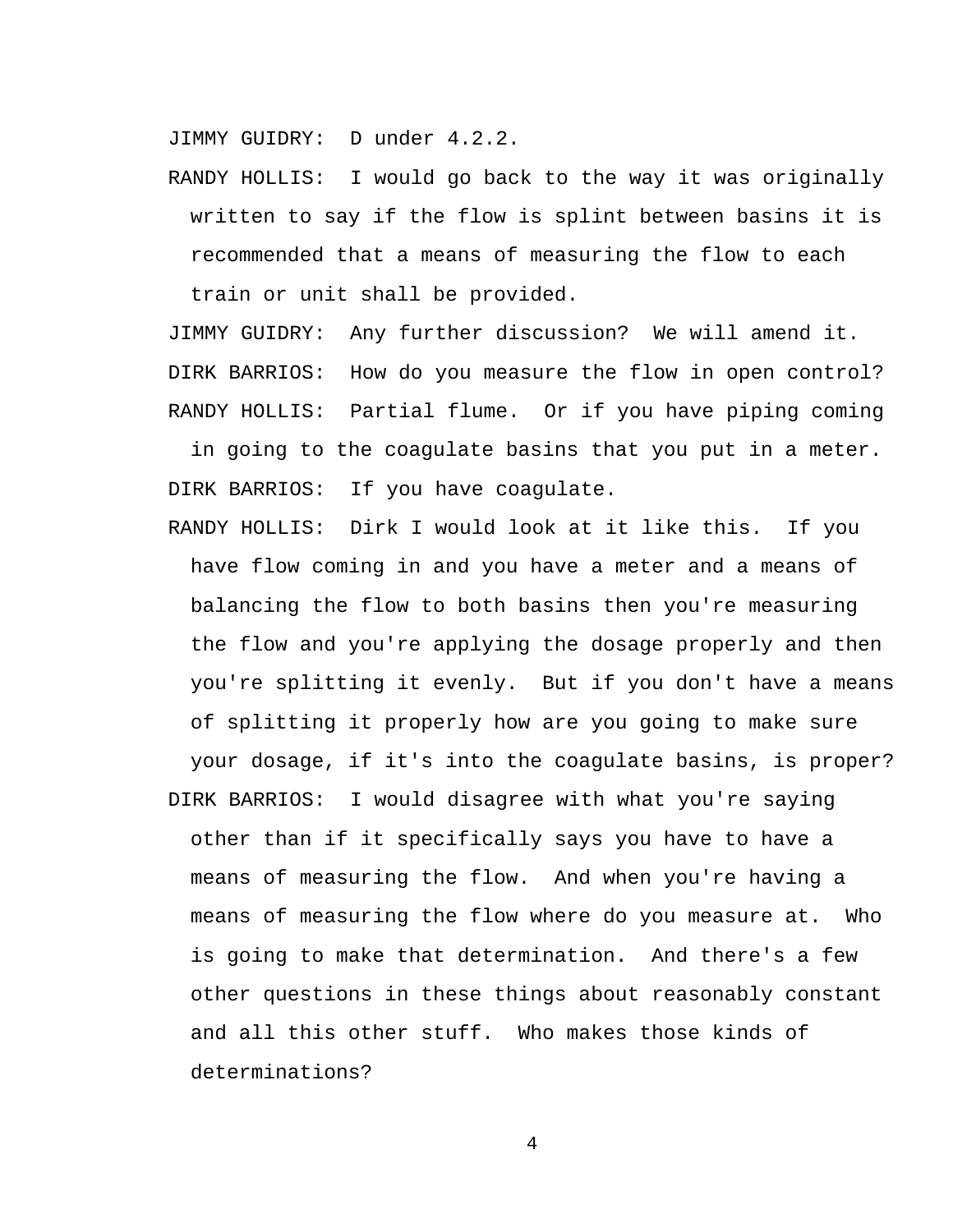- RANDY HOLLIS: What if the flow meter's at your raw water pump station?
- DIRK BARRIOS: We have an effluent and influent metering station and we come into a mixer and we go into a splitter box and it's even distributed. As far as we're concerned that's how we do it. But if it's saying you have to have a measuring device and it's interpreted you have to have- we have troughs that go to one basin to the other. That's very difficult to do.
- RANDY HOLLIS: Keep in mind this is new construction. This is not retroactive.
- DIRK BARRIOS: Regardless. Cause you're going to try to build your newer stuff using new technology, but at the same type of layout it's going to be similar in design. So more than likely if you have troughs you will probably have troughs in the future.
- PATRICK KERR: Randy we talked about this at length and basically the conclusion we came to is the language that we've selected. You do have to be able to measure to do the dosing. We were just arguing where the measurement had to take place. So what we're saying in this language is you have to measure the dose and you can convince the department that you're measuring adequately by any several means. I don't think we're taking out, you can still split, do whatever you want, but the dosing has to be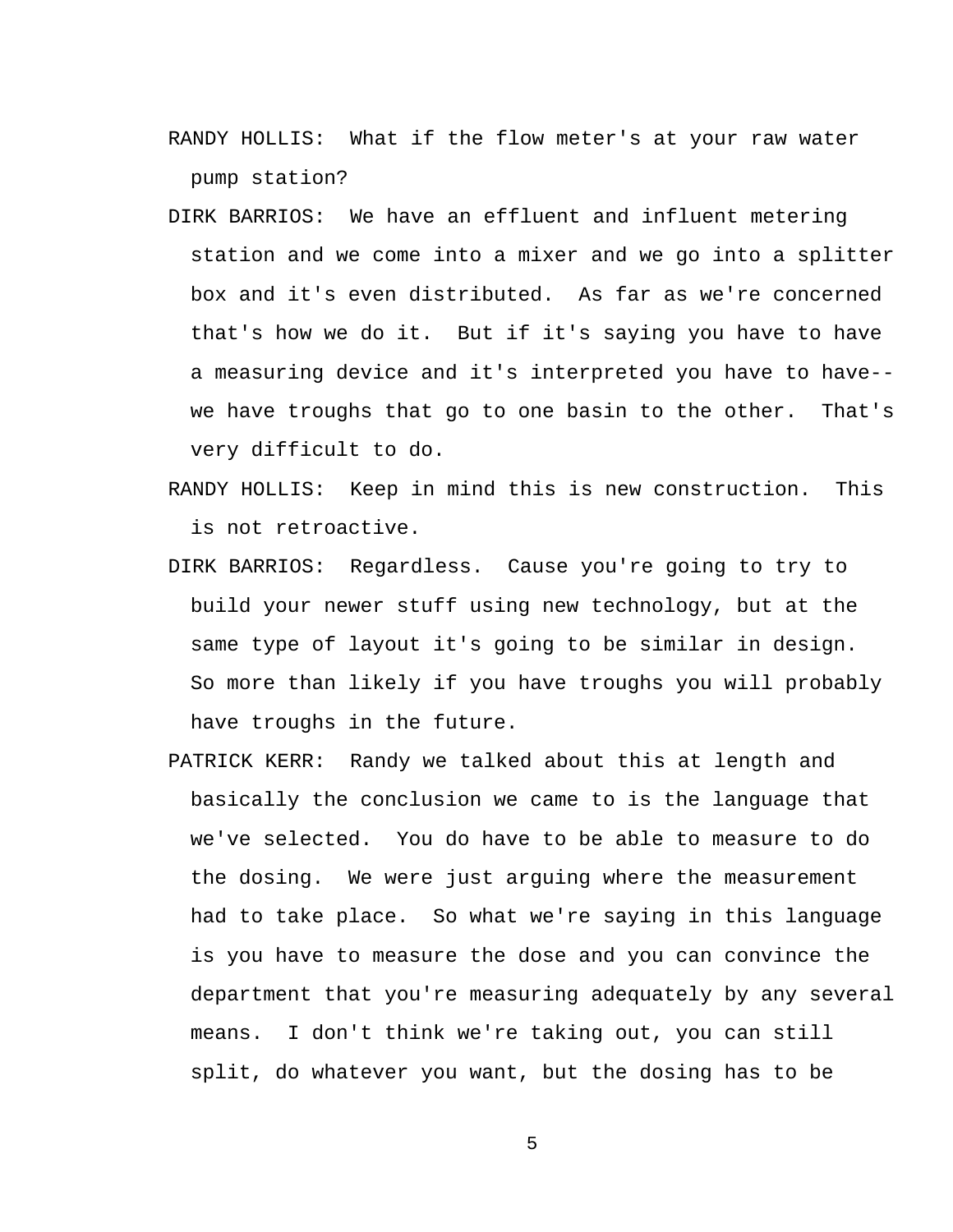based on flow. So we're going to leave it up to the system to tell the department how they're measuring coagulate dosage.

RANDY HOLLIS: Okay.

- PATRICK KERR: We did change the language. I don't know why we didn't change it in the other part. But the fact remains that dosing is based on flow.
- RANDY HOLLIS: And it will be provided that the coagulate application point is close to the flow meter or within that same train.

PATRICK KERR: No, it doesn't matter where you do it.

- RANDY HOLLIS: Let me finish please. If you have a train coming in, one single pipe and you're measuring the flow in that one pipe and then you split it by throttling valves or by any other means into two basins and then you're putting in the coagulate you have no guarantee that coagulant is the same dosage in each basin.
- PATRICK KERR: No you don't, but you have to measure flow to dose the coagulate and you have to convince the department that what you're doing is adequate. So we're leaving it up to system to devise its own process for doing that and then to convince the inspector or the plan review person that this is an adequate way to do it. We're still dosing based on flow.

CHRIS RICHARD: I think the problem is if you dose it first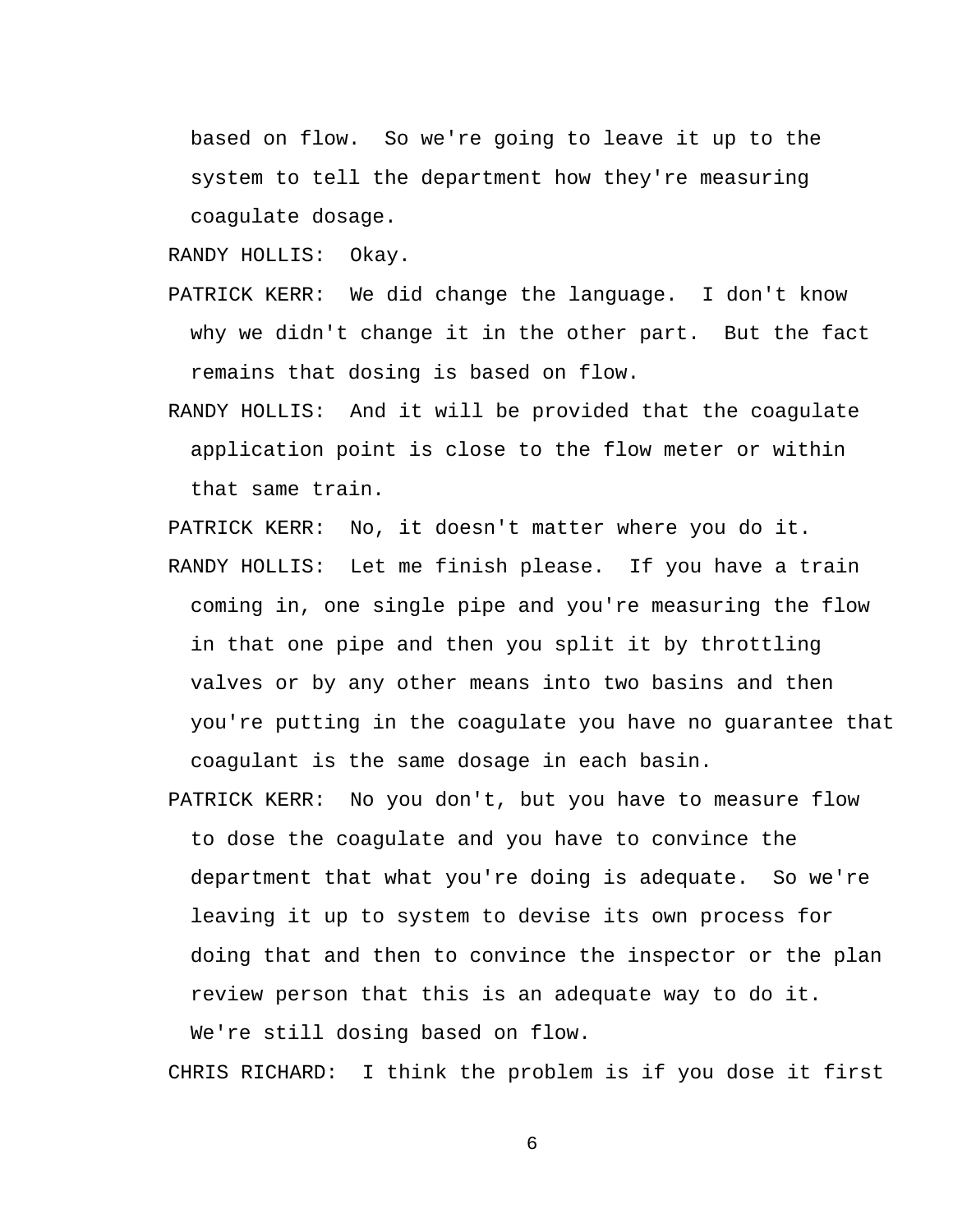after your flow measurement then you split it according to what you're saying you have to measure it again going into each basin and it's not necessary cause we've already fed our coagulate. So what he's saying is we'll dose it based on flow. That has to be done regardless of how you split it, but don't dictate that we measure it, do it here, then we measure it again just because we split the flow between basins.

- RANDY HOLLIS: That's not what I'm saying Chris. If you're feeding the coagulate where the flow meter is that is absolutely a dosage based on flow. But if you measure the flow and then you split it and then you feed the coagulate it is based on flow. But it may not be split appropriately to each basin because the throttling valves may not be working correctly, your weirs may not be correctly. You may have 80 percent going in one and 20 percent going to the other, but you're splitting the coagulate 50/50.
- CHRIS RICHARD: But I don't think you're pacing it to flow in that case because you're not feeding it based on the flow where you're feeding it. You can't take a reading here and then split it and then feed it. I think you would have to take into account the way you split the flow. Then if you're going to split the flow before you feed it then you need to measure it where you feed it.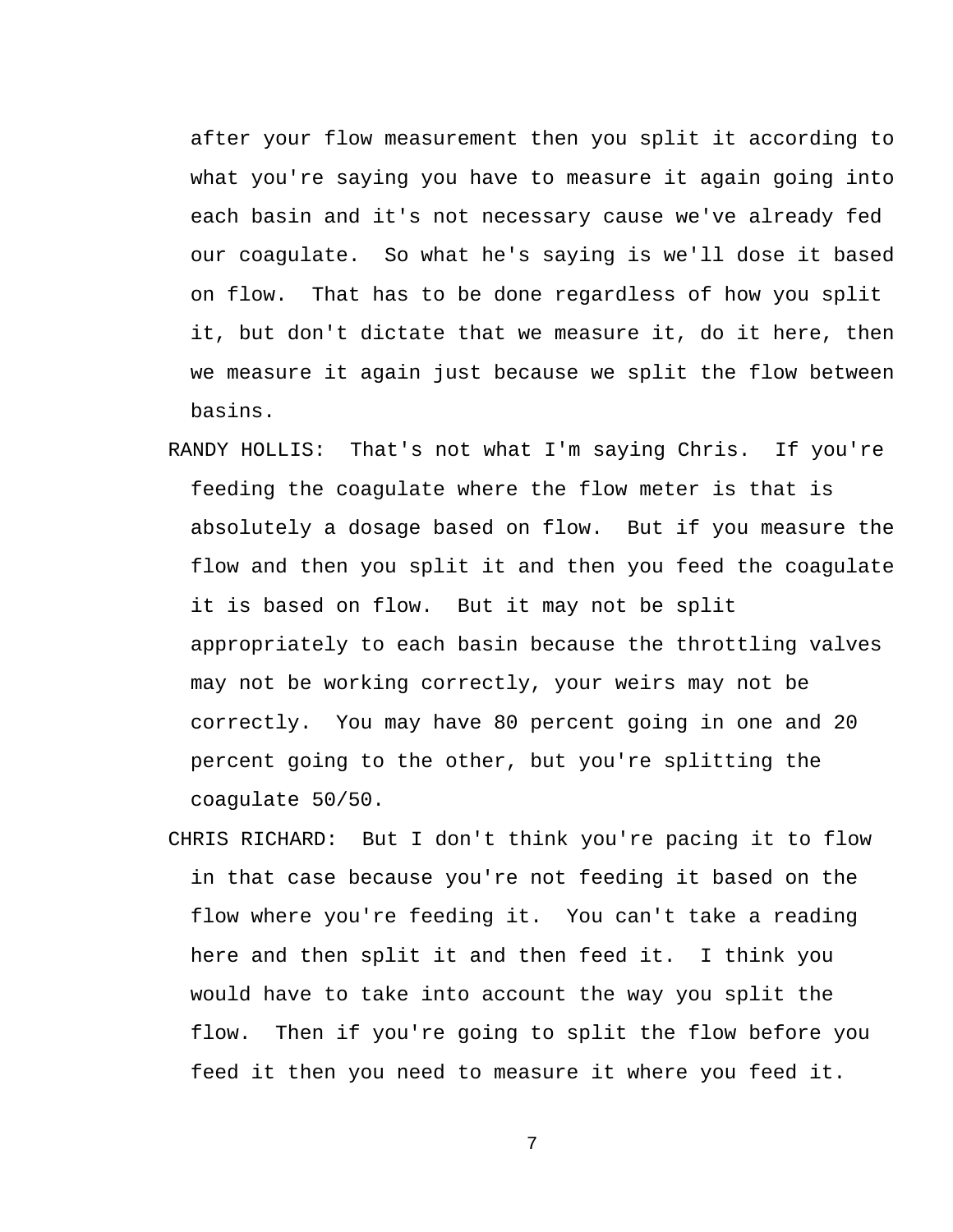But if you put the language you're saying in then it requires you to measure it when you split it even if you did the coagulate dosage ahead of.

- RANDY HOLLIS: I'm just trying to say this could lead to an unbalance in dosages because we're just saying measure it somewhere.
- BEN BRIDGES: If you will if you have filters on the back end you could measure your rate of flow through your filters and assume by calculating how much goes through each set, split it from there. You're never going to have it perfect. Every plant that has two or three trains the flow is never the same. One train always flows more or less than the others hydraulically. But you assume that and take your readings off your filters on the back end, subtract it out, and get it pretty accurate. I don't think you're going to be off by 50 percent of dose rate or else your train, the basin won't work if you don't have the chemical layer.
- RANDY HOLLIS: That's just the one and one is two in me coming out trying to get an exact dosage of the flow to each basin.
- BEN BRIDGES: Back it up to the meter to where you have a known volume and feed it right there and then split it after that.

CHRIS RICHARD: I think you make the requirement be that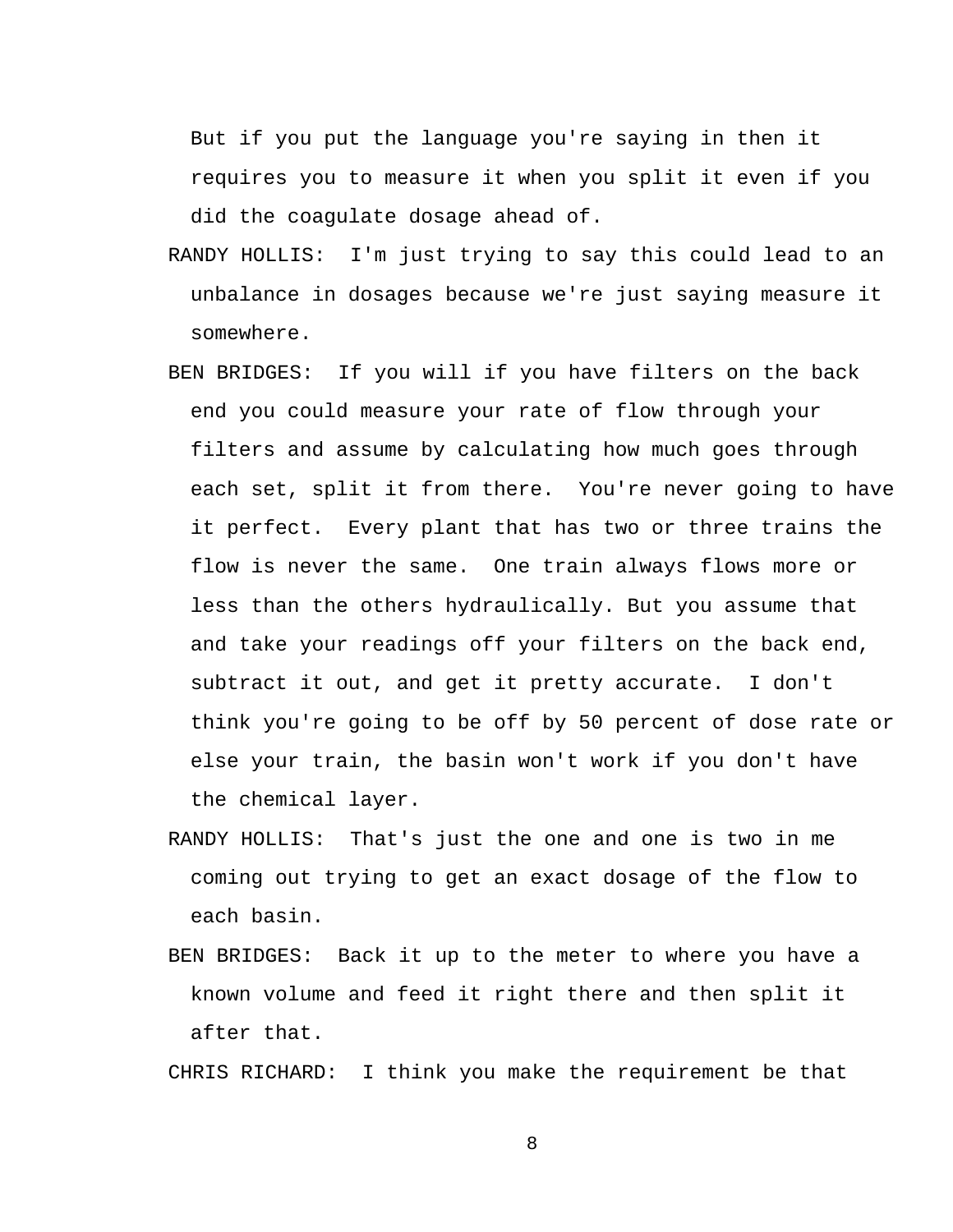you base the dosage on the flow at the location where you're feeding it and not try to dictate where you're going to measure the flow and then you say whenever you feed it you dictate it.

- AMANDA LAUGHLIN: Caryn put some language up there that you guys can look at. Flow shall be measured at the point of coagulate dosing.
- PATRICK KERR: Again, just because it could be calculated at the point of coagulate dosing too by the output from the filters as we were just talking about. There's just other ways to do it, so I don't know that we need to measure flow at the point of dosing, but we need to know the flow at the point of dosing and convince you that we do.
- BEN BRIDGES: What's the difference in measuring 200 feet up the road? I think it's the proximity of where the meter is to where your injection point is is the sticky point. If you measure back here at raw water you know you've got a thousand GPM coming in if you inject it here or there it's irrelevant you still know the flow coming in.

DAVID CONSTANT: Instead of measure say determine. PATRICK KERR: There ya go.

RANDY HOLLIS: I just want to bring the point home that this may lead to some errors.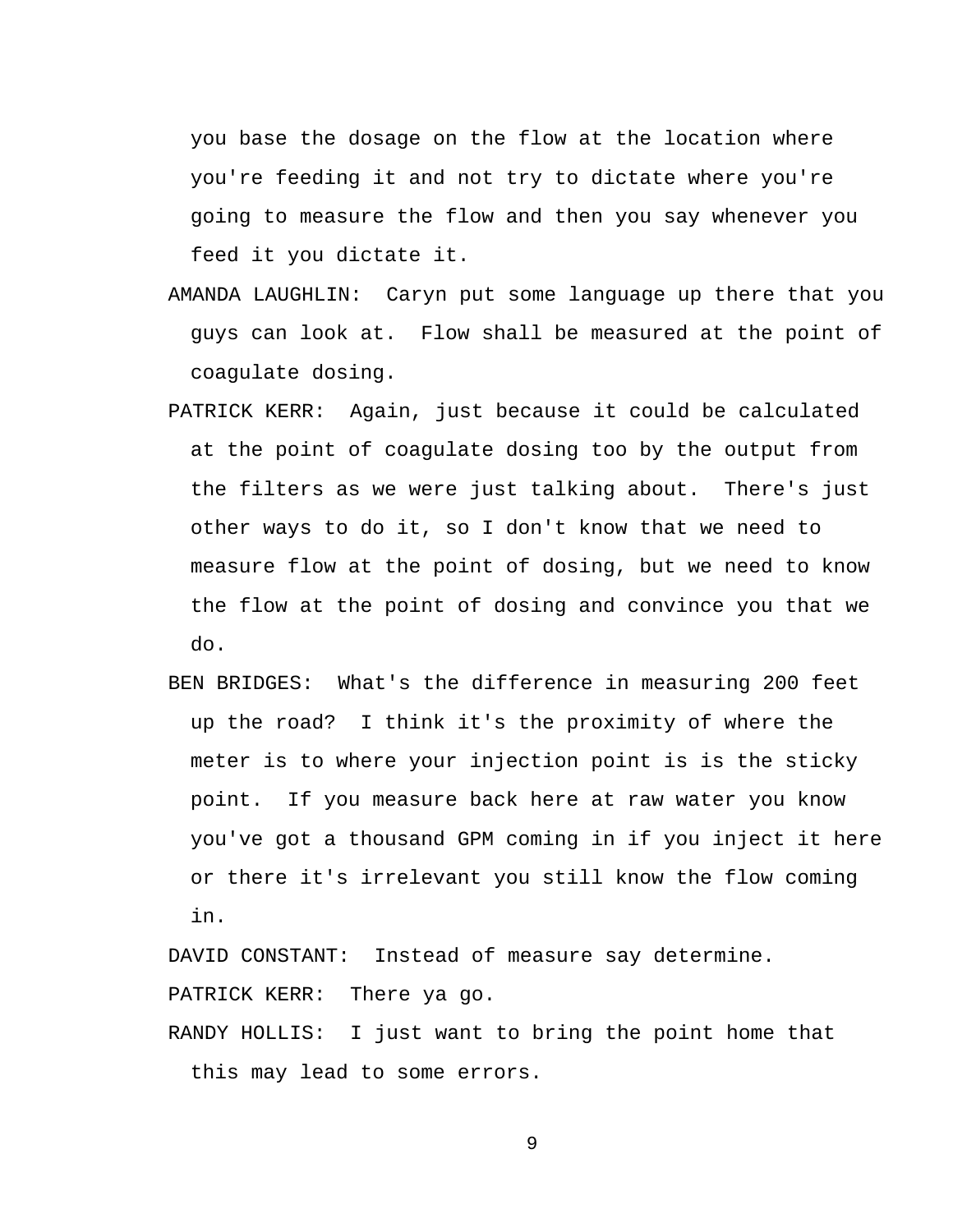- CHRIS RICHARD: Regardless of whether it's split it doesn't matter. Wherever you're dosing you don't need to say if it's split because if it's not split you still got to know your flow.
- RANDY HOLLIS: Strike out the red and just leave it. And I assume y'all are going to go through this because when we took out things and added things that the letters don't add up anymore. They're skipping some where we took out things.

AMANDA LAUGHLIN: We'll fix all that.

- RANDY HOLLIS: Over on section sedimentation 4.2.4. This was interesting under G, and this is talking about under G sedimentation basins, but it references filters in here all of a sudden. And this is 10 state standards. But it talks about an overflow weir or pipe shall be designed to establish the maximum water level desired on top of the filters. That's interesting it's in this section that we have an overflow and a sedimentation basin that is dictating the level in the filters. We can leave it like
- it is, it's just out of section is what it amounts to. CHRIS RICHARD: I think it's just trying to say that if you want your sedimentation basin to have an overflow such that you don't overflow your filters, you want to overflow it before you get to your filters to prevent the water, especially some of the older, some of your plants your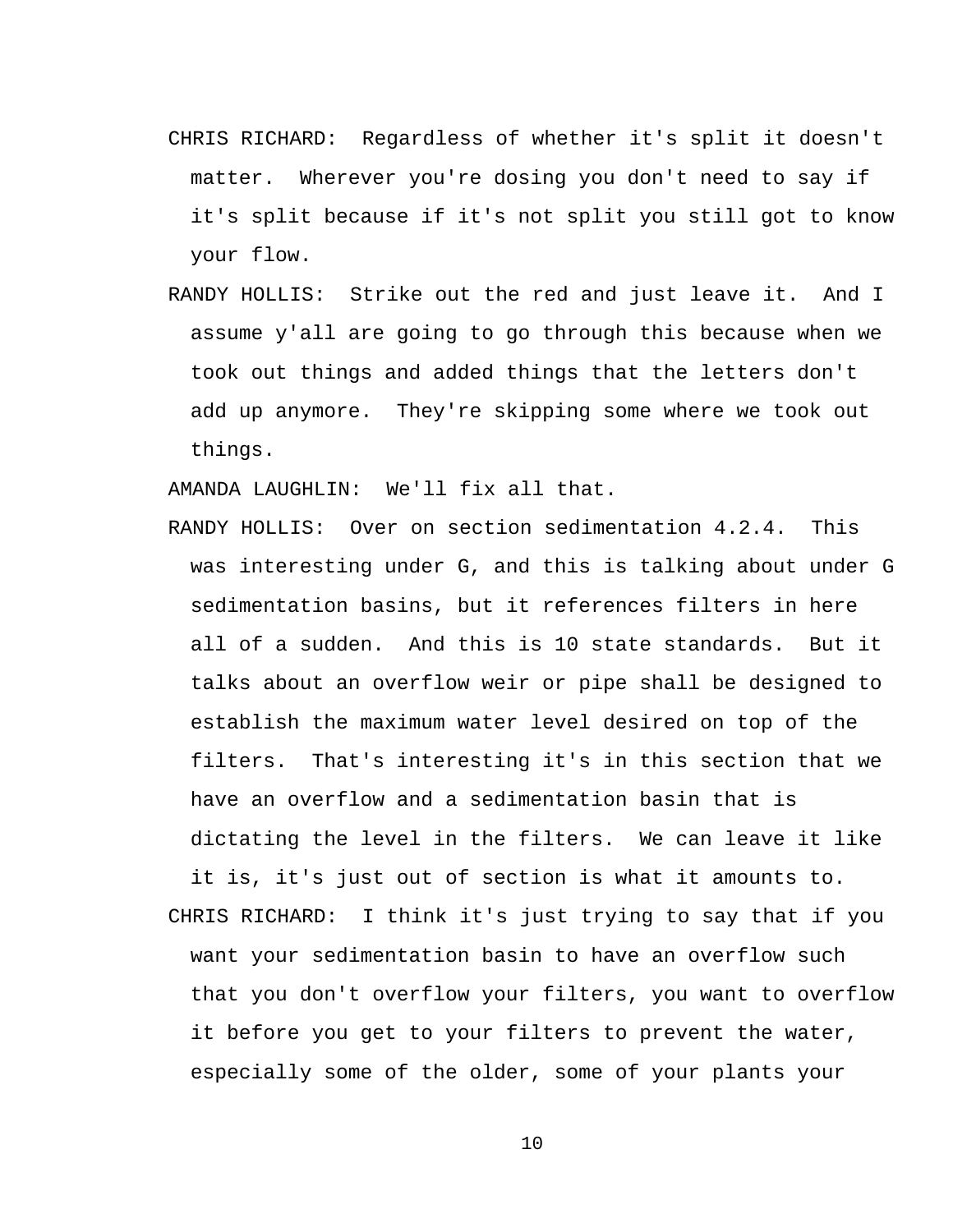filters might be in a building you don't want overflow in your building. Overflow your basin instead of your filters.

RANDY HOLLIS: Okay. You're just going to have to watch your head loss carefully. Under 4.2.5.5 flocculation. I'm sorry, one more down under sludge removal. This was a should and under sludge removal it was originally, I'm sorry, sludge concentrators 4.2, go up a little bit, 4.2.5.6.

CARYN BENJAMIN: I took it out.

RANDY HOLLIS: One of those comments was large basins should have at least two sumps for collecting sludge located in the central flocculation zone. We have found that to be very important on large basins because if one basin gets plugged up, one of your sludge collectors gets plugged up you don't lose the whole unit, you can use the second one. I feel like that's very strong to leave in here because we've seen that happen at one of our plants and we would have lost the entire clarifier if we didn't have the second sump and it's a large unit. I really would like to see that on large basins just to have two sumps. 4.2.5.6.

CARYN BENJAMIN: It's on y'alls handouts.

RANDY HOLLIS: It reads large basins should have at least two sumps for collecting sludge located in the central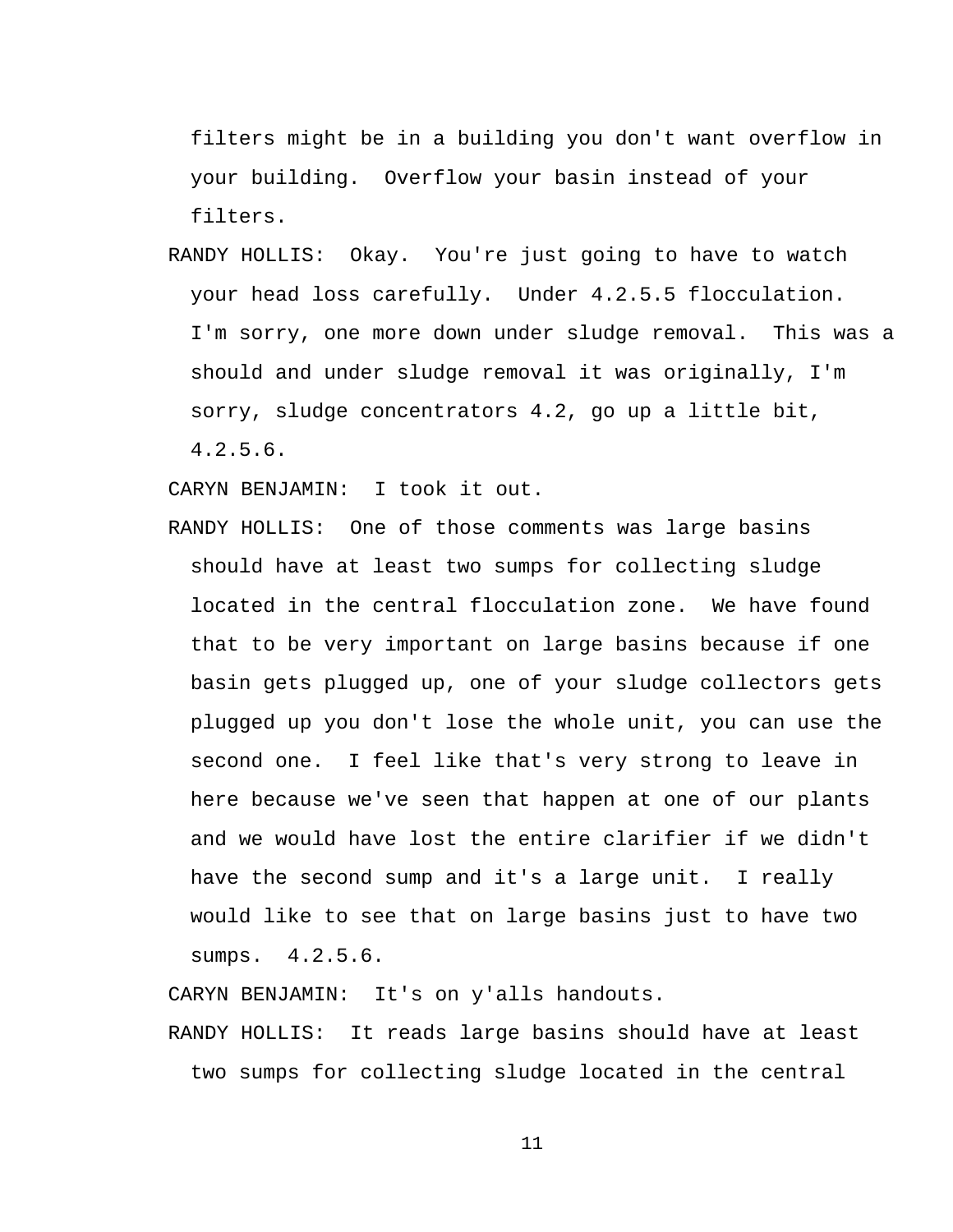flocculation zone.

PATRICK KERR: We're just striking a should.

RANDY HOLLIS: Yeah, we're striking a should and to me it's a guidance in there that I really think they're going to look at carefully. It's not a mandatory requirement. I know we said well let's don't put mandatory.

JIMMY GUIDRY: You think it's a good reminder.

RANDY HOLLIS: It absolutely is.

JIMMY GUIDRY: Does anybody have a problem with that?

BEN BRIDGES: What constitutes large?

RANDY HOLLIS: I recommend we leave B in. My personal opinion. It's a should anyway. Go to 4.2.6 which is tube and plate settlers. We've removed section I support and if you go down to I I is in 10 state standards and what that states in there is that, let me find it real quick and I will tell you what it is, that is the support. And what 10 state standards dictated was is that the units have to be designed, the supports system should be able to carry the weight of the modules when the basin is drained plus any additional weight to support maintenance. It seems like a minor issue. We are spending about 900,000 dollars right now on a super pulsator ripping the guts out and replacing it because structural engineers have determined that unit is not adequately designed structurally to even handle the weight of the tube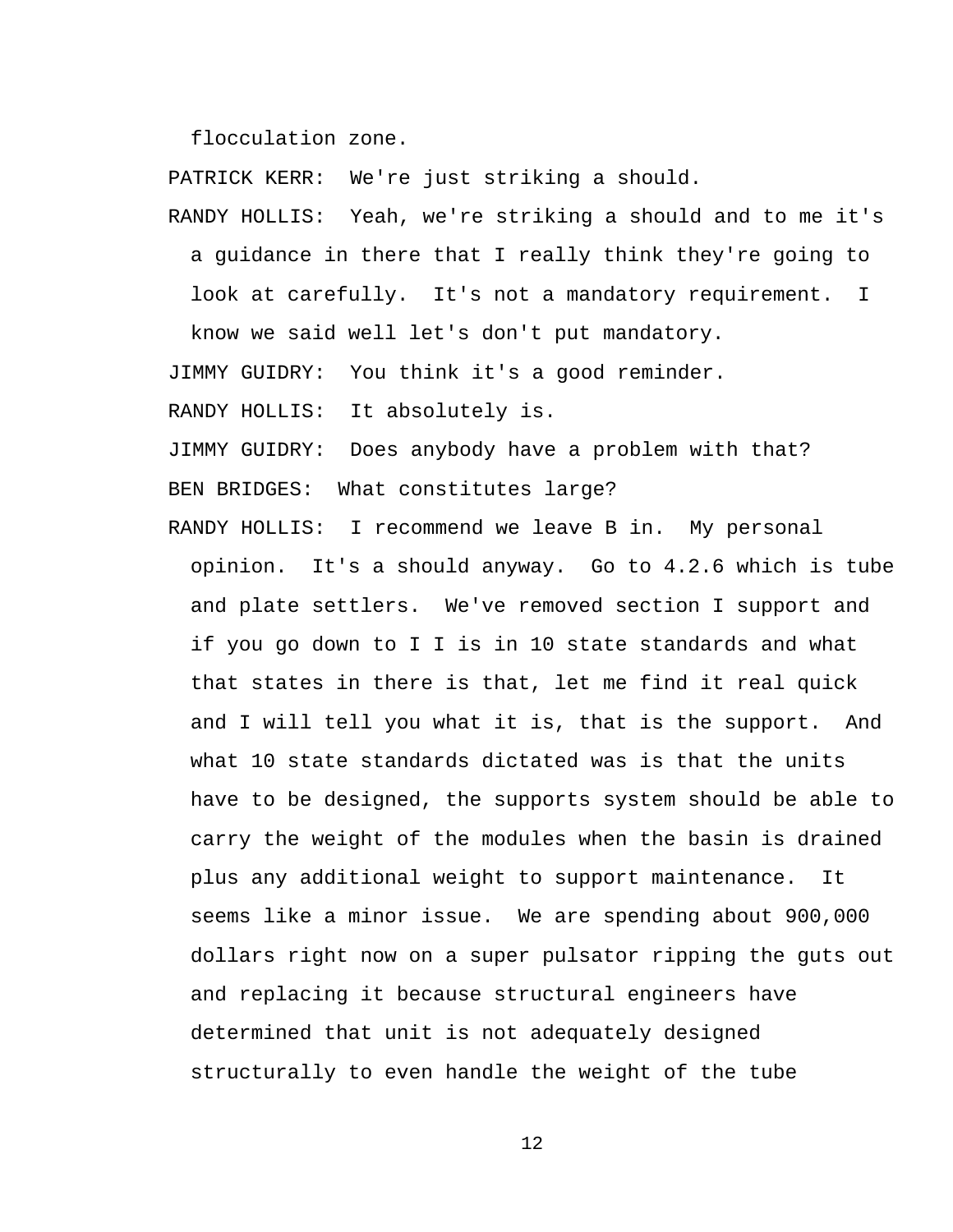settlers on top of it with the sludge. That needs to be in here to remind everybody. At least the owner has something to go back to that says hey you should have designed this thing to handle the weight of the plate settlers and the tube settlers and the maintenance workers. I'm very strong on that. I really feel like we need to add that back in to protect our clients, to protect municipalities.

CHRIS RICHARD: Then you would change a should to shall. RANDY HOLLIS: Yes, I think it should be a shall.

DIRK BARRIOS: Why don't you just put a statement that

everything be structurally sound and leave it at that. RANDY HOLLIS: But this is a manufactured piece of equipment that we found a major deficiency and there are hundreds of these units around the country and they are not designed properly. And this is to help those behind us as they go through this and the state can say what is minute, did somebody look at this. Otherwise they're going to keep selling the same equipment and you're going to have somebody killed going underneath that thing because they're going to collapse. I feel very strongly that we need that statement in there to protect those coming behind us. It's under the section plate settlers and tube settlers. I would like to see it added back in. I'm not sure why we took it out. Cause it was a should I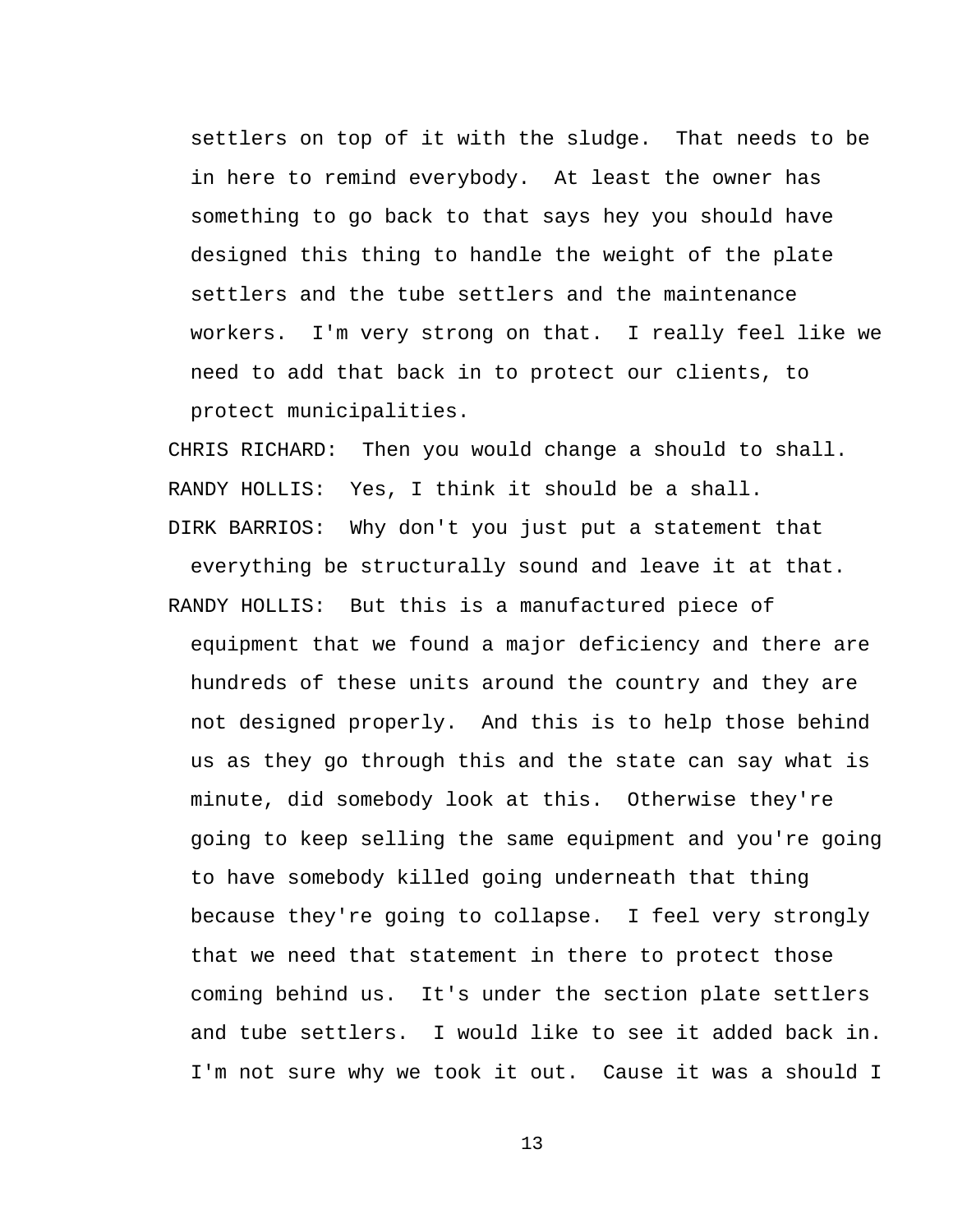guess. And at least make them go through the calculations.

- JIMMY GUIDRY: Anybody disagree? It's not even there as a strikeout so it might have been totally missed.
- RANDY HOLLIS: Next one 4.3.1.6 filter material. And what we have in there is we dictate the exact gradation of media. Now we give some allowances on thickness there. Two to 3, 3 to 5 and all of that.

CHRIS RICHARD: You mean the gravel.

RANDY HOLLIS: Yes. I'm fine with the sand, I'm fine with the torpedo sand, but the gradation in 10 state standards does not match those of some manufacturers for sand filters. And some of them have their own, mostly the 3 quarter and 1/2 inch, 1/2 inch to 316th is where it starts getting a little iffy. I've got one filter that has three gradations between three thirty seconds and half inch. And the problem is we do say that you'll accept other things for slow sand filtration or proprietary filter bottoms. Well I would like to be able to use gradation of media for manufacturer if it's recommended by them or standard sand filters. Instead of dictating this is exactly what you will use. I would like to see some flexibility in there for standard sand filters as opposed to only slow sand filtration or proprietary filter bottoms.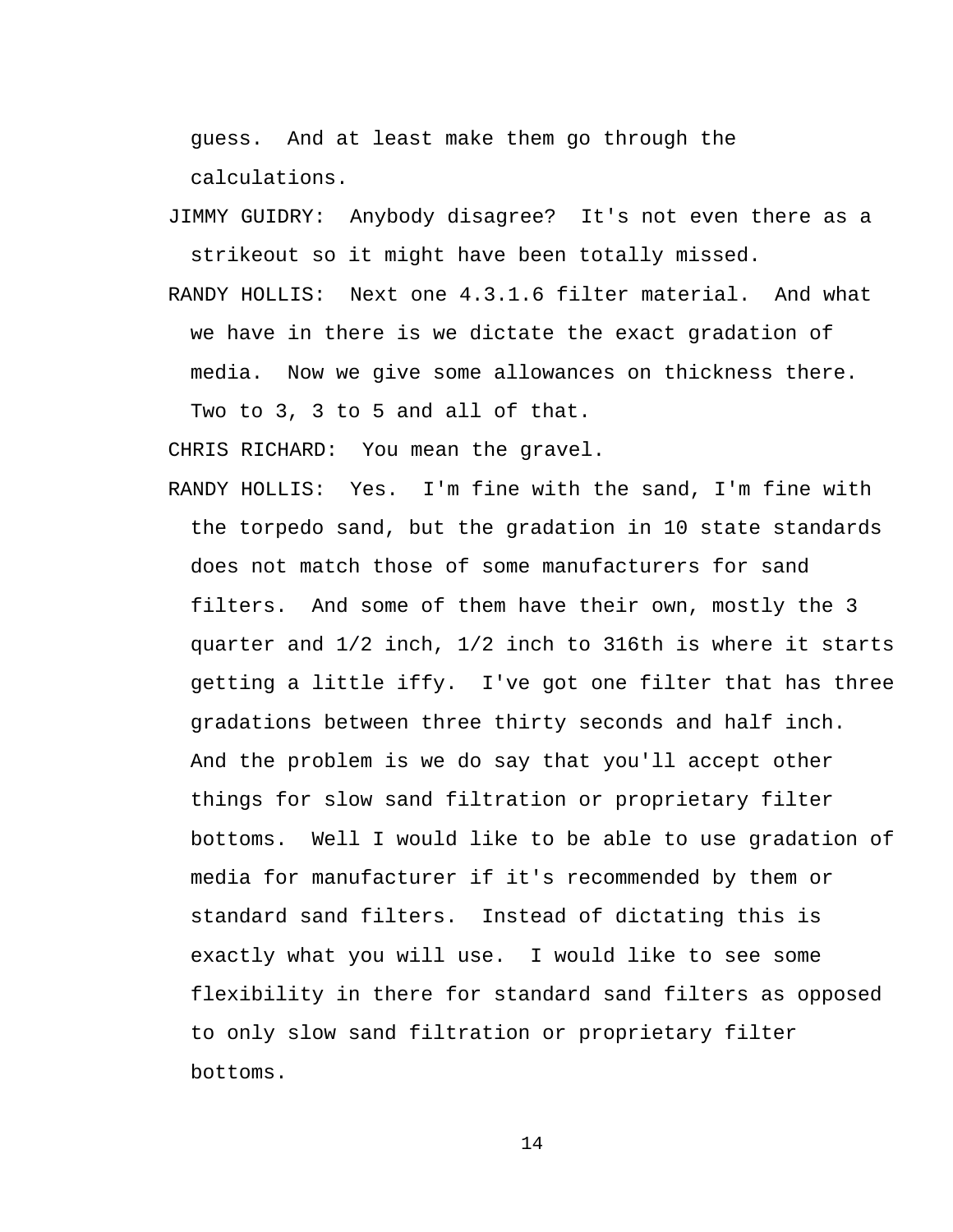KEITH SHACKELFORD: Put a period after state health officer in that last paragraph.

RANDY HOLLIS: Yeah, and then delete the rest of it. And then you have to submit it. We're just not tying our hands to only those two types of filtration. If you want to use a standard gradation, go with that. If you have something else that works better, media, all this stuff, submit that with a justification. That's what I'm saying. Otherwise, you couldn't do it for standard sampling. You're only held to those two. The last thing that I have Caryn is going down to 4.3.1.9. When you see air scouring D. That was really a totally separate section under media washing. It's confusing the way it is so what we need to do is where D is is we need to label that like it was originally 4.3.1.9 air scouring and make that entire section of A, B, C, D, E, F, G. That's what it was originally. Now it's under media washing, which it shouldn't be. And that's my comments on part 4. JIMMY GUIDRY: Glad somebody is looking at it closely. AMANDA LAUGHLIN: To move it under 8 was the subcommittee's proposal.

RANDY HOLLIS: I will defer to Chris on that. It's totally different from washing and gets into air scouring.

CHRIS RICHARD: Air scouring is part of the washing of your media.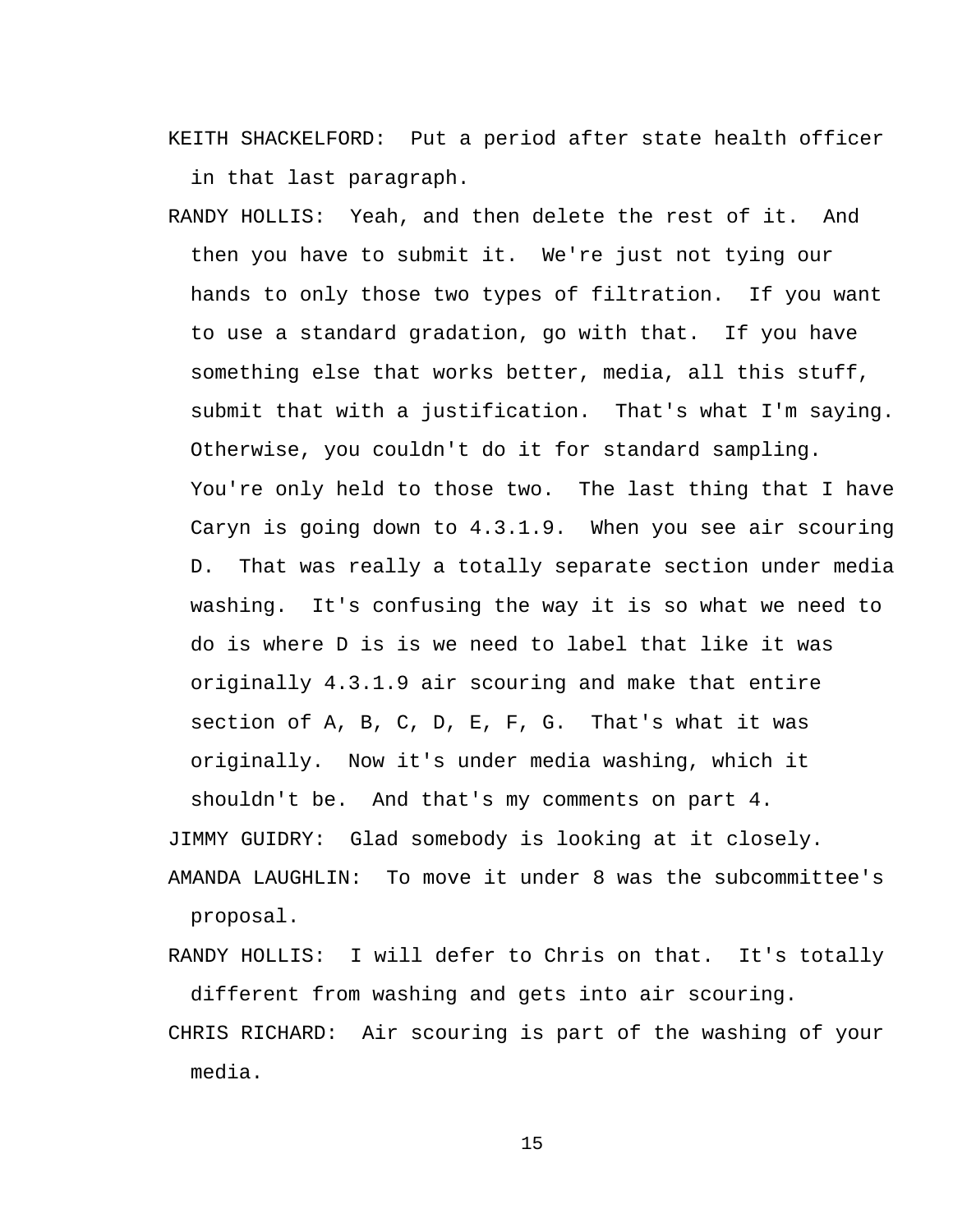- DIRK BARRIOS: Couldn't you just leave it like it was and take everything else because it's under air scouring?
- RANDY HOLLIS: You could. So that you understand everything underneath that relates to air scouring. If you make that D like it was.
- CHRIS RICHARD: You need to also address you're not going to have rotating arm. You're not going to clean your media with that if you have air scouring. It's one or the other.

RANDY HOLLIS: Well some do.

- CHRIS RICHARD: But this says you will have both and a lot don't.
- RANDY HOLLIS: Under which number?
- CHRIS RICHARD: Was it C. It says systems will be designed with. Not some of them, so you have to do all of them.

RANDY HOLLIS: The first one says the rate of flow under

those nozzles is fixed, with fixed nozzles or (inaudible). CHRIS RICHARD: C. The first thing says wash water systems

shall be designed with. So you have to have nozzles.

- RANDY HOLLIS: Yeah, so what you're saying is D falls under that statement so that means you're going to have to have air scour.
- CHRIS RICHARD: No, it says when provided. They don't necessarily go together is what I'm saying.

RANDY HOLLIS: Let's read the first sentence up there.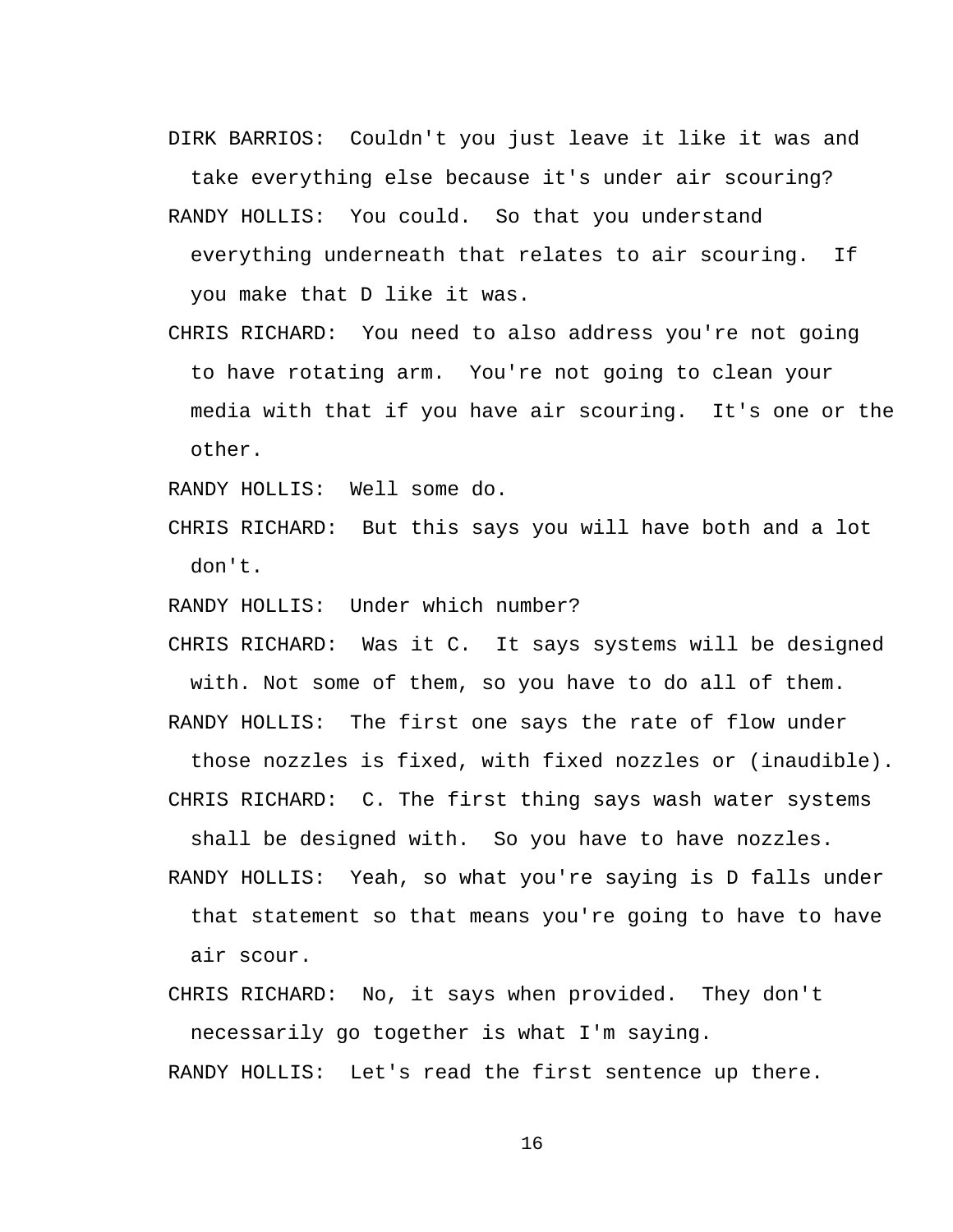You're saying on C put if required.

CHRIS RICHARD: Yeah, and maybe delete the first sentence so it says may be accomplished by a system of fixed nozzles or revolving apparatus. Take that out because it doesn't mention air in the first sentence. And you can do C or D or you could do both. C would be if provided also. RANDY HOLLIS: That's fine. And then everything underneath D falls under D. That was my main problem was we didn't have the separation there of air scouring. I guess it's under this section, maybe under the next one. Go to 10. Number three use of surface water that doesn't match at all. Three was deleted. Three originally said a meter indicating instantaneous effluent rate of flow. The comment I had from DHH is it will be removed from part 4. So that was not removed from part 4, nor was indicating loss of head, nor was the means. Number four was left in so you're not going to remove number three. Cause your comment that you sent us says was removed in committee discussion by member vote, language will be removed from part 4. So I was concerned about removing number three. PATRICK KERR: We removed two.

AMANDA LAUGHLIN: I think the comment is accidentally on three and it should have been referencing two. So that would be strike out.

RANDY HOLLIS: Okay. That's fine. They never work on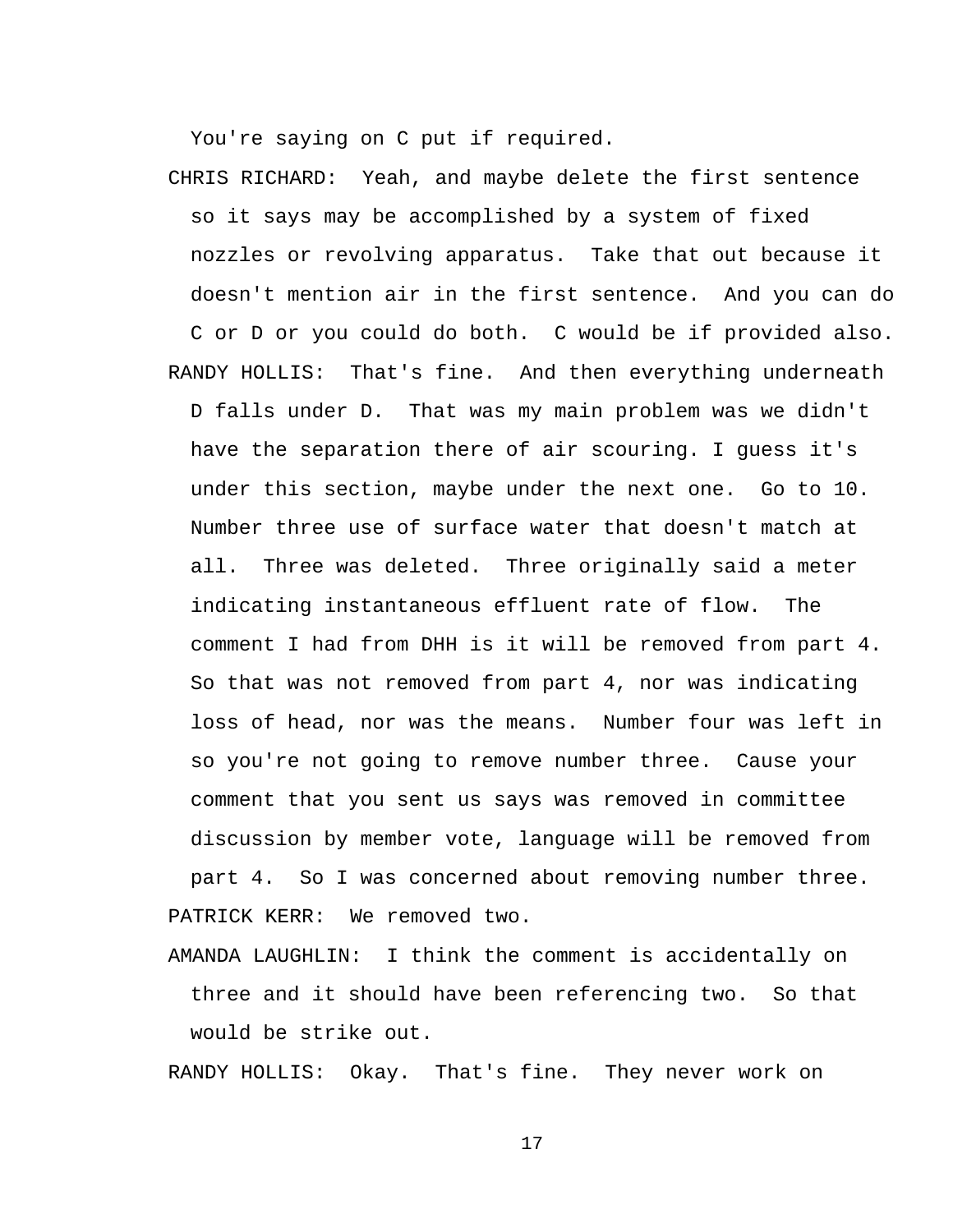filters anyway. I agree with it. I was thrown by the comment. The one above that Caryn number two is the one that would be deleted.

JIMMY GUIDRY: With those changes made do I hear a motion that we accept this section as proposed, a first and a second, and we'll vote on it and make this one more official part of our code.

CHRIS RICHARD: I make a motion.

BEN BRIDGES: I second.

- JIMMY GUIDRY: Anybody in the audience have any public comments on this? I had a first and a second. Anybody oppose? Another section done. Now 4.3.1.11 to 4.3.7. And I don't think the department had any comments on this so it's really the work that was done by the committee from what I can tell. So is there any discussion on this part or section?
- RANDY HOLLIS: 4.3.2 rapid rate pressure filters. The normal use of these filters is for iron and manganese removal. I agree with that. Back in 4.8.1.2 at the very end of the section, let me go to the comment. And these are references throughout, but at the end of this, I'll read it to you, it's probably easier. Under that last section 4.8.1.2 which is underneath iron and manganese control is talking about detention and under B sedimentation. It says sedimentation basins shall be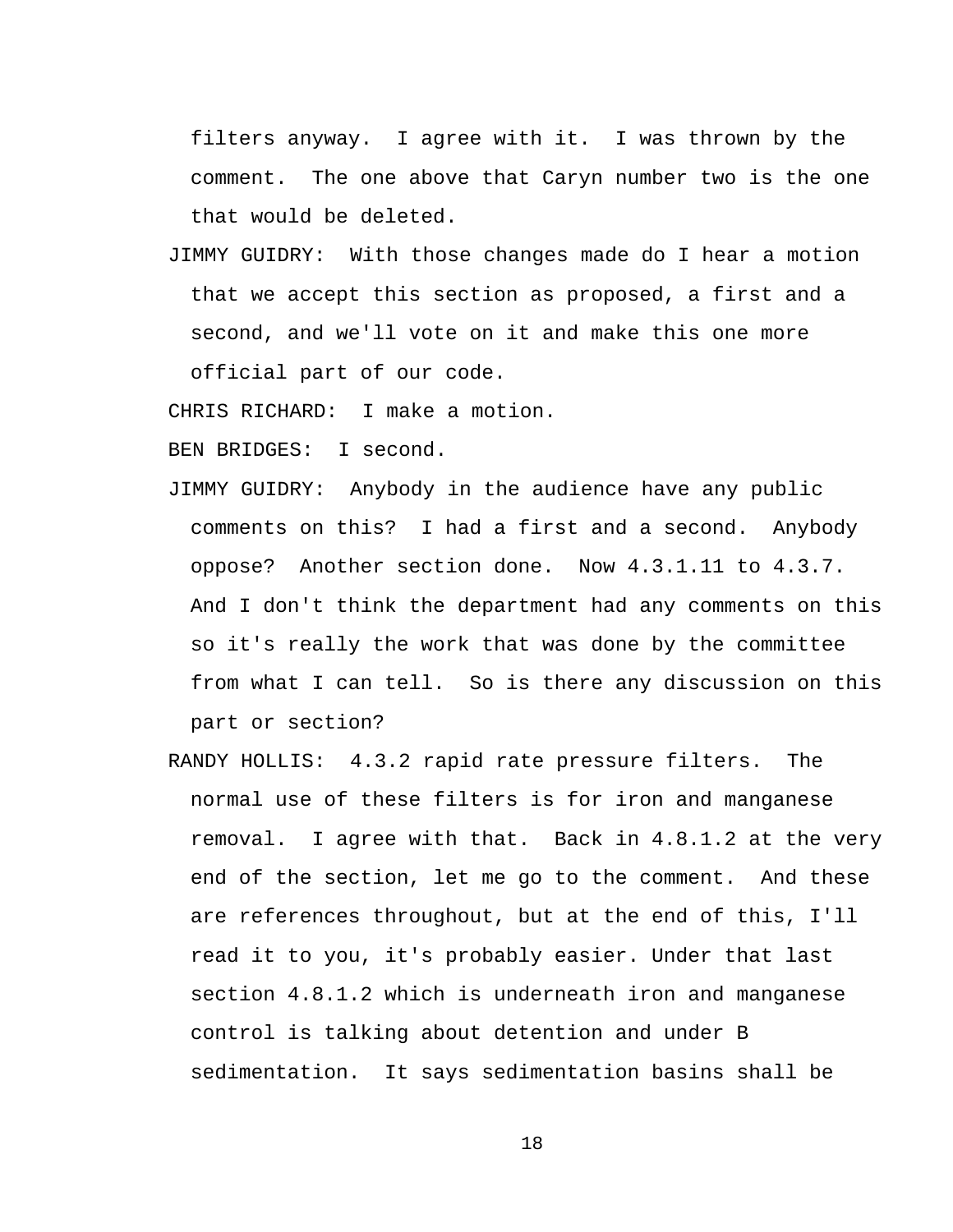provided when treating water with high iron and manganese content. And so there's a word high in there. When I get back to this one normal use of these filters is for iron and manganese removal. What's the definition of high, at what point do we switch from a well water that's got one and half parts per million to say okay we can treat that with pressure filters. I have a plant in North Mississippi that literally is 40 parts per million. I'm not going to try and treat that with pressure filters. But do we define in this committee the word high or do we try and at least give some guidance of-- cause I don't think anyone of us want to see somebody out there trying to treat 5 parts per million iron straight with pressure filters. Or maybe we can. Ben, you have experience in the field. But to me one and half is kind of the limit.

BEN BRIDGES: Maybe two, yeah.

RANDY HOLLIS: So should we give some guidance in here

about what the definition of high is?

BEN BRIDGES: Where is high?

RANDY HOLLIS: Page 46 of 53.

- JIMMY GUIDRY: I guess the confusion Randy is we're working on this section so the change you're suggesting is in the next section we're going to be looking at.
- RANDY HOLLIS: While that's true, they are tied together so we have it in one section we need to bring it back to this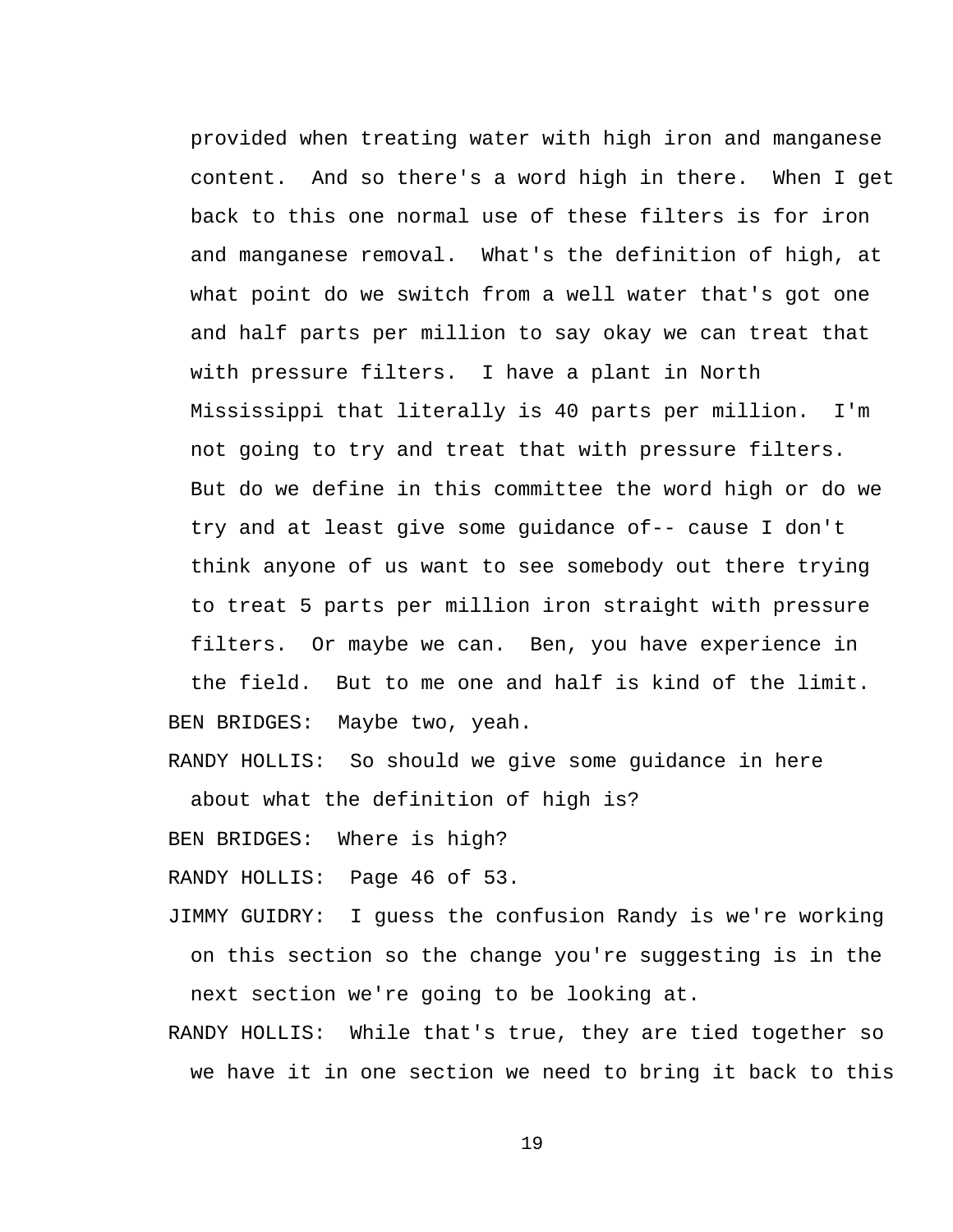one.

- JIMMY GUIDRY: So is there going to be a change in this section?
- RANDY HOLLIS: The one we're in right now?

JIMMY GUIDRY: Yeah.

RANDY HOLLIS: There may be if we can define high.

JIMMY GUIDRY: So you would have to put it in both places.

RANDY HOLLIS: Yes, sir. What's the feeling of the

committee, what do you think high is, should we even

dictate it? Or should we put in a should and not a shall?

Ben suggested two, I think between one and half and two

over that you're pushing it trying to do pressure filters.

AMANDA LAUGHLIN: What's the secondary MCL?

RANDY HOLLIS: 0.3, but that's finished. So when you have to treat it we have straight filtration, pressure filtration that we use routinely, but at what point is that really not advisable? And what concentration of iron?

BEN BRIDGES: Define high.

RANDY HOLLIS: That's my point is should we define high. What if one of your local sanitarians, engineers looking at this and somebody has 10 parts per million coming in and they approve pressure filters. You just killed that municipality cause they're going to be backwashing every two hours.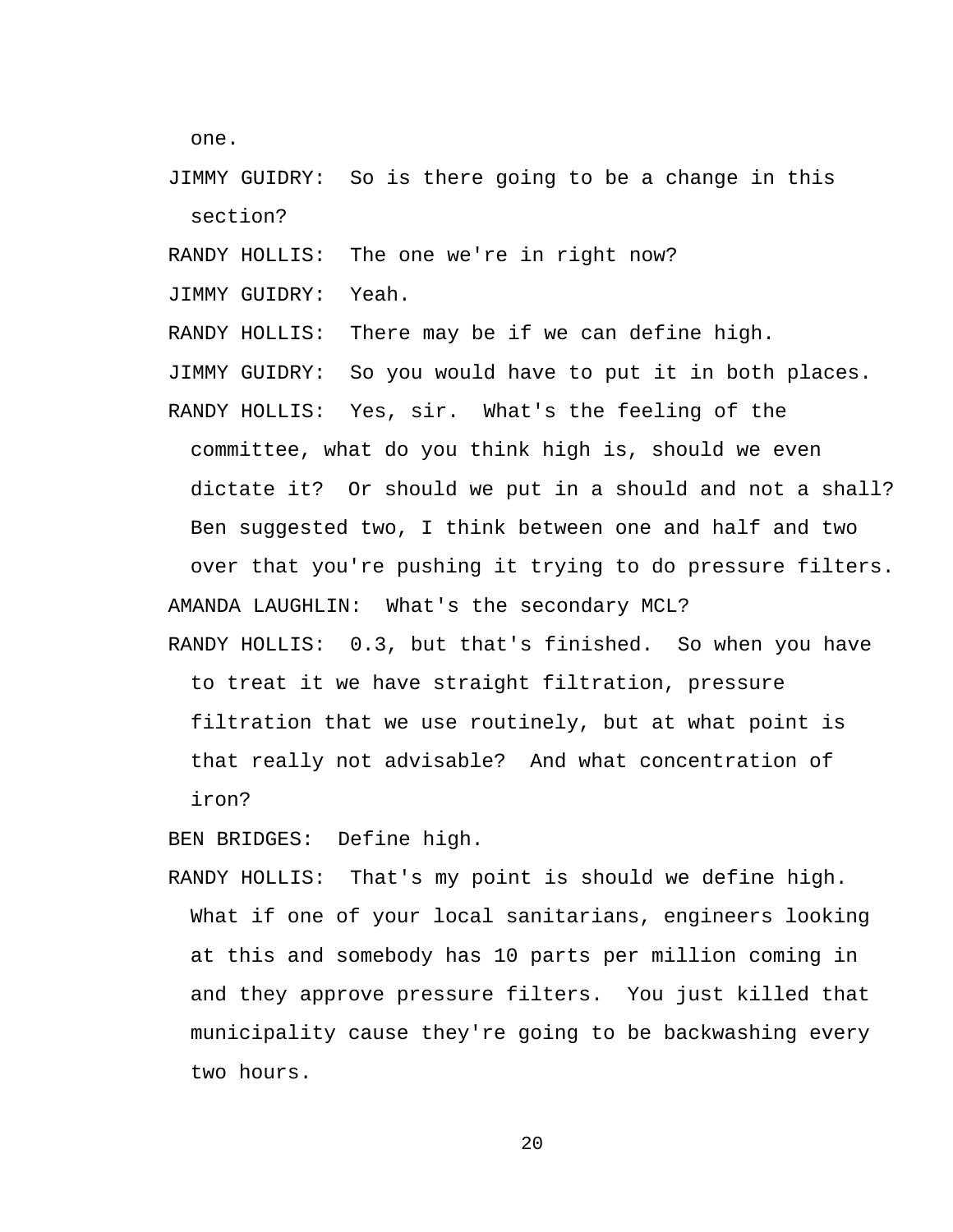AMANDA LAUGHLIN: We've kind of dropped the iron and manganese rule and we looked at three times the secondary MCL considered high you would have to remove it at that point. Whereas anything less than that you might be able to sequester. That's kind of what we've looked at is three times the secondary MCL.

RANDY HOLLIS: That's sequestering or treatment? AMANDA LAUGHLIN: Treatment. But the removal would be after three times.

RANDY HOLLIS: Right.

AMANDA LAUGHLIN: That's kind of something separate. PATRICK KERR: The way this is written though iron and manganese control may be just for the esthetic, not because you're exceeding three times the MCL. Why don't we just strike iron and manganese removal from the first part and make pressure filters an option and if we could demonstrate they adequately remove the iron. And I'm thinking of changing technologies and changing media. We may be able to deal with three times the secondary MCL with pressure filters at some point in the future. Why define high here. If you use pressure filters these requirements if you choose to use conventional filtration then you have to do this. Whether you're treating for high someone may be using a conventional plant to remove iron that's not high, but they want to do it for esthetics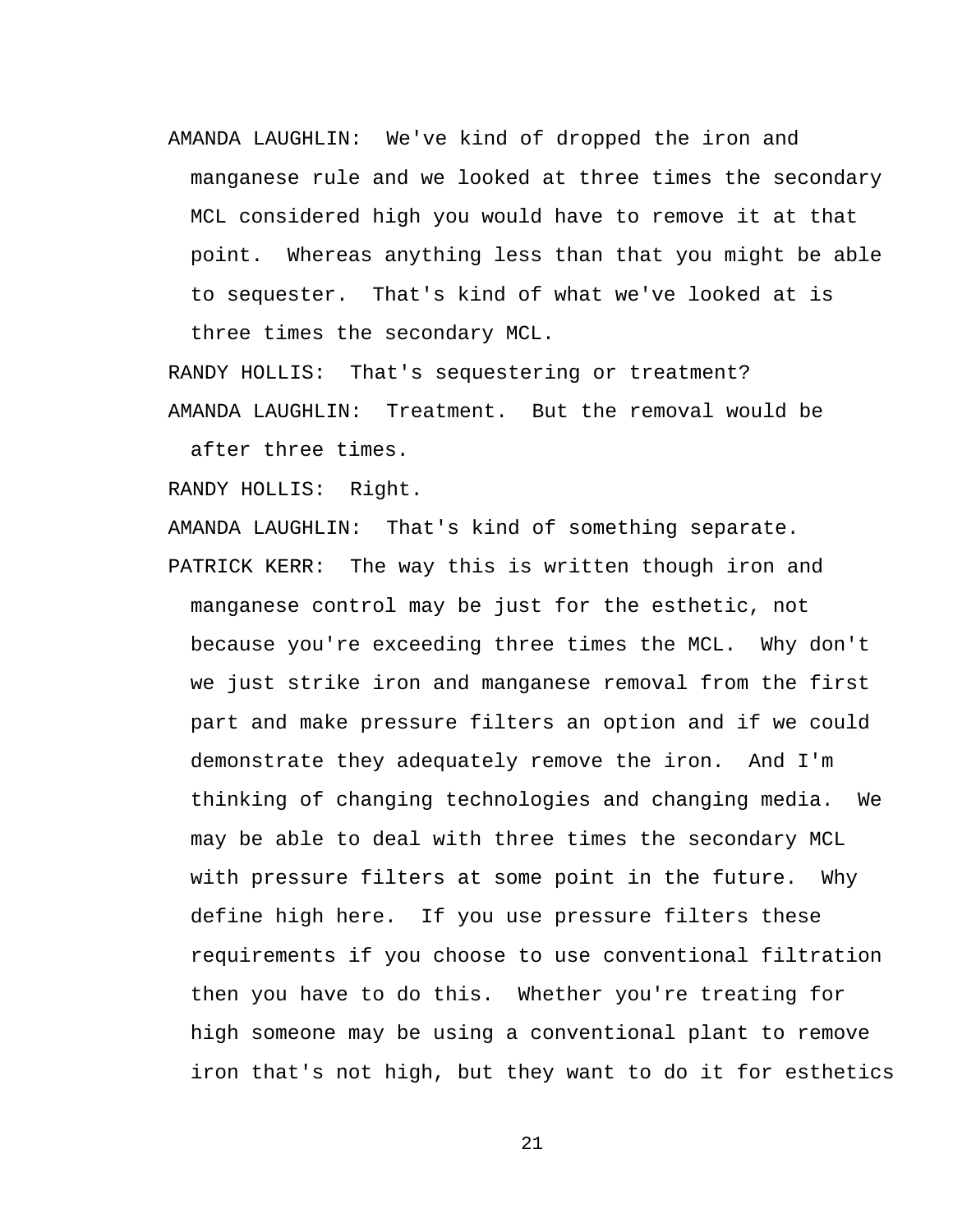to keep from introducing iron in the system. These same requirements should apply whether it's high or not. How do we make it an option to do iron and manganese control for esthetics as opposed to meet three times the secondary MCL. That's the first I've heard we're going to try to establish an MCL, which is what we're doing, based on three times the secondary MCL. I know it's done, but if we put it in code it's going to be different.

RANDY HOLLIS: We need section 4.3.2 because this goes over the design criteria. We need this section 4.3.2 for pressure filters, and general, rate of filtrations and all this stuff. These are the design guidelines so we can't get rid of this. My question is at what point do you go from direct filtration to sedimentation first. And should we even dictate that. My point is trying to protect those coming behind us that some engineer didn't do 20 parts per million direct filtration. And if the state has no guidelines on that and somebody submits the plans and it meets all the criteria you can put it in. So what if we put after that iron and manganese removal we can put in there for waters in excess of two parts per million consideration should be given to sedimentation prior to filtration. So then we've alerted them, we've thrown up the red flag. And we can make it two parts per million. So what if we do that? Does that help? And then they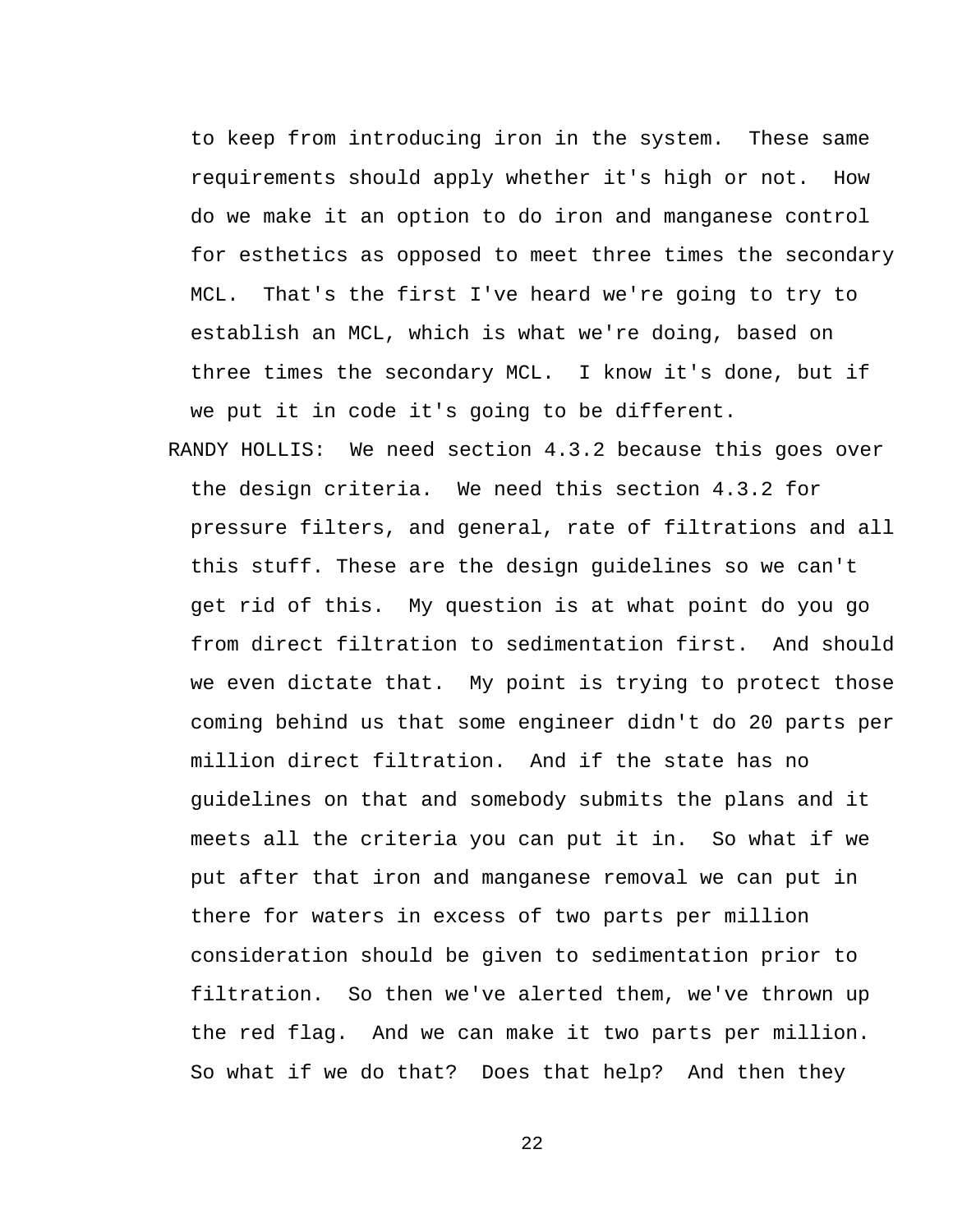would have to justify it and make them look at the backwash rates and what they're doing.

BEN BRIDGES: They may not even make enough water to backwash.

RANDY HOLLIS: Exactly. Go back to 4.3.2. The section we're looking at right now. Chris, this is your section if you want to dictate how it reads.

CHRIS RICHARD: I'm fine.

RUSTY REEVES: Could you put it as a recommended?

- RANDY HOLLIS: That's what I'm saying, a should. After the word removal. Should we say raw water. For raw water with an iron concentration higher than 2.0 milligrams per liter. I'm going to say higher than or greater. Consideration should be given to pretreatment prior to filtration. How's that? Put a period after removal. That's a new sentence. For raw water with iron concentrations 2 milligrams per liter or greater consideration should be given to pretreatment prior to filtration.
- CHRIS RICHARD: While we're still here under the rate of filtration I know later on we talk about allowing the manufacturers y'all had inserted that language instead of requiring pilot testing here we could put it here as well. Instead of limiting it to six and requiring pilot testing to remove iron and manganese. Later in the next section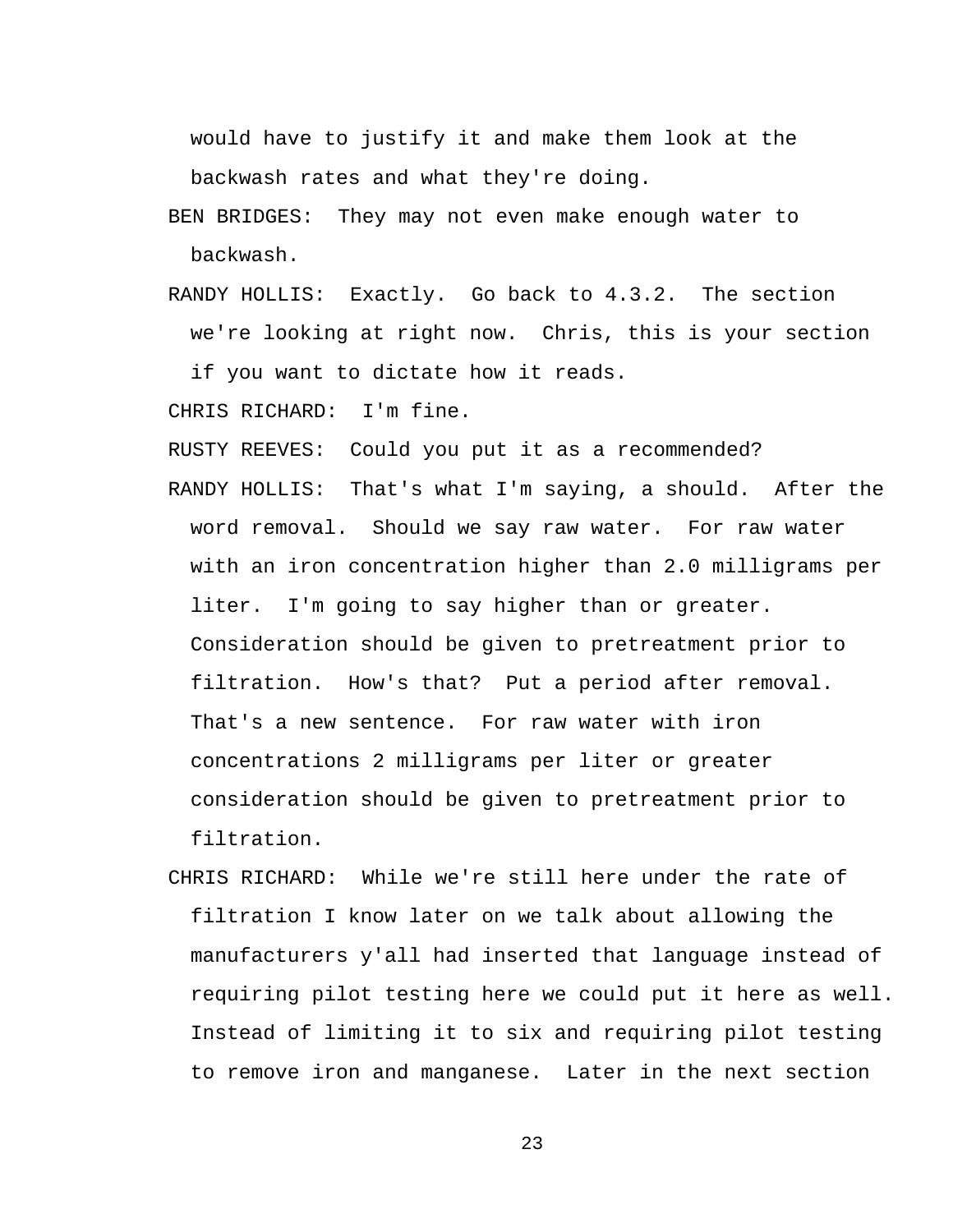y'all added a statement recommendations, a lot of the filters go 8 to 12 gallons a minute square foot on rapid rate pressure filters. This still requires pilot testing. I'm saying take it out and put the same language y'all had put later in the section to allow higher filtration rates without pilot testing.

BEN BRIDGES: Because this is for esthetics.

CHRIS RICHARD: Right.

- RANDY HOLLIS: Right above that under the general section we've tried to do this throughout the document, we're still saying plant design capacity. We've been changing that to the average daily flow of maximum month. We're trying to use that terminology throughout, meeting the average daily flow of the maximum month. So if you could look at that. Under general, the last sentence says the plant design capacity. We've been changing that to the average daily flow of the maximum month. That's just to be consistent with everything else.
- KEITH SHACKELFORD: On 4.3.2.3 D minimum side wall shell height of 5 feet. Isn't that applicable to vertical style pressure filters. What if you're using horizontal? We can put minimum diameter or minimum depth above the media or some other.

BEN BRIDGES: Most green sand filters are horizontal. RANDY HOLLIS: You're right Keith. That's vertical.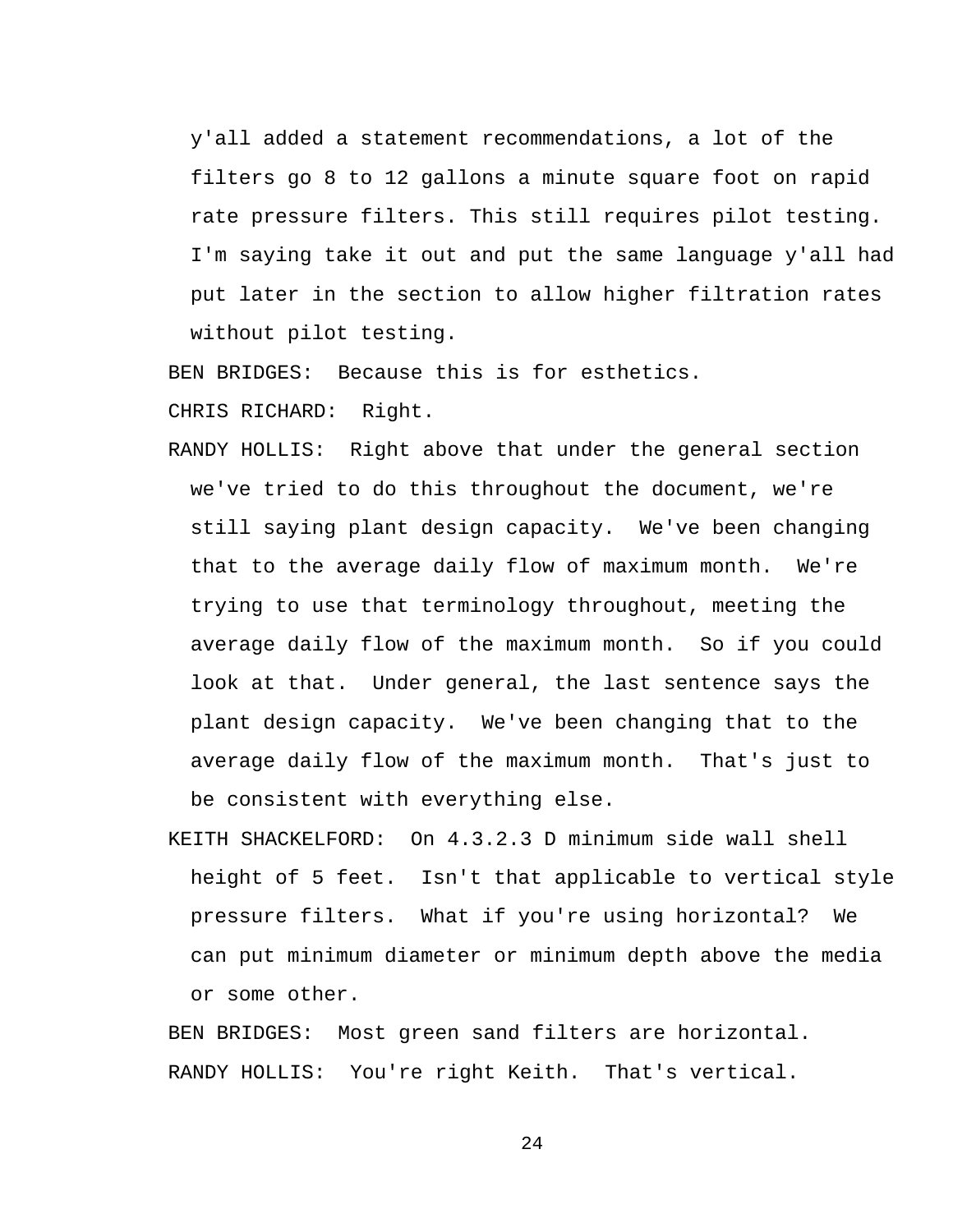KEITH SHACKELFORD: We don't address the horizontal.

PATRICK KERR: So just saying vertical filters and vertical installations.

KEITH SHACKELFORD: But we're still not addressing the use of the horizontal style, which are the predominate styles nowadays. Cause Ben said particularly for the regenerative type.

JIMMY GUIDRY: What's the requirement on horizontal? KEITH SHACKELFORD: I think generally as dictated by the

manufacturer given the capacity you request. BEN BRIDGES: They're generally 4, 5, 6 foot. They're big. KEITH SHACKELFORD: And generally they're multi cell. BEN BRIDGES: And 20, 30 feet long.

RANDY HOLLIS: Is that because with vertical units you've got almost a perfectly uniform gallons per minute coming in at the bottom going up through that shell vertical height where you collect it at the top. Horizontal units you're looking at a circular shape coming up. So do we not have that vertical height because of the hydraulic flow rate through the media and up into the unit. Is that why? I'm speculating why they didn't stipulate a 5 foot height on a horizontal unit cause you can't split the unit in half and add 5 feet to it in the middle.

KEITH SHACKELFORD: No, not in a pressure vessel like that. I guess my point was I don't have a problem with 5 foot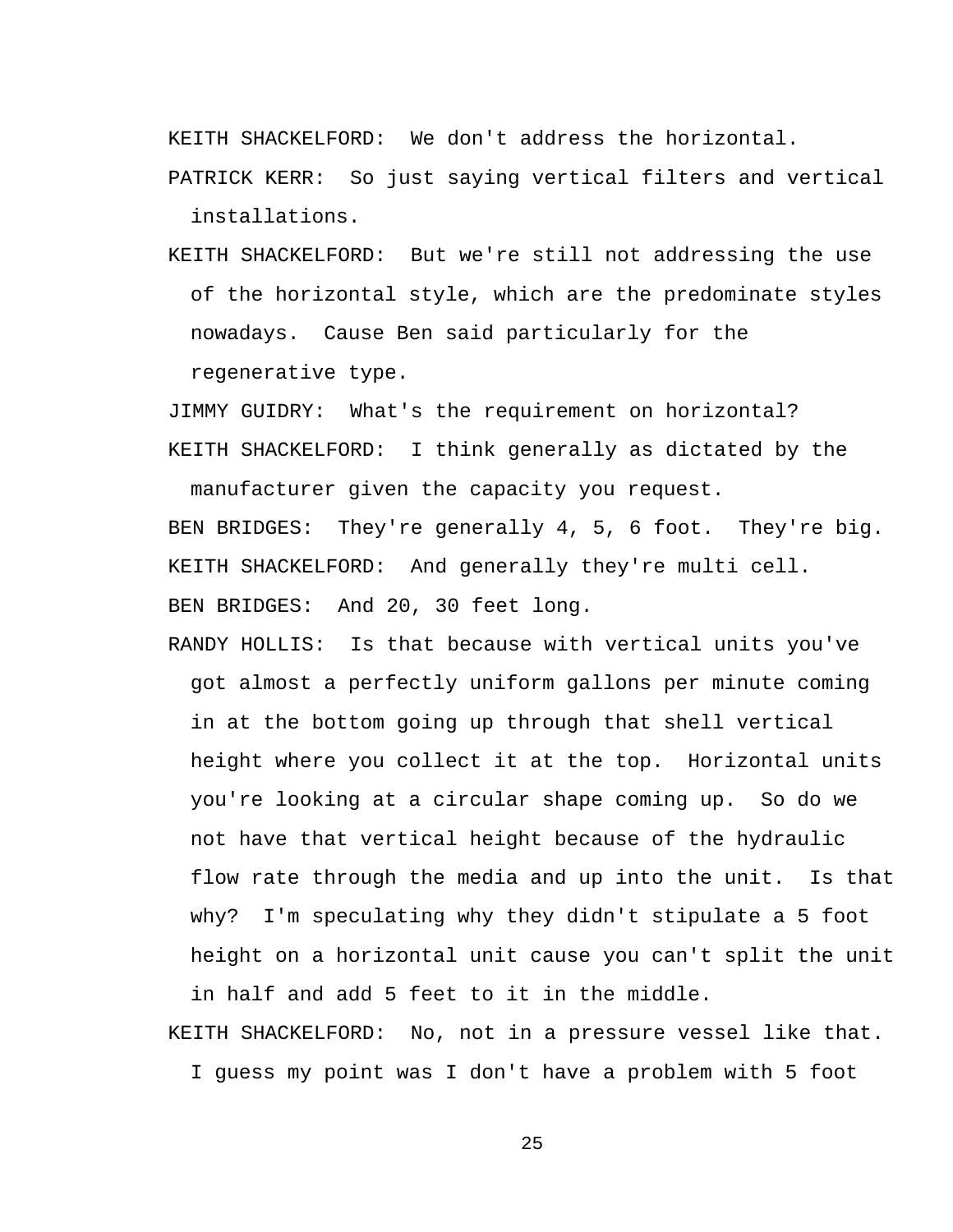vertical side wall on vertical filters. We're just not addressing the design, or the sizing, and the requirements, or recommendations for the minimum diameter. Anything with respect to the vertical style filters. Which again are the predominant units installed nowadays. And I really don't have an answer for my question. I'm just putting it out there.

CHRIS RICHARD: You know like we did later we talk about not dictating the filtration rate or restricting or requiring 90 day pilot testing to remove a secondary contaminate. Just leave it up to like you did later in accordance with the manufacturer's recommendations which may allow 8 to 12 gallons a square foot depending on the application. Cause 90 days of pilot testing for iron removal nobody's going to do it. It's just too expensive. RANDY HOLLIS: And if it's ground water things are not going to change. Surface water you need seasonable

change. But ground water it's not going to change.

BEN BRIDGES: Which is where this is predominately installed.

PATRICK KERR: Should it just say rates shall not exceed manufacturer's specifications?

CHRIS RICHARD: Take out the six and take out the pilot. PATRICK KERR: Shall not exceed manufacturer's

recommendations is what you're saying.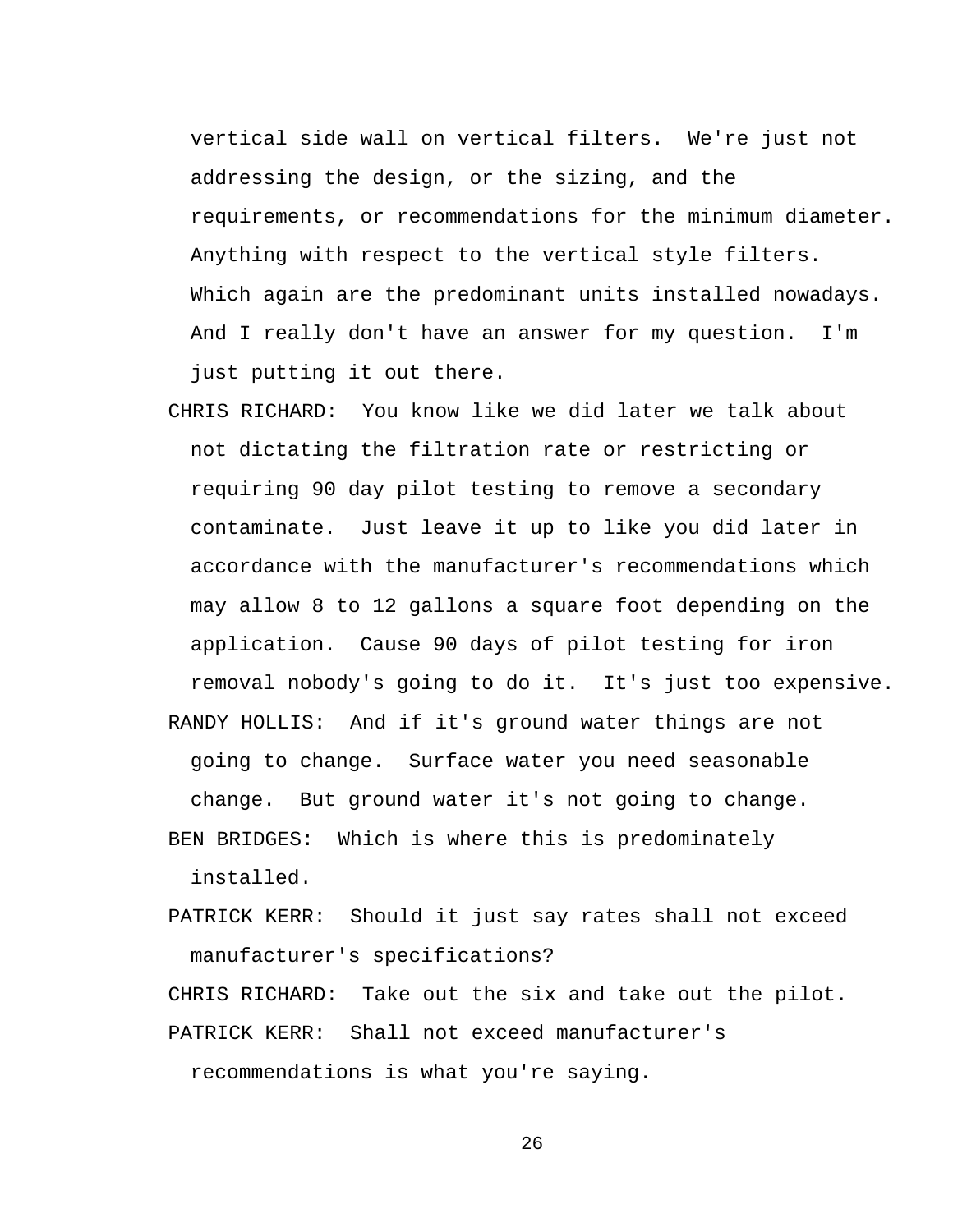- CHRIS RICHARD: Right. If they're going to sell it for 8 gallons a square foot then they have some experience to say that.
- PATRICK KERR: Of the media though it should say, right. Some new media could come down. It's not based on the unit, it's based on the output.
- CHRIS RICHARD: It's based on the whole unit, but the piping has to be sized, the whole thing needs to be designed to handle a higher flow rate.
- RANDY HOLLIS: Is that going to open up a can of worms because you put out for a public bid it's a performance spec and you don't nail down 6 is a limit or 8 is a limit. Are we going to get somebody saying I can do 16 and give then give you a little bit of testing data and now you're going to have some guys who aren't even going to pay attention to it and go sure I'll take a unit that's 2 square feet (inaudible) gallons a day.
- CHRIS RICHARD: Then you have an engineer not doing his job if he's going to just put out there that without doing any of the other piping. He's going to be in a lot more trouble than with just DHH.
- RANDY HOLLIS: But there are some like that out there. Should we put an upper limit on it? I don't want to tie my hands.

CHRIS RICHARD: But the upper limit let's say you put 12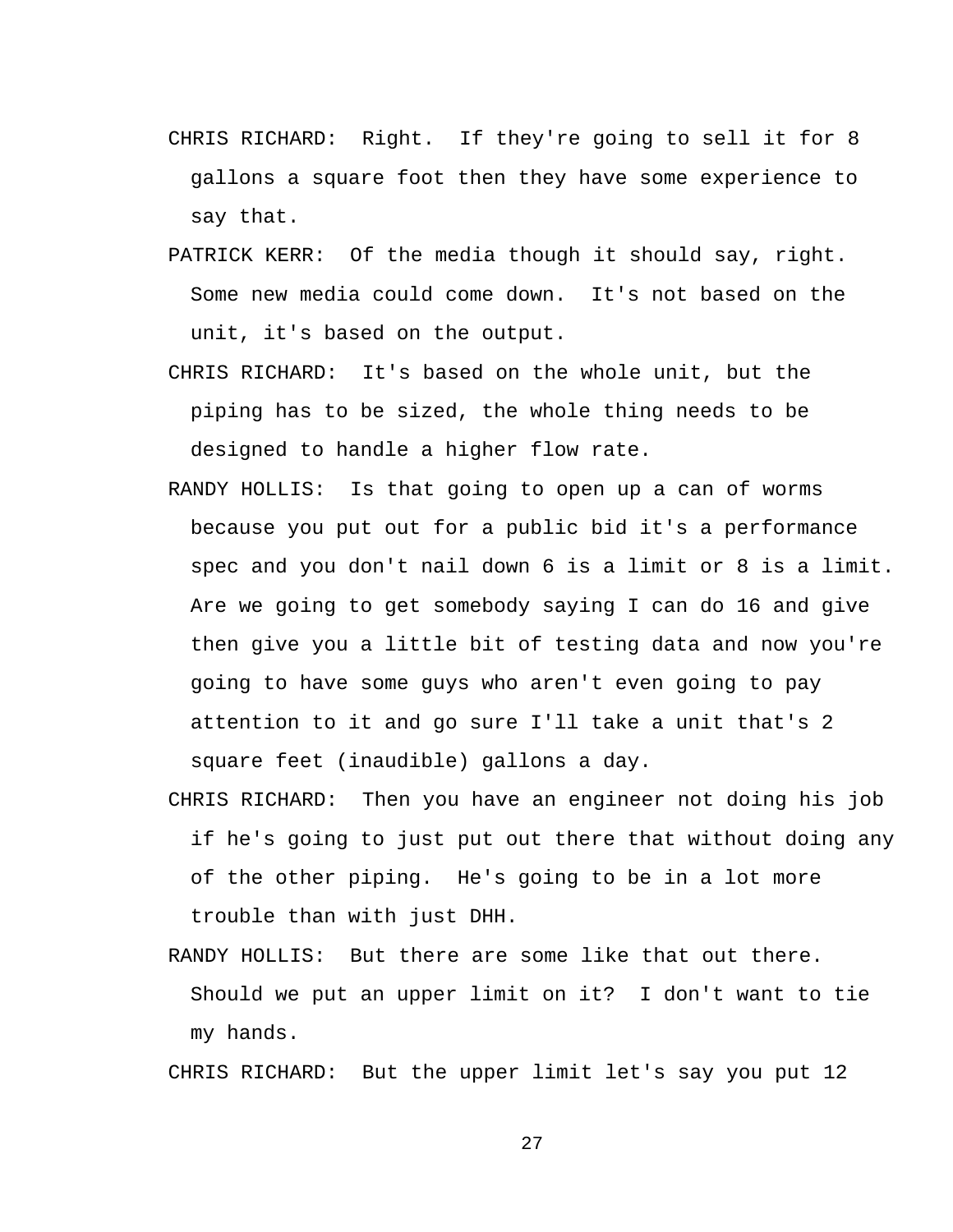because some manufacturers do 12 and it would be perfectly acceptable for some unit, but your water in your system that you based it on is 6. Well the limit says 12 so the engineer is still going to have to do his job.

- RANDY HOLLIS: I'm just trying to think is there an upper limit that's reasonable that then they have to go through the pilot testing or something.
- BEN BRIDGES: You put the burden of proof back on the manufacturer if they said they can do 15 then prove it. You're going to be based off of 15 GPM whereas you know may not work much more than 7 or 8 or even 10, but they say we can do 15. Okay, you put it in if it doesn't do 15 you have recourse to go back against them. I don't think you want to handicap how much you can go up if it proves to be workable. Looking at it from this side, you're looking at it from the left, I'm going from the right. If you can prove you can do it at 12 or 15 and it's for secondary esthetics, why not. Why limit yourself to 10 if you can do 15 or even 20.

CHRIS RICHARD: And it says based on the manufacturer's performance, not just he claimed he could do it.

BEN BRIDGES: It would be prudent on the part of the system

to require at that point maybe proof that you can do 20,

25 as some may have stated.

RUSTY REEVES: Who's going to buy that before we figure it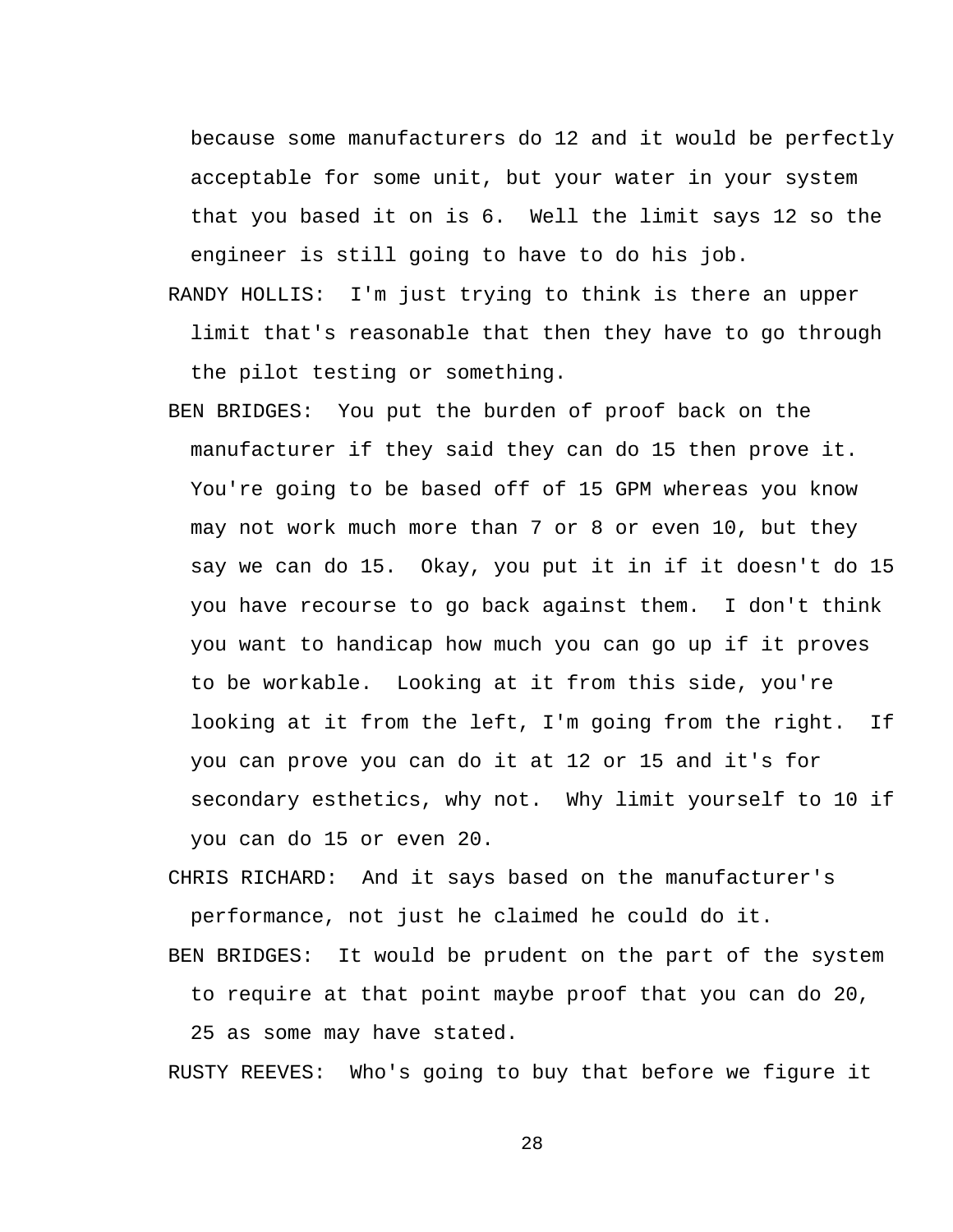out though. Somebody is going to buy that filter that didn't work before we figure it out cause it ain't going to work.

- BEN BRIDGES: There's a bunch of crap out there people bought that doesn't work.
- CHRIS RICHARD: They're going to demonstrate that it works before you do it or you didn't do your job. Their performance studies that they have to provide showing they can do it.
- CARYN BENJAMIN: Of similar water quality, should we put that in?

CHRIS RICHARD: Sure.

- BEN BRIDGES: That's apples and oranges. You can't say if you have TOC of 2 and it's going to work over here it's going to work on everywhere TOC is 2. I don't think you can do that. I would say it needs to be site specific. If you have any question or concern it won't work you run a pilot to prove that it will.
- CHRIS RICHARD: Even if you put an upper limit of 12 you're still in the same situation. The engineer still needs to do his job.
- BEN BRIDGES: True. I just don't want to see you put a cap out there of a certain maximum. If it can be exceeded and still performs who cares if it's 15 or 25 if it's for secondary.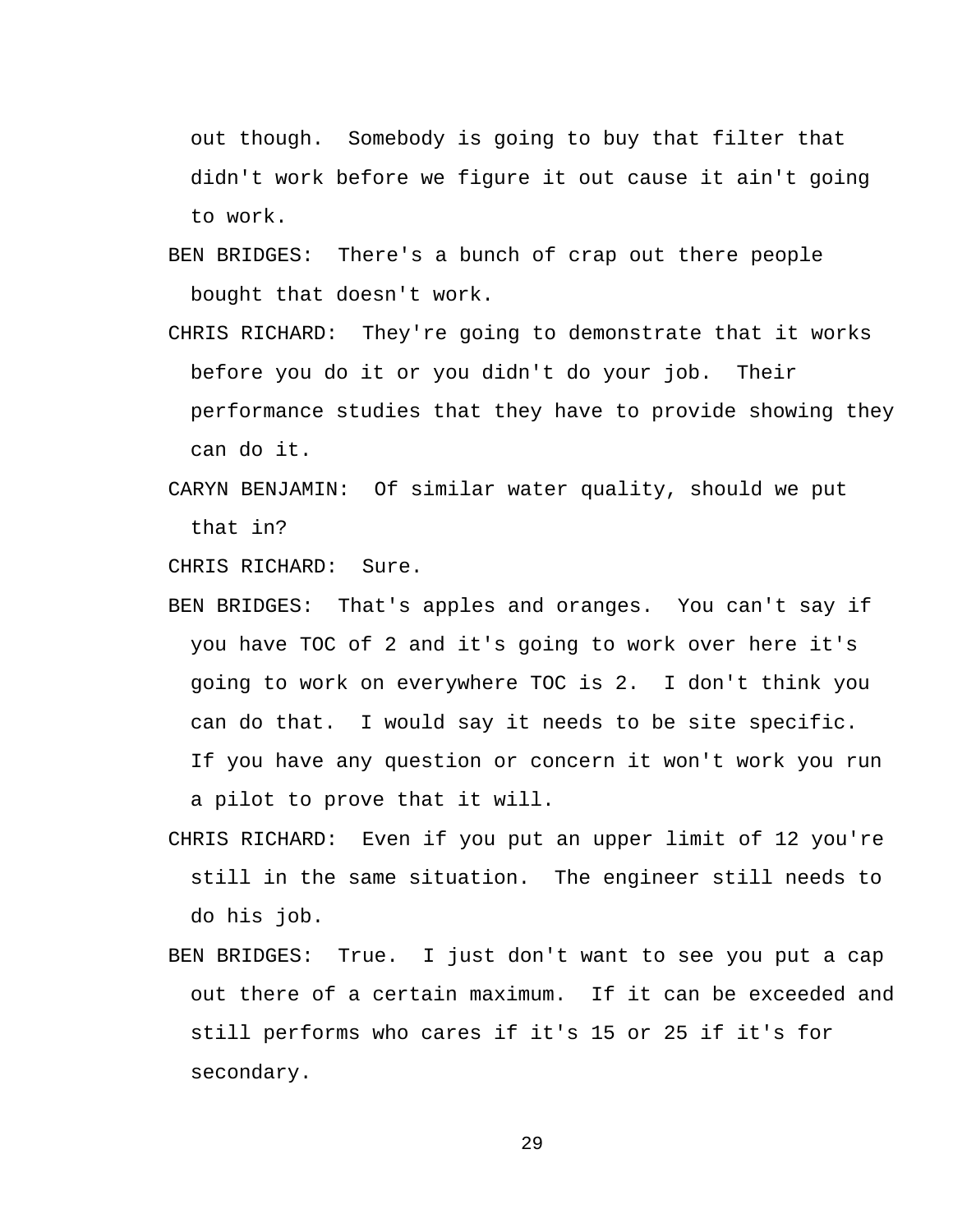CHRIS RICHARD: I agree. But what I'm also saying to

further that argument is if you put a maximum that maximum

still might not be suitable for the water quality.

BEN BRIDGES: Exactly. You may have to come back to 6 or

8. But don't cap it at 6 or 8 when it could perform at 12.

- CHRIS RICHARD: Because what you're doing is you're reducing the cost to these systems that most of them that complain about the esthetic quality of water is iron and manganese. So now you're making it cheaper for those systems to get better quality water to the customers by allowing a smaller plant.
- PATRICK KERR: And you give them the option of treating to the level they need to treat. My real concern is pilot studies and it's become a problem when we have lots of other studies, lots of units in production and we can base our criteria on those. We still might want to do some studies and things like that. To have to have a pilot study that's approved by the department, and specifically dealing with Louisiana, we can't afford to do that. We're keeping good technologies out of Louisiana by putting that requirement in there. You might want to put something about meeting the finished water standards specified by the owner. Or basically since this is an esthetic it's the owner who's driving this, it's not the state. So you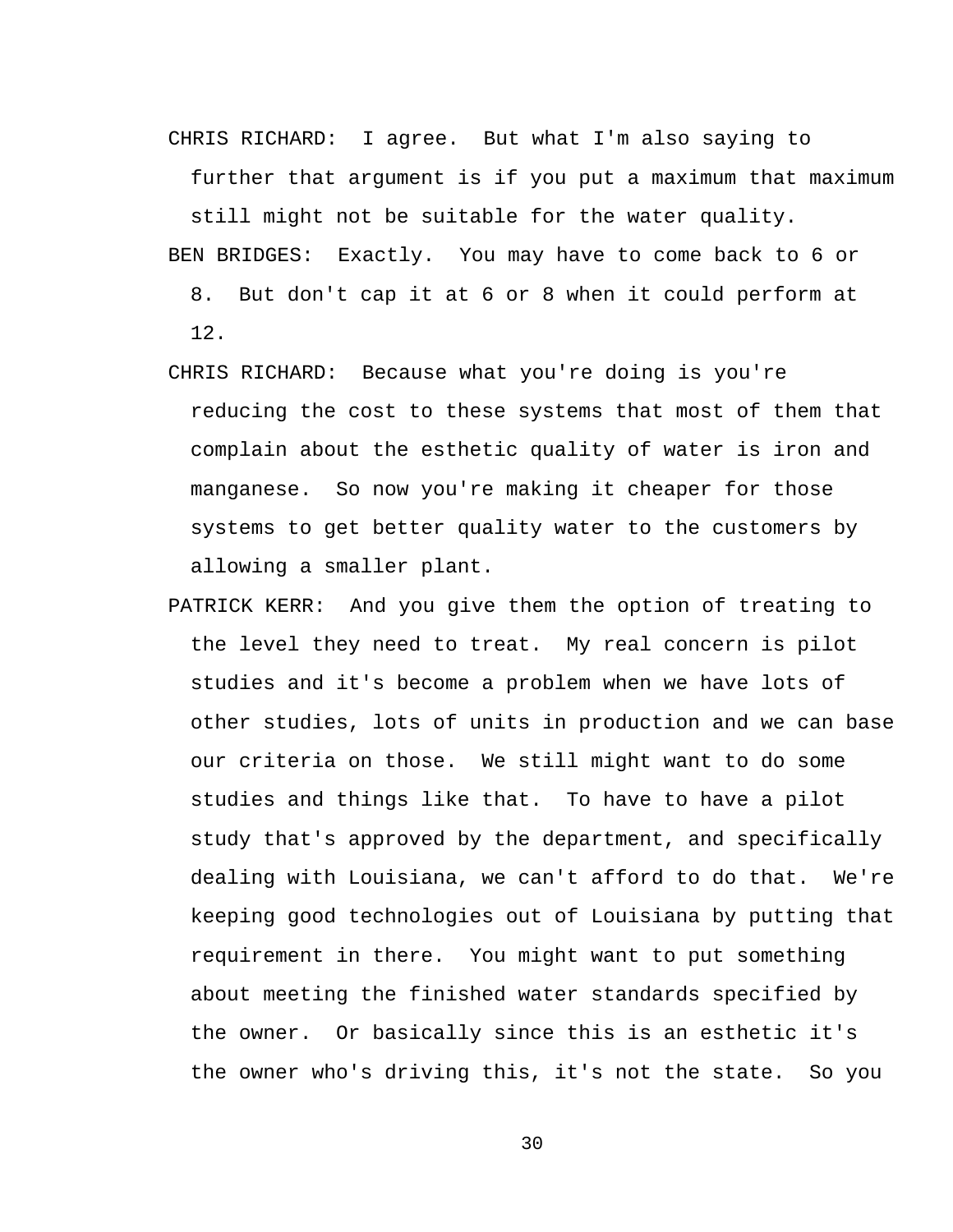may want to put something in there to grab the attention of the design engineer and say we want to make sure this works the way it's intended to work.

- RANDY HOLLIS: The rate of filtration has been a big issue of units that can operate at a higher flux rate than those that don't. LayneOx is the first one that comes to mind cause they operate (inaudible) flow rate. The thing that bothers me, and I'll say this publicly, politicians are going to get ahold to this and some manufacturer is going to go in there and say mayor mine does 30 gallons a minute per square foot and I can beat anybody's. And there's no limit on this thing so I can meet the state standard. And that politician is going to agree with that manufacturer and go to the engineer and say hey you're costing me money.
- PATRICK KERR: There is no state standard other than three times the secondary MCL.
- RANDY HOLLIS: I'm talking about the rate of filtration. The rate of filtration that was in here dictated the size of the unit. If we take that rate of filtration totally out and now we're opening it up and some manufacturer is going to come in politically and make an argument. And it happens, we know that happens. So if we don't put any

limit on it at all are we opening Pandora's box. BEN BRIDGES: Possibly you are, but you're also if you do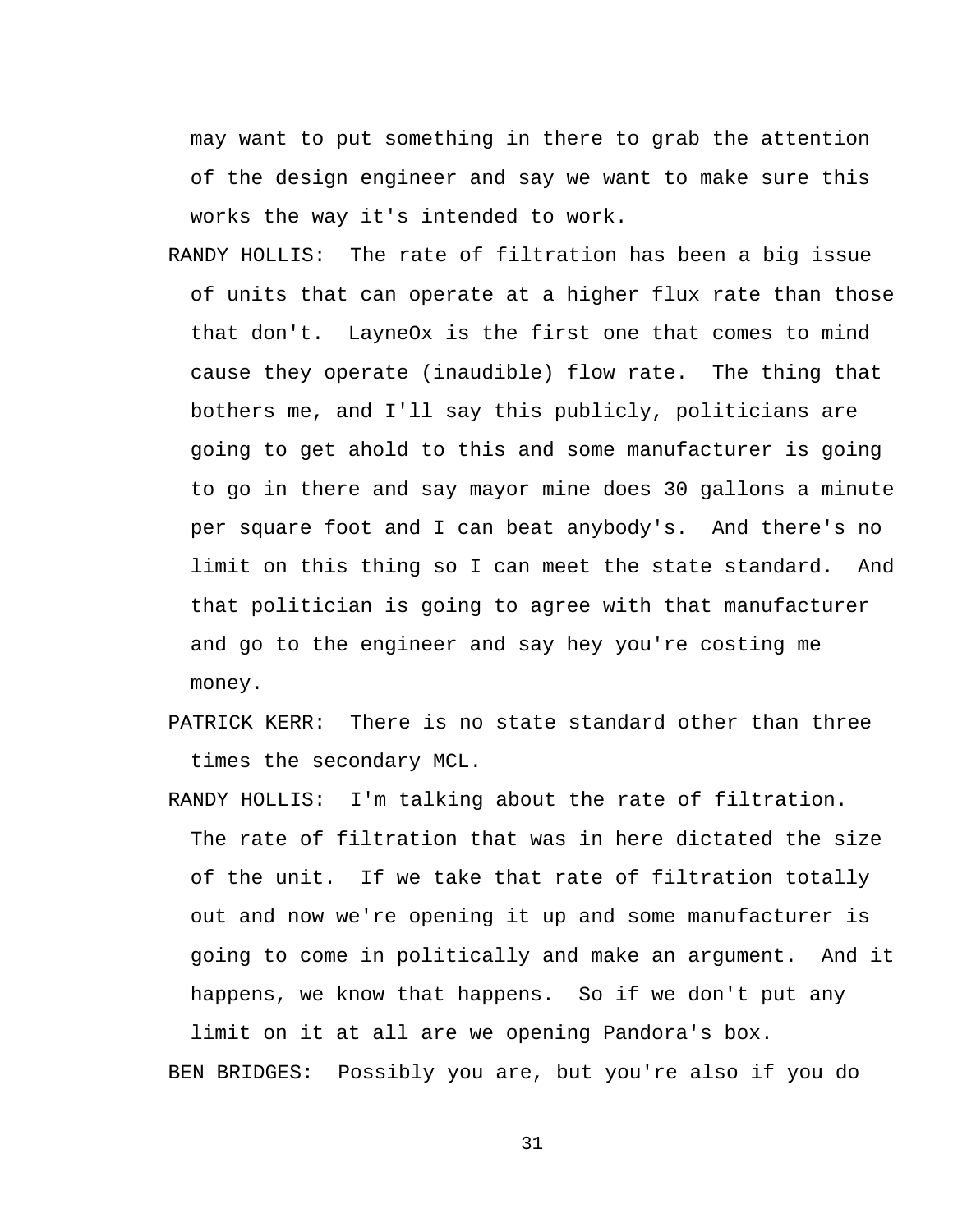put a limit on there and you have a manufacturer that can justify and show that it will work then you've limited that to the LayneOx specific. You go to 9 or 10 well LayneOx may go 12 or 15 and it may work. Then you have handicapped where you can't go that high. That's the other side.

- PATRICK KERR: After the word unit could we put based on performance studies and the owner's removal requirement or finished water requirement. If you have two or three times the MCL you may only take it down to .3 and sequester it. You don't have to remove it all.
- RANDY HOLLIS: Most of these units are going to take it down fully and it will just be exhausted faster. You're going to get the effluent quality it's just going to be filtered faster and backwash. It's not like they'll only get a little bit of treatment. They'll give you full treatment, it's just going to be exhausted quick. Is it the water systems finished water quality, it's not. They don't dictate the finished water quality.
- PATRICK KERR: Yeah, I'm just looking for language to make everybody happy. I stand corrected.
- BEN BRIDGES: My quality may be higher than EPAs. I like that.
- RANDY HOLLIS: I want to see some flexibility in it, I do. I'm not saying I don't. I want to leave it at 2 or even 4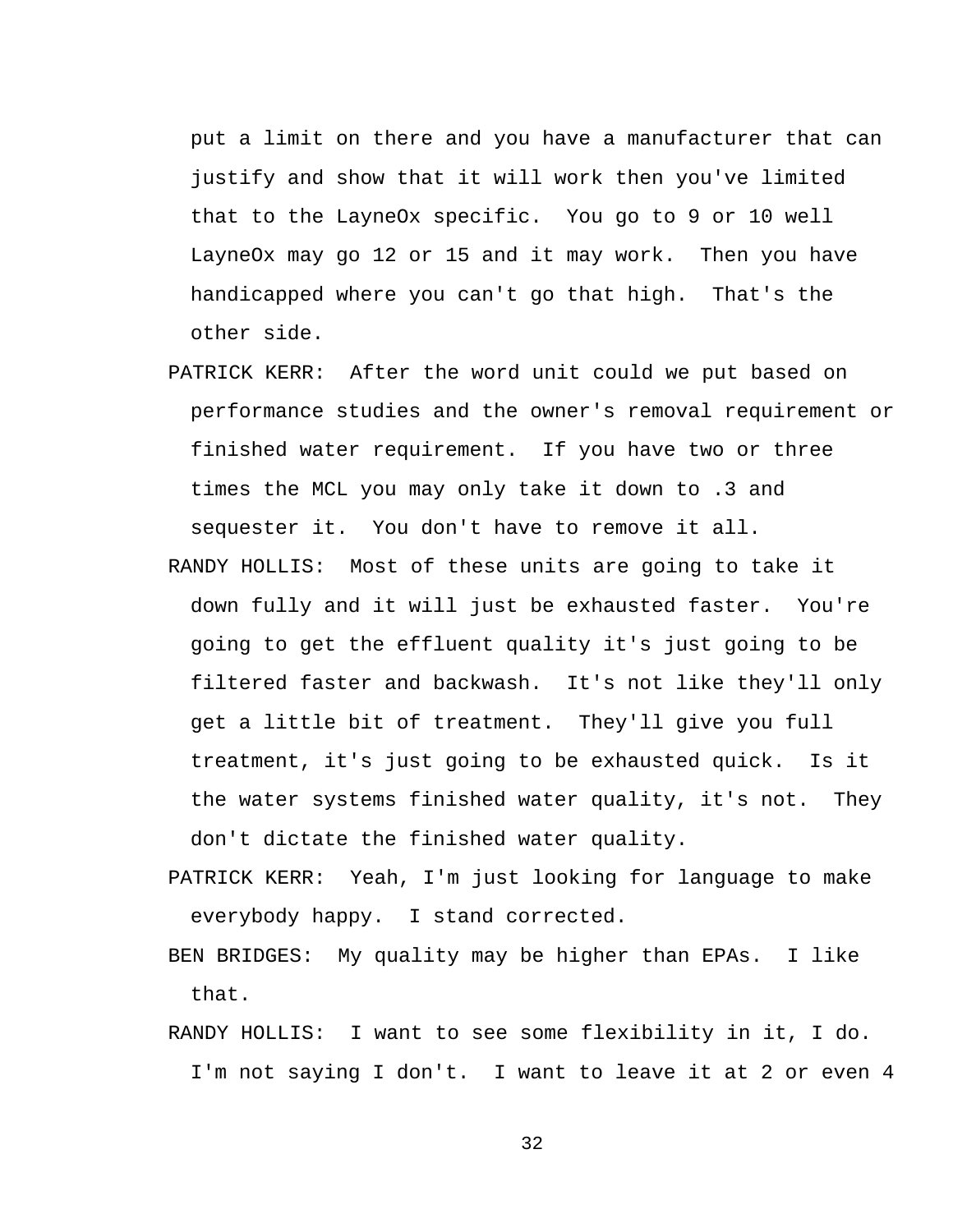or even 6. I do want some flexibility. I'm just trying to say what is an upper limit here that we think we can live with and somebody's not going to get in trouble with.

- AMANDA LAUGHLIN: I think too if you have an upper limit, but you still allow, like once you get to this point you're proposing something greater than say 6 you have to prove with studies or whatever from the manufacturer it can actually do that. And so it's kind of okay if you're going to exceed that you're going to have to go this extra step. You're going to have to prove you did your homework that it's going to work at a higher rate. I agree that I think if you went over 6 that you should have to have some additional documentation by the engineer that states it's going to meet, it's going to remove the iron at a higher rate.
- RANDY HOLLIS: So why don't we combine these two. Chris y'all came up with 6 for a reason. What if we just set the baseline at 6 and then we also said that you could exceed this based on performance studies with the approval.

CHRIS RICHARD: The manufacturer's.

RANDY HOLLIS: Not a pilot study, but if you give performance data you can exceed that. So we've given them a limit of 6, if you want to go above that give some performance studies and you're fine. But you don't have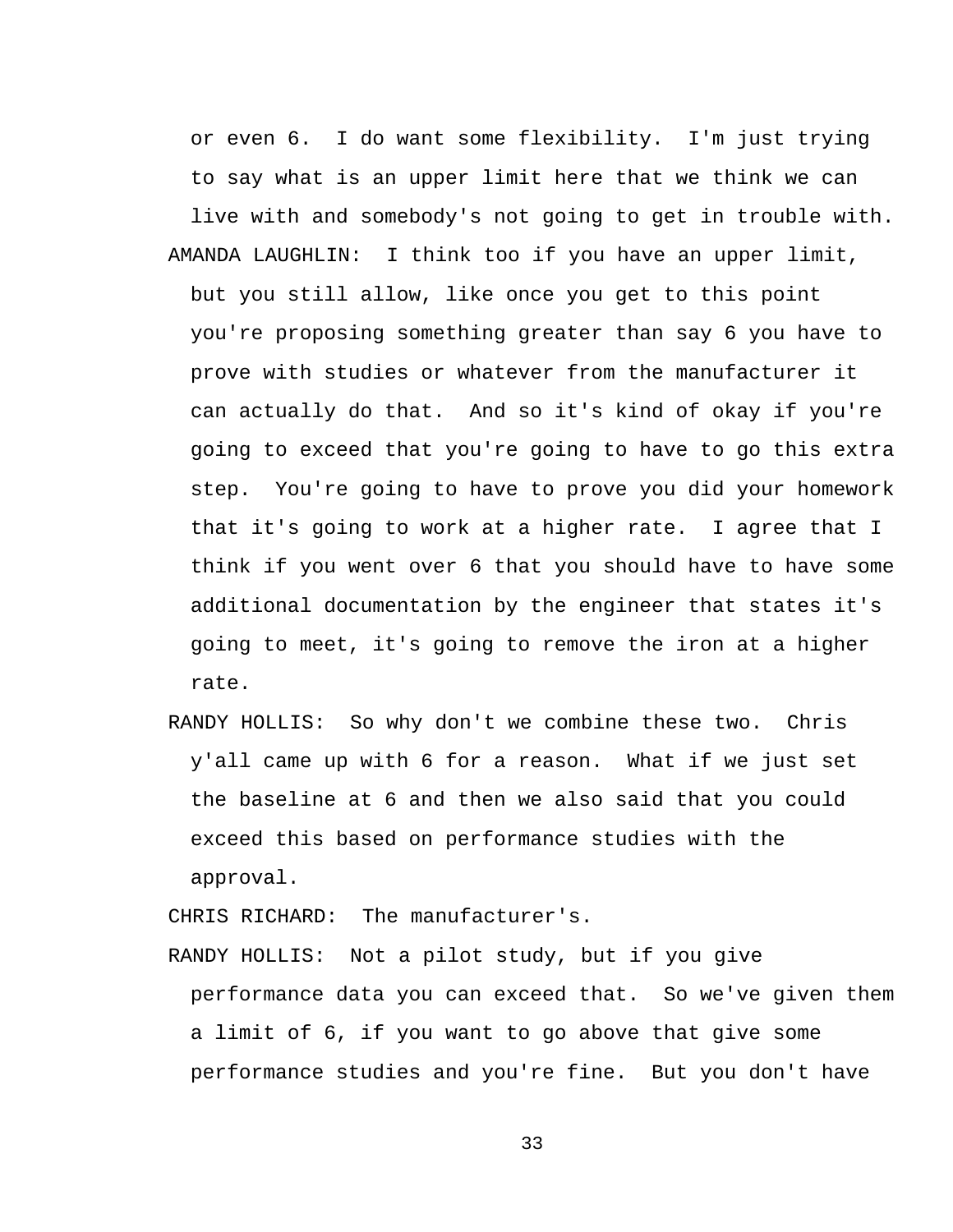to do a pilot study.

- BEN BRIDGES: I have a reservation about the manufacturer rep stating they can do this and give you a little bit of data that substantiates hey we have this claim, we can do this and it was on water in Washington State and not here. I think you still go back to the point where Chris doesn't like pilots, but I like proof is in the pudding. If you're going to say to do 12 or 15 run a pilot and prove it.
- CHRIS RICHARD: But you have to change the pilot requirements because 90 days on ground water when the water from a single well that doesn't change quality why do you have to do 90 days.

BEN BRIDGES: I agree. And pretty much consistent water. RANDY HOLLIS: I think Caryn said earlier on similar waters. We kind of glossed over that, but a water in North Dakota that's 0 degrees Celsius is not the same water down here that's 20 degrees Celsius at all. That's a different filtration.

- CHRIS RICHARD: But right now you can have one that's 20 miles down the road identical water from the same aquifer and you got to pilot test it.
- RANDY HOLLIS: So I kind of like the 6, going from 4 to 6. I agree with that. We're going to meet quarterly we can even look at this again, remember. But then if you want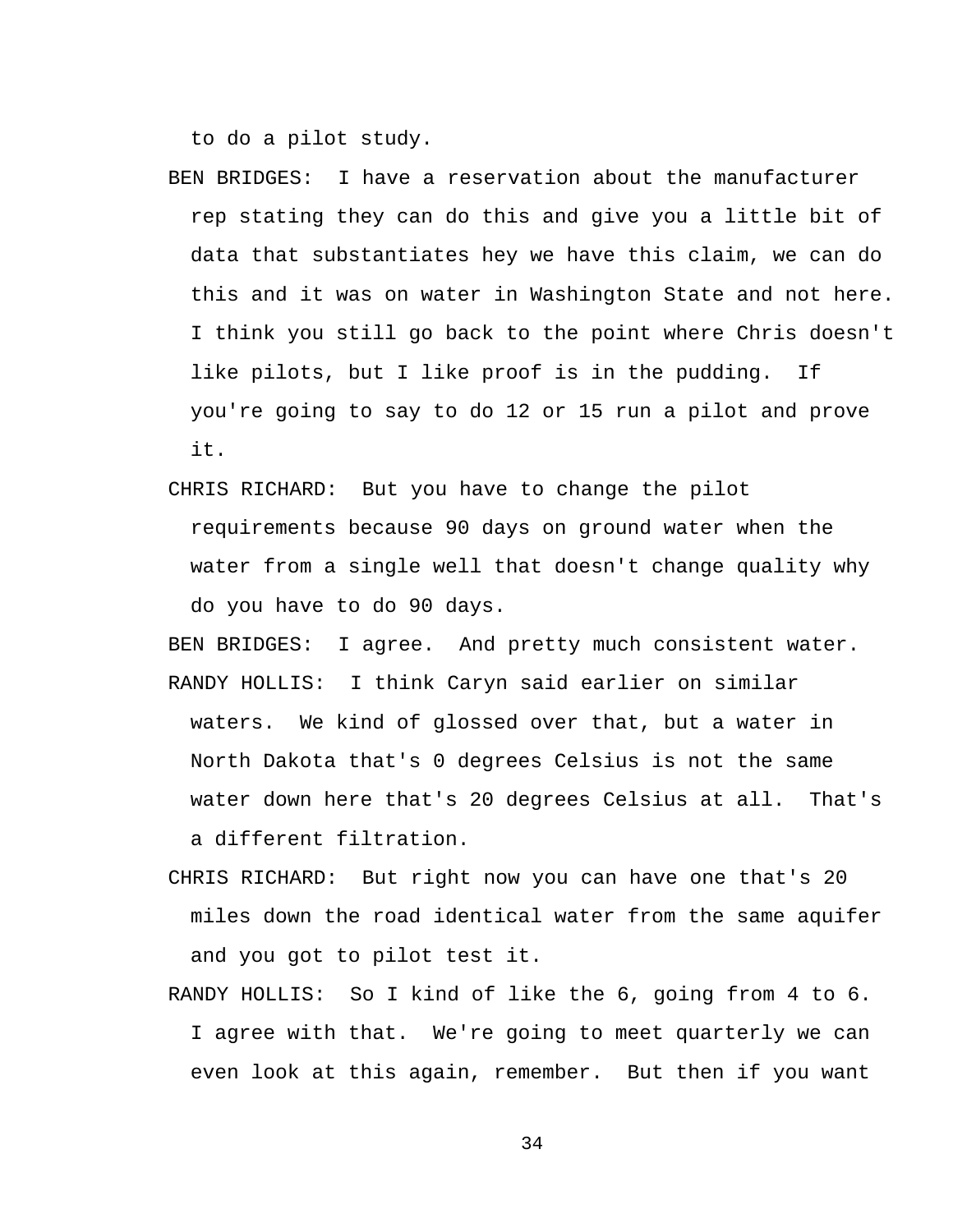to go above that do the performance study, produce the manufacturer's performance study, but you don't have to do a pilot study.

PATRICK KERR: So you want to say have demonstrated to the satisfaction of the state health officer, right.

CHRIS RICHARD: That would take the political argument out of it.

RANDY HOLLIS: Yes.

PATRICK KERR: Have demonstrated to the satisfaction of the state health officer that higher rates are possible.

RANDY HOLLIS: I'm all the way back to disinfection which is the next section.

JIMMY GUIDRY: Before we move to the next section want to get approval on this section with the changes that have been suggested. Unless y'all don't feel comfortable approving it yet. Do I hear a motion on the section we just went over 4.3.1.1?

CHRIS RICHARD: I make a motion.

BEN BRIDGES: Second.

- JIMMY GUIDRY: Anybody oppose? Anybody in the audience have any comments on this section?
- DIRK BARRIOS: Are they supposed to be looking at this language we've been discussing. It doesn't affect me obviously because I didn't say anything. Wouldn't we want to wait till after they looked at how this last section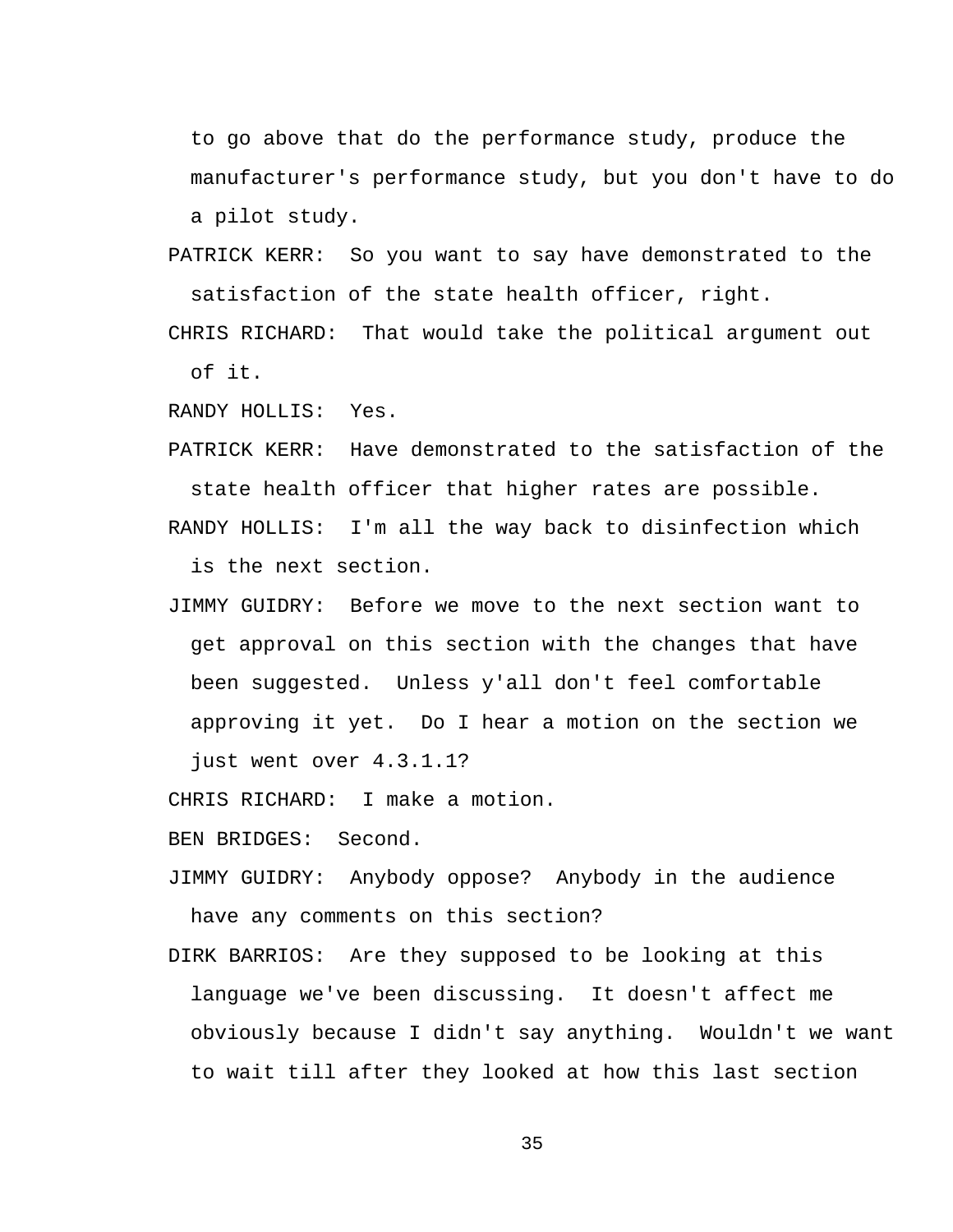was worded before we vote on it?

JIMMY GUIDRY: We can or we can finish it.

- DIRK BARRIOS: We have to come back and revisit it anyway because she just told her to highlight that section and look at it to make sure all the wording.
- JIMMY GUIDRY: Look I was ready to close it, I'm ready to finish it. I'm ready to go back to where we were. We're not coming back for this. If you want us to finish it so you can vote on it I'm fine with that. We're just a few words away from finishing it. We were just trying to save time, but if you don't feel comfortable. Cause it could change between here. So if you're not comfortable we'll go ahead and finish it cause we're almost there.
- PATRICK KERR: It should be have demonstrated and probably higher flow rates or higher treatment rates, higher filtration rates are possible. Have demonstrated to the satisfaction of the state health officer that higher filtration rates are possible or higher filtration rate are--

AMANDA LAUGHLIN: I don't like the word possible. PATRICK KERR: Yeah, I don't either. BEN BRIDGES: Achievable. JIMMY GUIDRY: Do I have a first? CHRIS RICHARD: First. BEN BRIDGES: Second.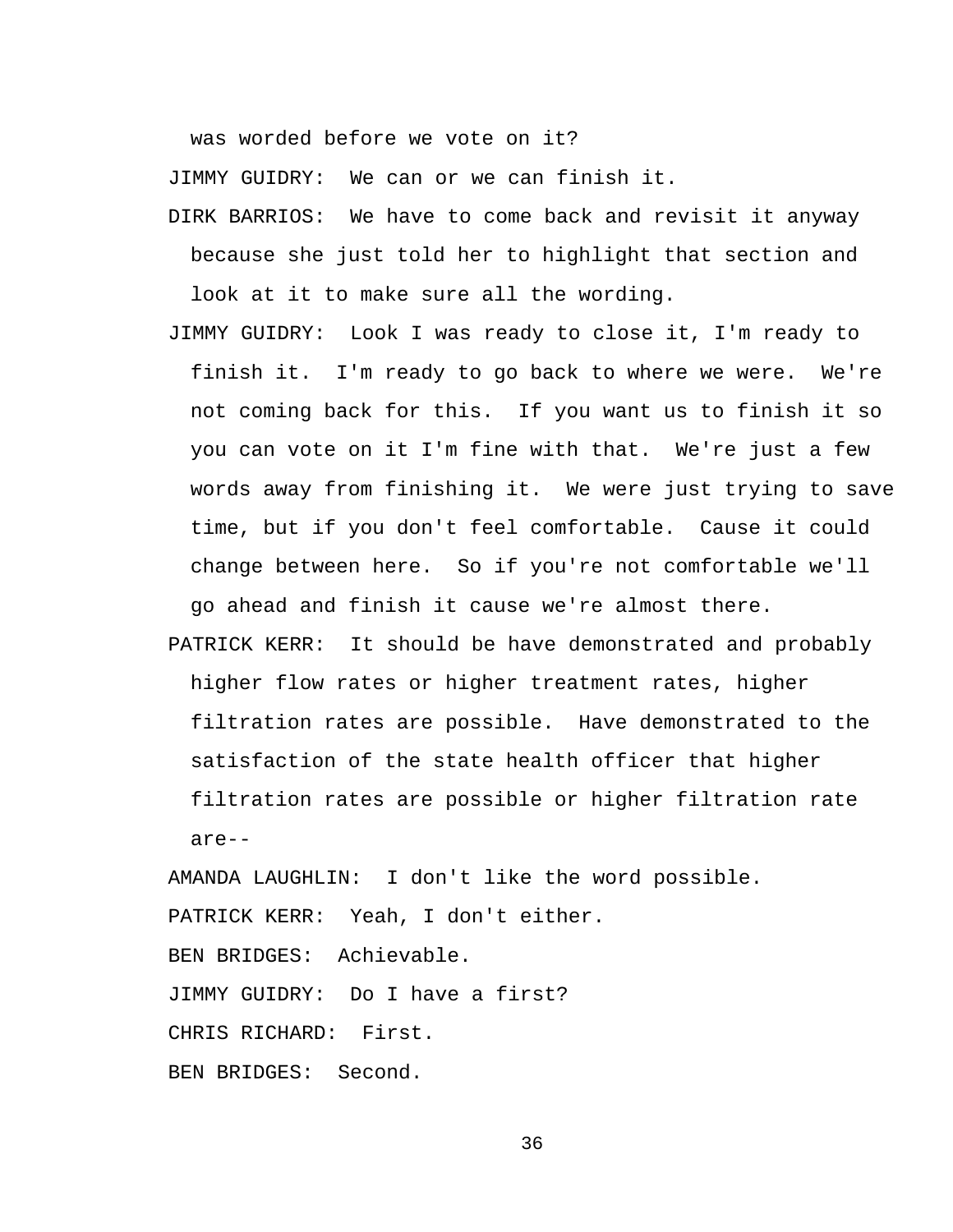- JIMMY GUIDRY: Anybody from the audience have any comments about this? Anybody oppose? Passed. Thanks for keeping us honest Dirk. Next section. And we thought this one was going to be easy. What's been suggested, and I will see if the committee is in agreement, since someone is here to give us a presentation before we get into this last part do we want to hear that presentation and give them the opportunity to present and they can leave if they don't want to stay for the rest of the meeting. We might not finish this last section. Mr. Francis are you here? This other section could drag on and we may not even finish it. We want to hear from you now if you want to go ahead.
- BJ FRANCIS: I'm requesting a blanket waiver for waterline extensions from you all. Right now any time we do a waterline in house, even if it's underneath the bid requirements of the State of Louisiana, we have to go and get the project engineered, we have to submit a bunch of stuff to DHH and it takes forever. And we're spending extra money that I feel we don't need to spend. We're the inspectors of the project because we're going to own it. I'm just wondering if there is something y'all can do to help. Is there a blanket waiver that y'all can institute for small projects, waterline installations that we do in house where I don't have to call DHH every time and wait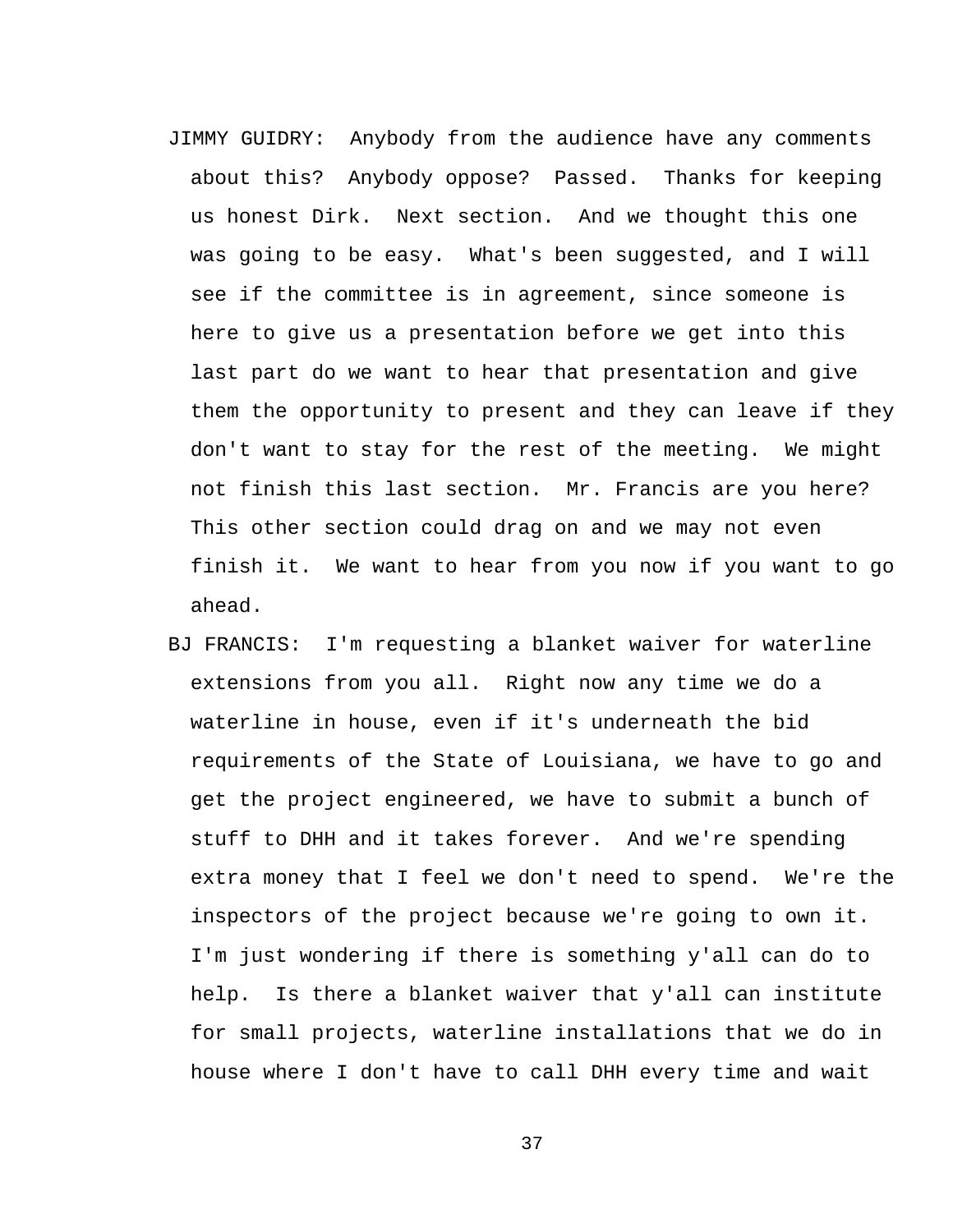for them to review specs that are put together and things that are submitted by our engineer and pay him to do that. And he's talking to us and asking us what we need to do. It's like one vicious circle and at the end we're still doing all the work.

- JIMMY GUIDRY: I guess I want to hear thoughts, but I'll share my thoughts as State Health Officer. When I give a waiver on anything I have to weigh what's the risk that somebody's not going to do what they're supposed to do and doesn't involve us. And if it's an issue that timing and approval takes forever there are some things that you could waiver that are small things, there are some things that in all the years I've been doing this people don't do what they say they're going to do and they don't give us the plans to review and then you have to fix it after the fact. It would be very limited if I considered a blanket waiver on anything. It would be very little. I would rather work on how do we expedite approval then say we're going to give a blanket waiver. But I want to hear other people here have had this experience so I want to hear from some folks on the committee.
- PATRICK KERR: BJ we've talked about this quite a lot and I think we chose long ago not to call it a blanket waiver, but a blanket permit. And Chris has been working on language to allow us to define what would be covered by a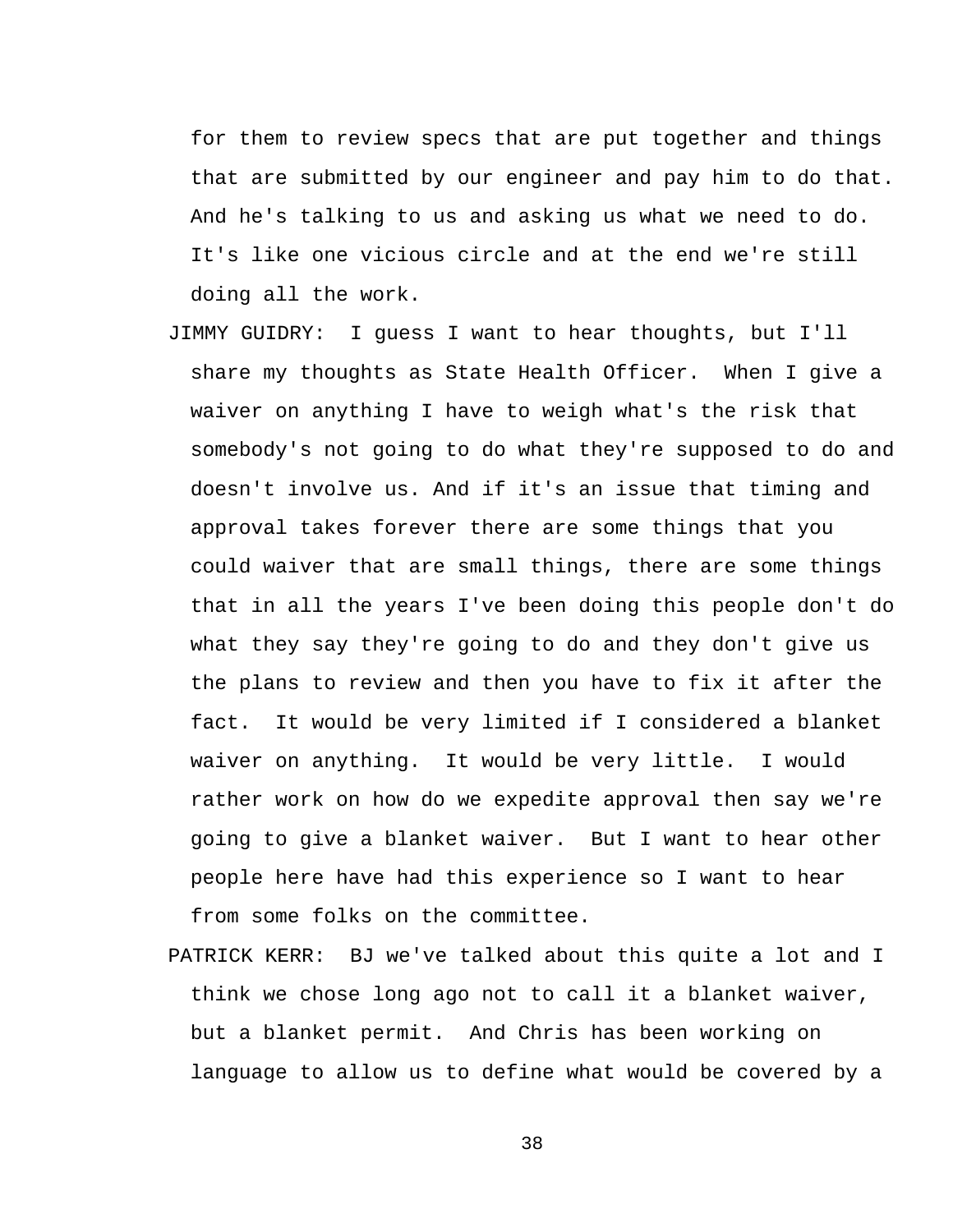blanket permit for a main extension and you would make your application to the department, but upon submitting that permit request it's granted. They can review it and come back after the fact if you did something you shouldn't have, force you to fix it. That's a burden you would have to bear as the owner if you did in fact do something wrong. So it doesn't change the department's ability to review plans, but basically it says if you do this and this and this as soon as you submit the plan documents and this application you can go ahead with the work. So the permits issued basically pending review. And I don't know where we stand on that, but we started that two years ago. And I think we had an example out of Florida. And I would prefer that we do something like that Dr. Guidry. Not call it a waiver, it's not a waiver. You're still required to meet all the design requirements. But you don't have to wait to put in a simple half mile 8 inch extension.

BJ FRANCIS: Understand what you're saying, but I still have to bear the burden to pay an engineer to design a line that my guys are quite capable of doing. Ultimately I understand what you're saying, but we own the line. So if anything happens we're still the responsible party. JIMMY GUIDRY: But I own the responsibility of health of the people drinking that so we share the responsibility.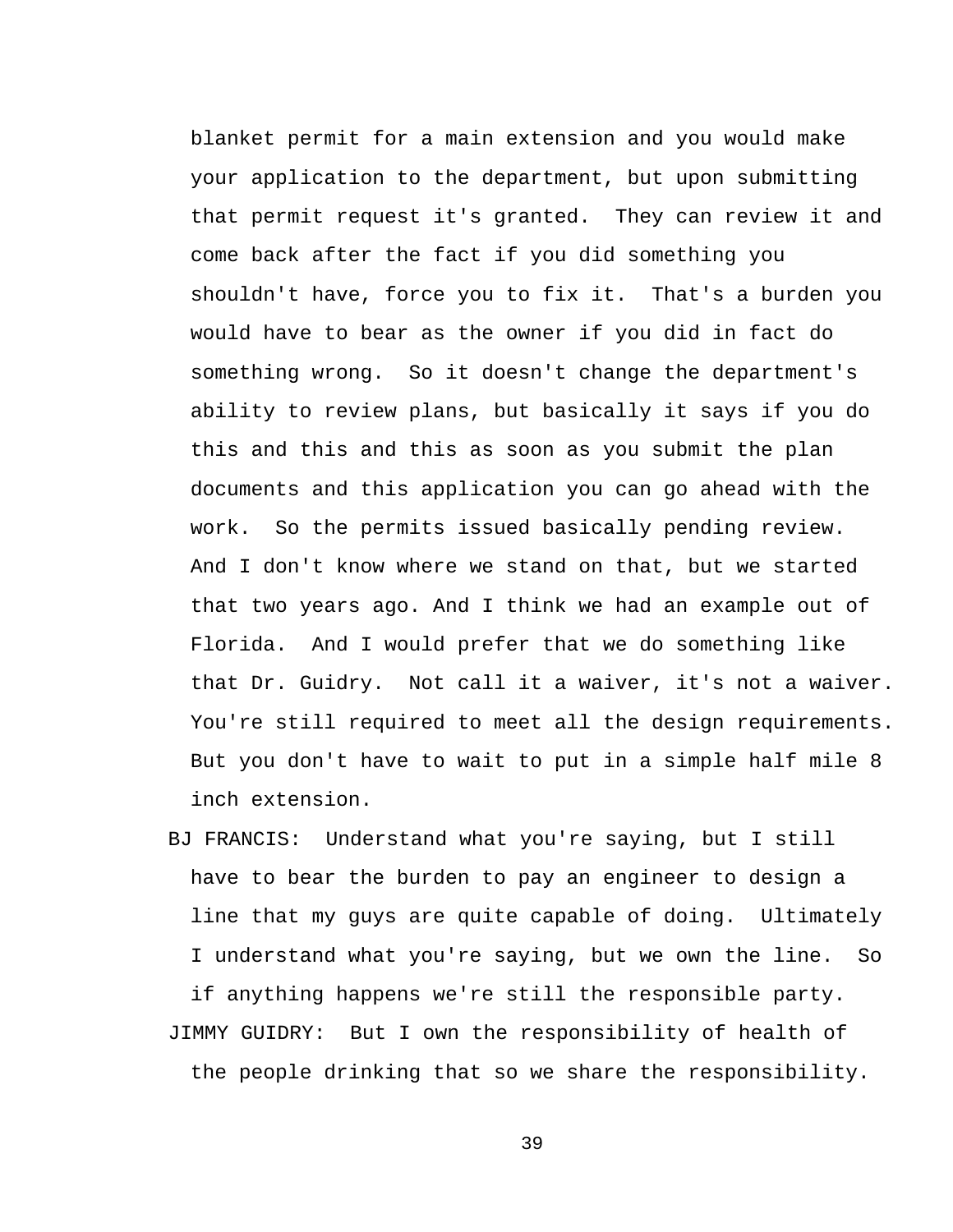- BJ FRANCIS: The specifications would be y'all would have our specs we're going by or it could be on the web page, whatever y'all would prefer.
- PATRICK KERR: We can't just allow a system to grow over time without any documents being submitted to the department. I guess you could do what you're talking about, as builds.

BJ FRANCIS: I'm not asking to do it behind y'all back. AMANDA LAUGHLIN: The engineering requirement is actually LAPELS' requirement in their particular code. That's a professional engineering code. Anything that affects the hydraulic quality, or an extension, or your capacity, or any of that. In our sanitary code it requires a permit from us, but the engineering side of it is actually in the LAPELS' code. An engineering required to seal those plans.

CHRIS RICHARD: If you issue plans not prepared by an engineer that's considered engineering work whoever did that is in violation of the law. It has nothing to do with DHH or LDH.

BJ FRANCIS: I was just seeing if there was a method.

CHRIS RICHARD: The one in Florida basically takes about a week. You still apply for a permit, you submit your plans, but they outline, you check what you're doing and you email it in then you email back. There is a fee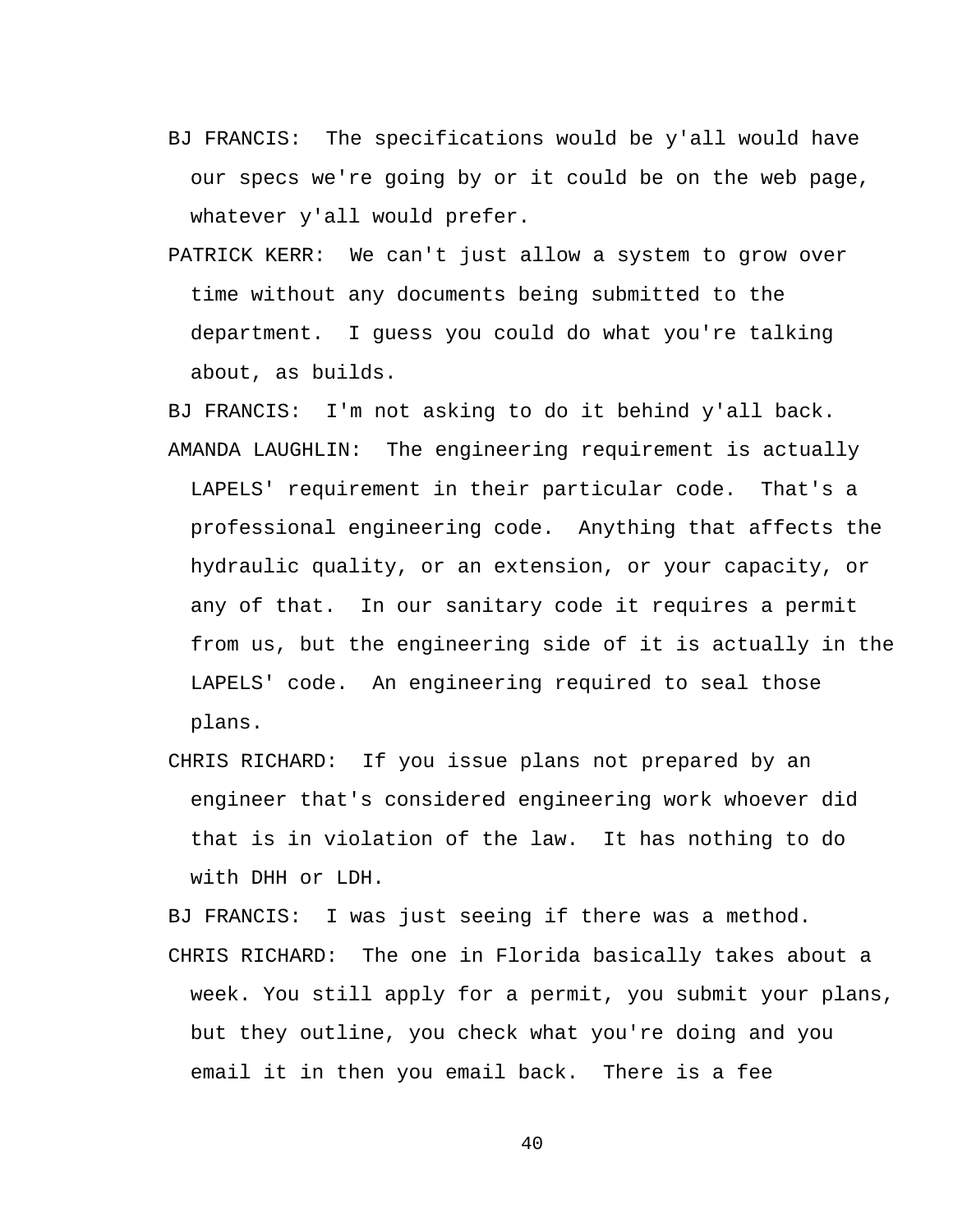associated with it, but you know you can proceed. You still have to get the permit first. The other method we talked about was on limiting it to certain size jobs is a general permit that would be issued by the department that you would apply for coverage under. And so the conditions that you have to comply with are already written out and you have to comply. And when you submit for coverage you're agreeing you will do all those things.

- AMANDA LAUGHLIN: The biggest problem is not all engineers are created equal. So we still write comments on short little waterline extensions where they're on top of a sewer line or next to a sewer line. We're still having to write that. And so it's uncomfortable for me to do a blanket approval when I know the quality of some of the plans that we still get, even for simple waterline extensions. And I realize for large water systems it's a burden because you're constantly extending your lines and you don't want to wait for a permit and all of that. It's unfortunate, but we're still not able to just really-- we just don't get that many plans that we can look at at one time and permit.
- CHRIS RICHARD: Maybe an expedited process like in Florida instead of waiting several months. And I think I sent it already, but it has a check off do you have your clearance from the sewer. They have to check it, you have to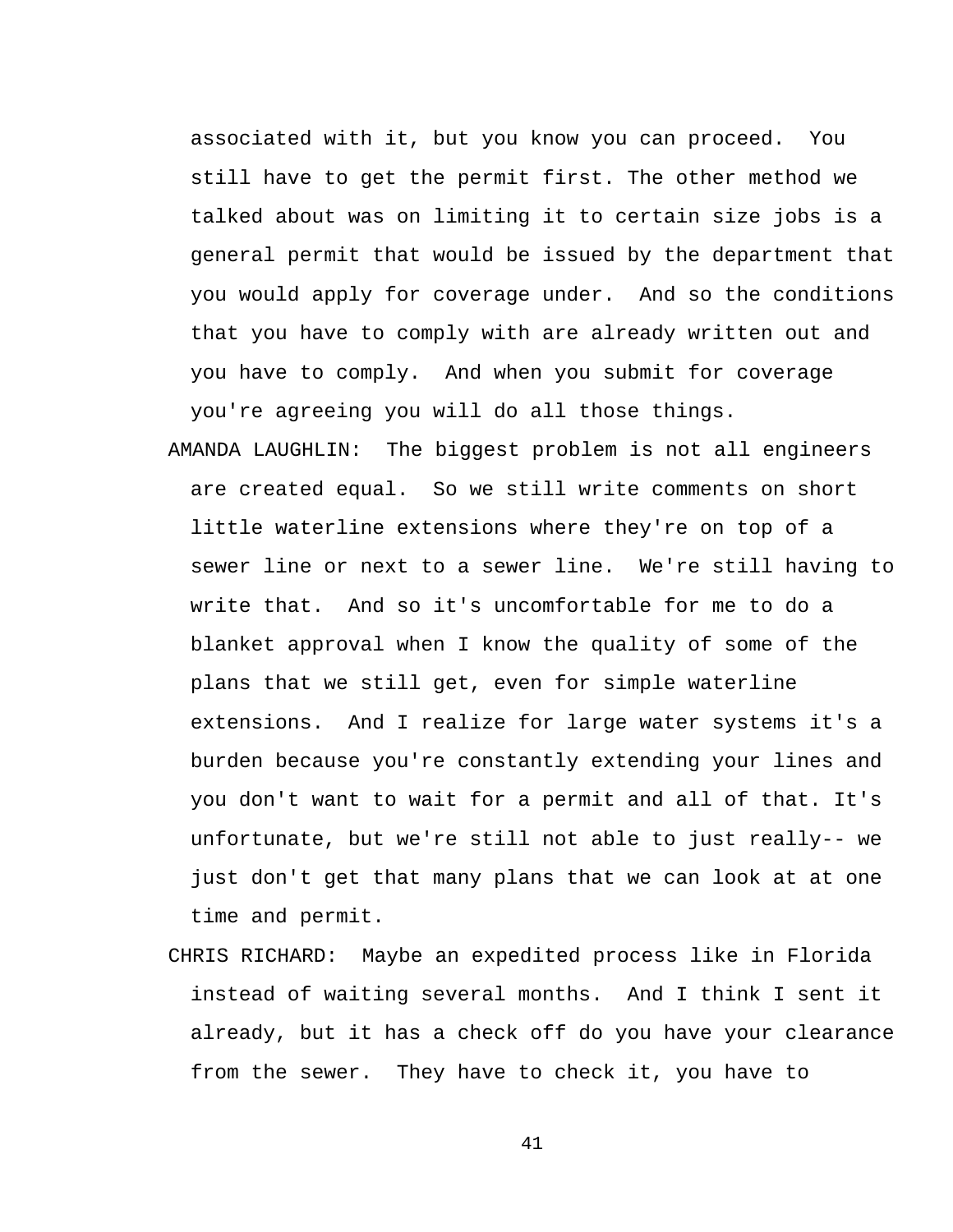actually stamp, sign, and seal the application. There is recourse if they do something they said they didn't do. The engineer has to fill out the application that says I got my clearance if I'm crossing a water body, what size line, minimum line size. Checks off all those things. You get it, you know they did it. They said they did it, you don't even have to look at the plans, they outlined everything. And you issue a permit quickly. If they don't you have two courses. They have to fix a line and you turn them into LAPELS. Just to speed things up. JIMMY GUIDRY: I guess my response is that we would want to certainly find a way to be more efficient to where we cannot make you spend money that's unnecessary to spend. So I would look to a process like they're talking about where we could expedite short line extensions and what the requirements would be. So I think it's worth continuing to follow. And if you want to be a part of that and share your experiences when we put this together we certainly would welcome you helping us figure that out. It would be nice to say that everybody's going to give us the same quality of work, we trust them. And I would tell you there are probably some systems and some engineers we trust we would give in a second and there are others we would never give. So it's really over the years trying to figure out who knows what they're doing is really what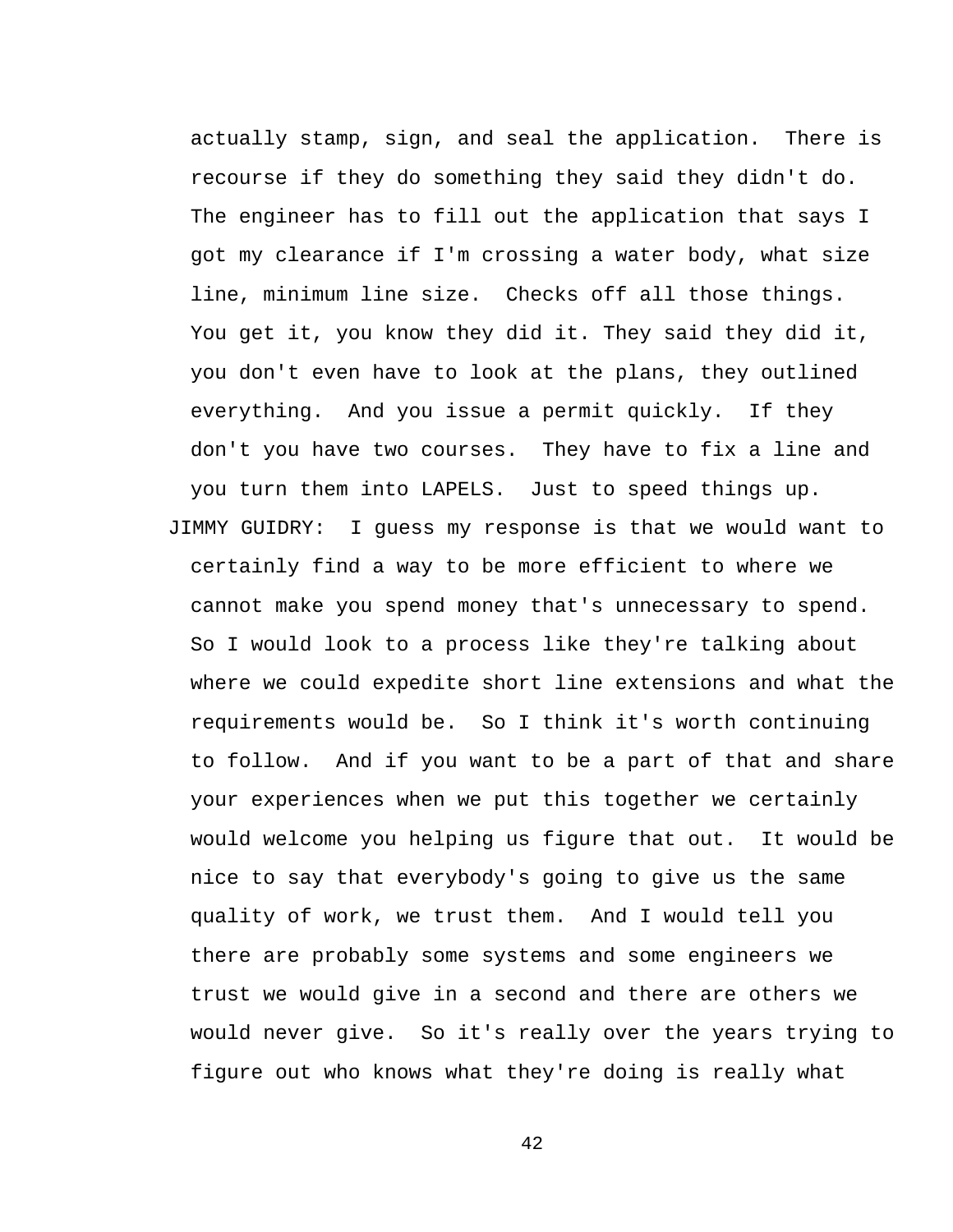it's about. I would suggest this is not an issue that we're going to finish today, but I would like to see what those costs are, I would like to see what those costs savings would be just so we can figure out how we can expedite and where we could save money. I appreciate you bringing it to our attention. Anybody else have thoughts on this? Thanks for coming and feel free to remind us that we need to keep working on this. I am looking at almost 2:30. I would say a 5 minute break.

- All right, I've given you 10 minutes so let's get back to it. Back to part 4, sections 4.4 to 4.1. So in the past what we did in the side by side was kind of go through what we stated and see if we can get some agreement as we go along. I guess I'll turn it over to Amanda.
- AMANDA LAUGHLIN: We also have the document pulled up so we can continue on that path of making whatever adjustments we want as we go so we don't have to come back later. This is going to be a lengthy section about disinfection. In the first paragraph our comment was that we needed to add in accordance with 355 and 357 of the sanitary code since we do have mandatory disinfection and we also have a minimum residual requirements now. That was our first comment, but we agreed on the other strikeout. Everybody okay with that? 4.4.1.1 so what's in red, the wording in red and blue was the subcommittee recommendations and so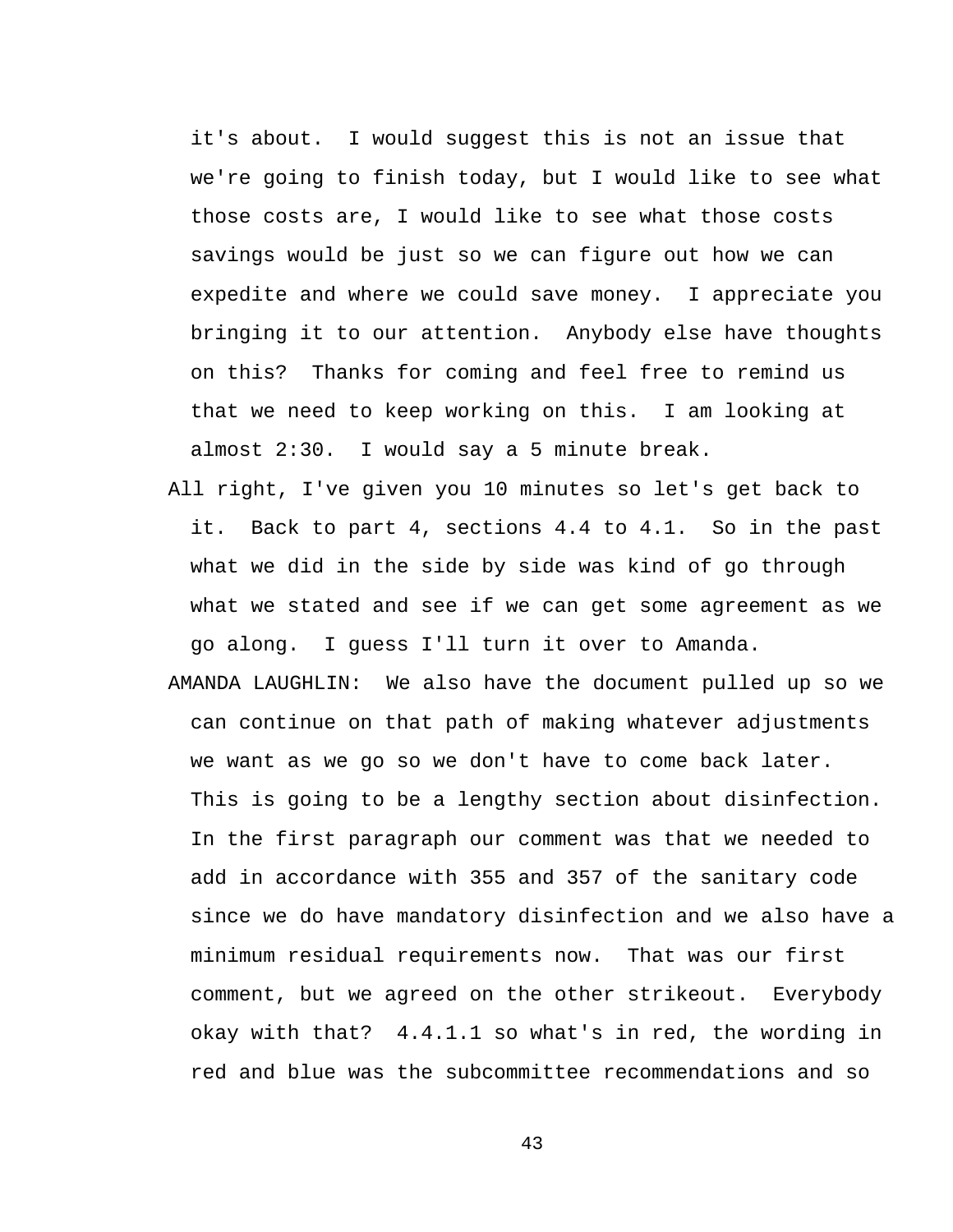4.4.1.1 a must was changed to a shall. We're fine with that. 4.4.1.2 on capacity. We referenced the section in the sanitary code about minimum chlorine residuals again. So that's LAC 51.12.355. We didn't have any other comments until page 18 regarding contact time and point of application. And we had some references from the sanitary code that we wanted to add about contact time. Some of those are from the surface water treatment rule. The sections that start with 11 are surface water treatment requirements. Under D the subcommittee said this is covered elsewhere in the existing sanitary code and we actually added the references where it was covered. Same thing with residual chlorine, that's our minimum residuals requirement 357. For testing also. So a lot of those references are all just going to be back to where we already have in the code.

- RANDY HOLLIS: Do you want to cover some of these things as we go through?
- AMANDA LAUGHLIN: If you have a comment as we're going through I think we should stop and go over it at that point. If I've already skipped over we can go back.
- RANDY HOLLIS: Actually page 17 of 53 under 4.4.1.2 capacity. What we say in here is the chlorinator capacity shall be such that a free chlorine residual sufficient to comply with the minimum chlorine residuals. Where, at the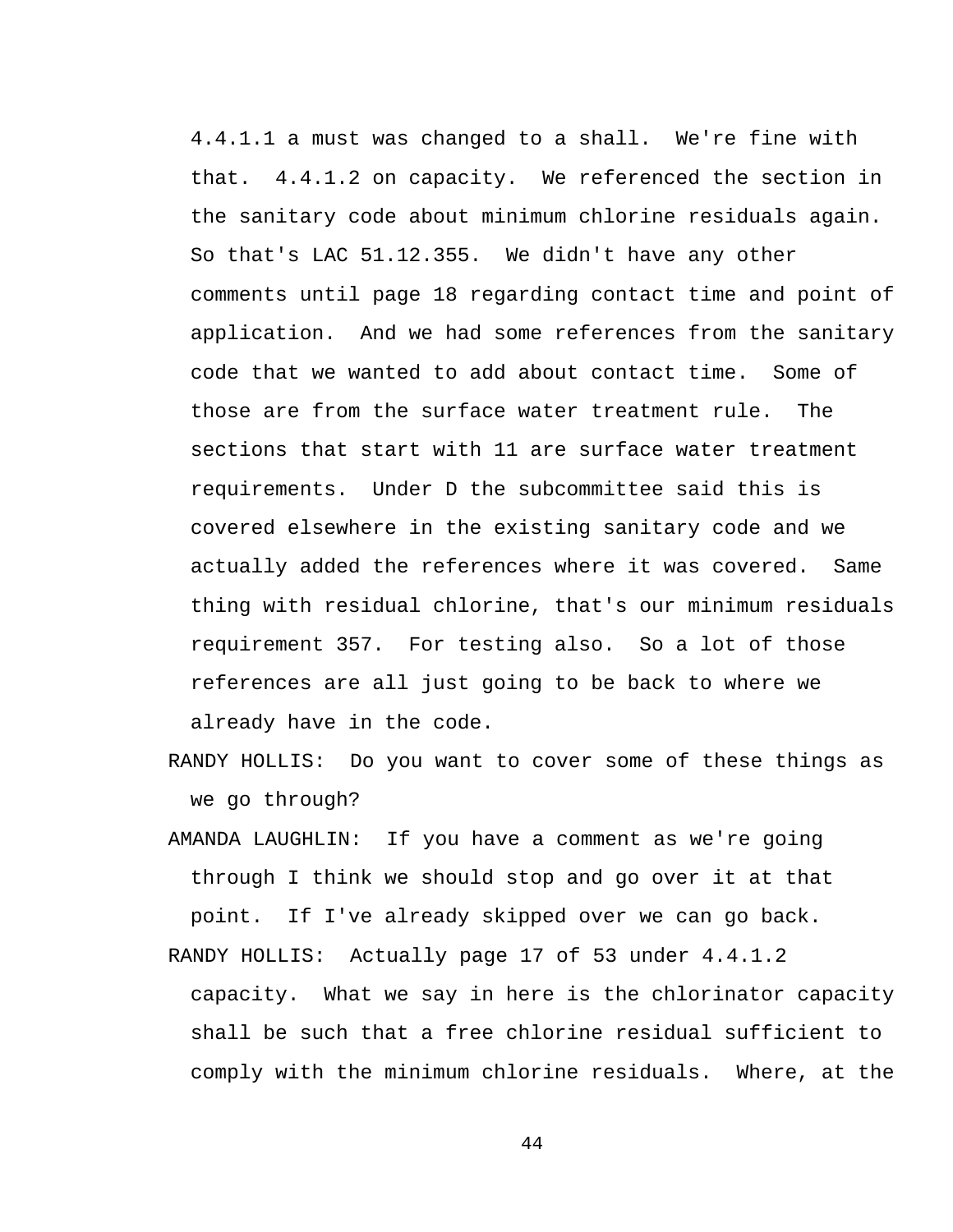MRT. And what if you have two design engineers, you've got one doing the plant and one doing the distribution system how is the plant guy going to know what the kaco efficients are in a distribution system and what you're supposed to maintain way down at the end of it. And so are we just going to leave it up-- it just seems extremely vague to me to just say minimum chlorine residuals.

- AMANDA LAUGHLIN: We have minimum chlorine residual requirements at point of entry and at the MRT and that's already in the sanitary code. So that's what we're referencing.
- RANDY HOLLIS: But what is that at the point of entry in the minimum?

AMANDA LAUGHLIN: It depends.

RANDY HOLLIS: But you have to allow for some decay throughout your system. And so are we going to let a guy design for 1.0 leaving the plant. And if it's capacity you guys can consider the demand of the raw water. What if the demand of the raw water is 20 parts per million. PATRICK KERR: Minimum residual indicates you've overcome the demand already. And I don't think we should specify other than saying you have to meet the code requirement because people do booster chlorinate, do lots of things to manage it. And the code requires a part at all points in the system for free chlorine, right. So I think the code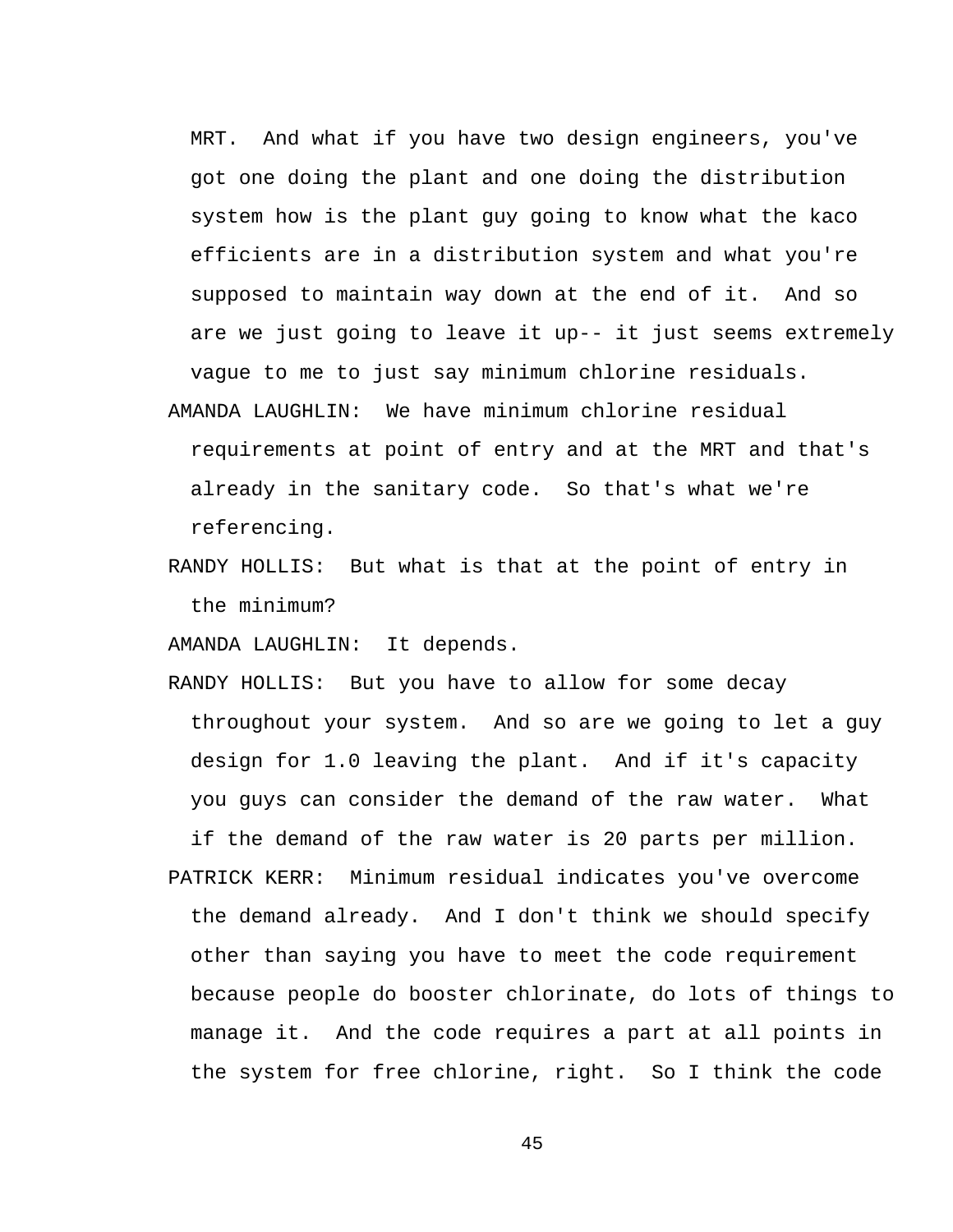covers that.

- AMANDA LAUGHLIN: .5 and it says at every point in the distribution.
- CHRIS RICHARD: That's how I read it is if you need to meet it at the end you have to design your system to meet it wherever you need to meet it. If it's at the plant you need to meet it at your maximum time then that's what you need to size it for. The minimum is not restricted to that one application.
- RANDY HOLLIS: I understand, it just seems like we're leaving it extremely vague there.

PATRICK KERR: But it's tight at 355.

RANDY HOLLIS: Okay.

- RUSTY REEVES: So in the final proposal will 355 language be here?
- AMANDA LAUGHLIN: No, a reference to. Cause this is going into the sanitary code so it's just a reference to another part.
- BEN BRIDGES: What if you put in in all parts thereafter in and between chapter 3, at all parts in the system. Does that make you feel better? It's redundant, but at least it specifies. Instead of MRT it's just in all points which is what 355 says.
- PATRICK KERR: That's not true. I don't need to treat at the plant to meet all points because I may booster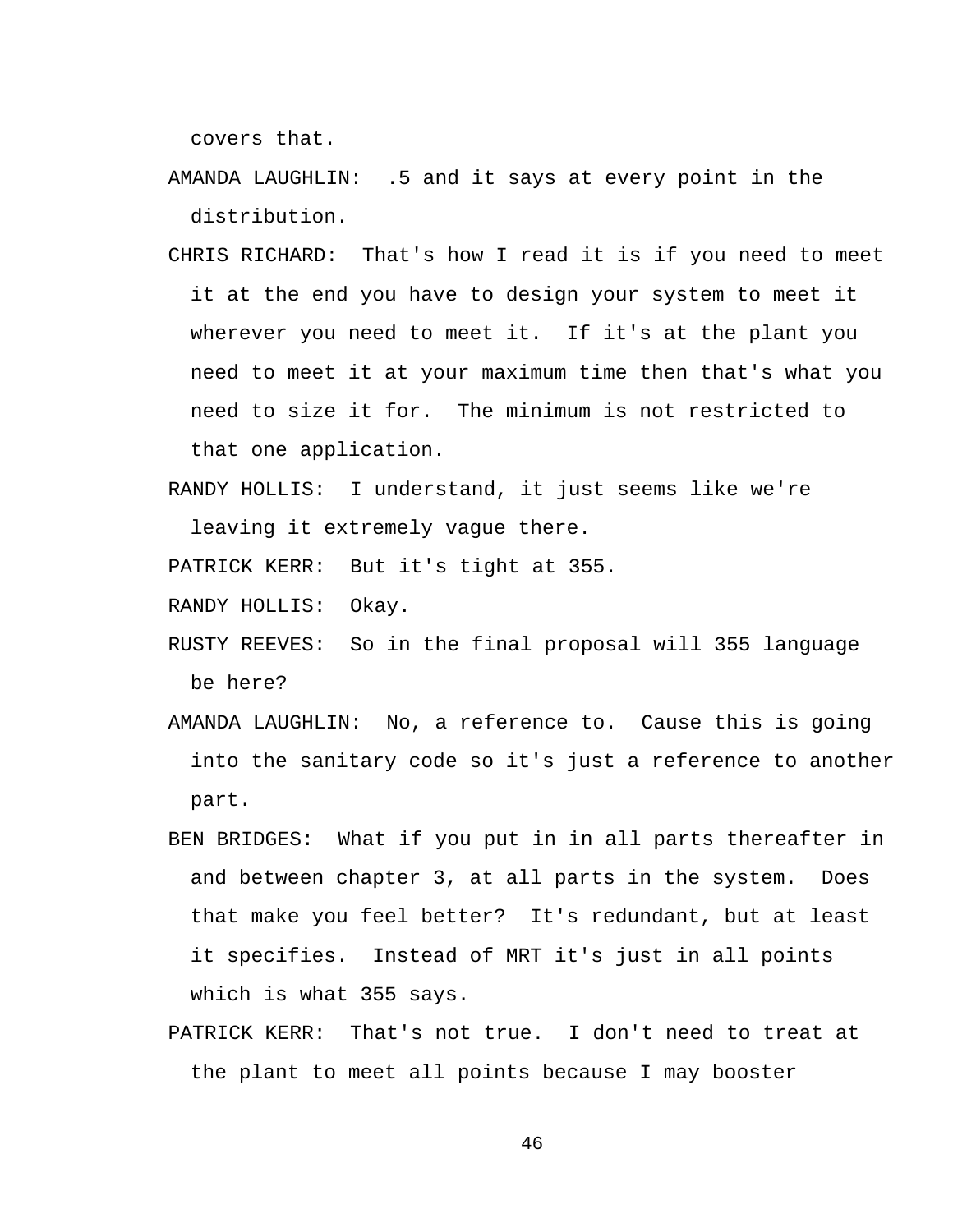chlorinate. And we do.

DIRK BARRIOS: On 4.4.1.5 it says reasonably constant. Who is going to determine what's reasonably constant? It's at least twice in this section, in this portion of what we're looking at.

JIMMY GUIDRY: To me they have to meet .5.

DIRK BARRIOS: No, this is about proportionate.

AMANDA LAUGHLIN: Chlorinator.

DIRK BARRIOS: Says automatic proportioning chlorinators shall be required where the rate of flow or chlorine demand is not reasonable constant.

JIMMY GUIDRY: You got suggested language?

- DIRK BARRIOS: No, I don't. I'm just saying stuff that I brought up with our guys at work and who's going to make that determination.
- CHRIS RICHARD: You have to meet your requirements of minimum and maximum so if you can't do it reasonably because your flow is varying too much then you need to take appropriate action to make sure you comply. If you can do it without proportioning because it's a constant flow and the demand is constant then you don't need to. The end result is meet your chlorine that you have to have.

DIRK BARRIOS: Which we do, but again. CHRIS RICHARD: If you're having trouble then you would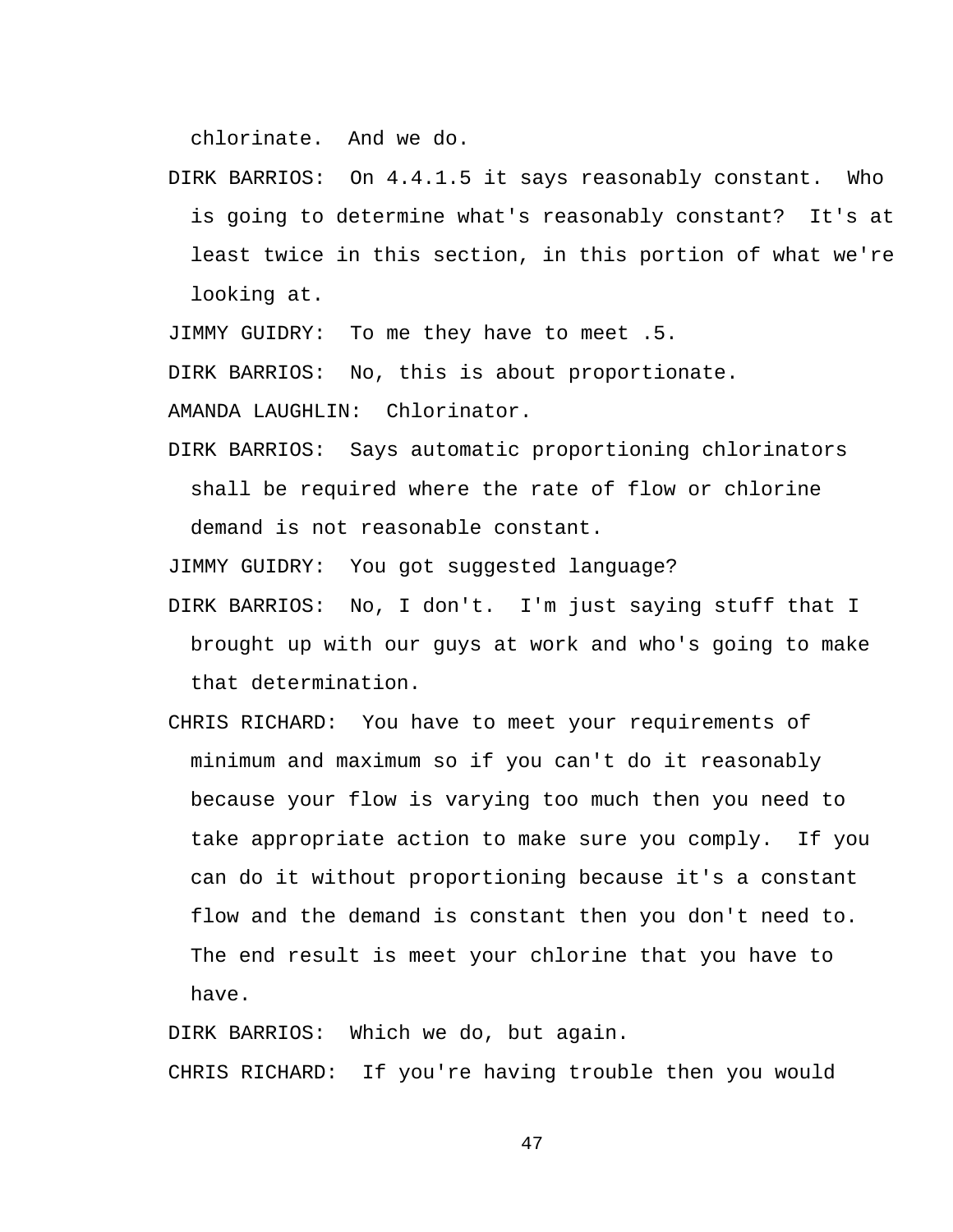probably want to go (inaudible).

- RANDY HOLLIS: What if you add to the end of that sentence and you say is not reasonably constant where minimum chlorine residuals are not being maintained. Now you've given them a reason to look at it. But if you can maintain minimum chlorine residual levels then you're fine.
- DIRK BARRIOS: You understand what I'm getting at, it's so opened ended.
- RANDY HOLLIS: You would only look at that if you're not being able to maintain minimum chlorine residuals.
- CHRIS RICHARD: Or maximum. You might be feeding too much. As long as you're complying with the end result then you're okay. If you're not then you need to take action. It's not reasonable if you can't comply.
- RANDY HOLLIS: I'm just trying to put in a trigger that what Dirk's looking for is when would you look at this reasonably constant. It's when minimum or maximum chlorine residuals could not be maintained.
- CHRIS RICHARD: For how long of a period and how often. It's still vague.
- AMANDA LAUGHLIN: I'm fine with leaving it the way it was. I think it's understood.
- DIRK BARRIOS: I'm not saying it needs to be changed, I'm saying the way it's written is vague. It's open ended.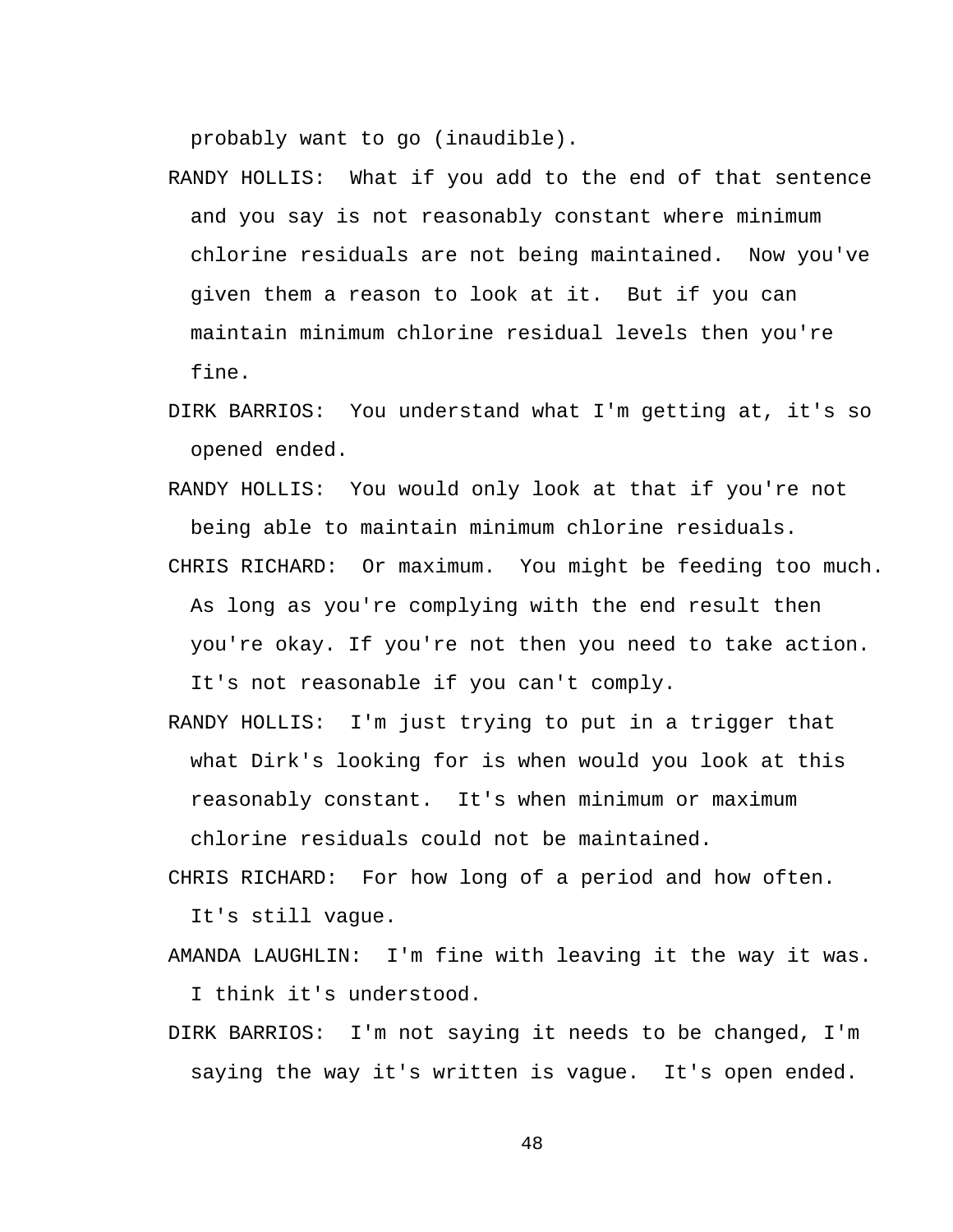PATRICK KERR: Why don't we just strike it cause the last sentence in 4.4.1.2 covers it.

RANDY HOLLIS: That's true.

JIMMY GUIDRY: Do I have agreement?

RANDY HOLLIS: Fine with me.

JIMMY GUIDRY: All right, strike. Let's go.

RANDY HOLLIS: 4.4.1.3 standby equipment. The first line at the end of that when you have standby equipment take out the word of. Standby equipment shall be available to replace the largest unit.

PATRICK KERR: Since you opened up that paragraph another option is to be able to isolate the facility if you don't need it. So in a distributor production facility if I don't need a pump station do I need to have standby equipment for each of these critical assets if we can access capacity. I wish there was some way to relieve a system of the need to have standby equipment for other than critical equipment. I don't know how to do it. But my point is I have sites where we booster chlorinate or chloraminate at a tank and I can manage a system if that chloramination system is down at the tank such that I don't need to boost. So do I need to have standby equipment for the chlorine pump for that tank. The answer is no. And I just don't quite know, I mean if it said standby equipment shall be available to replace critical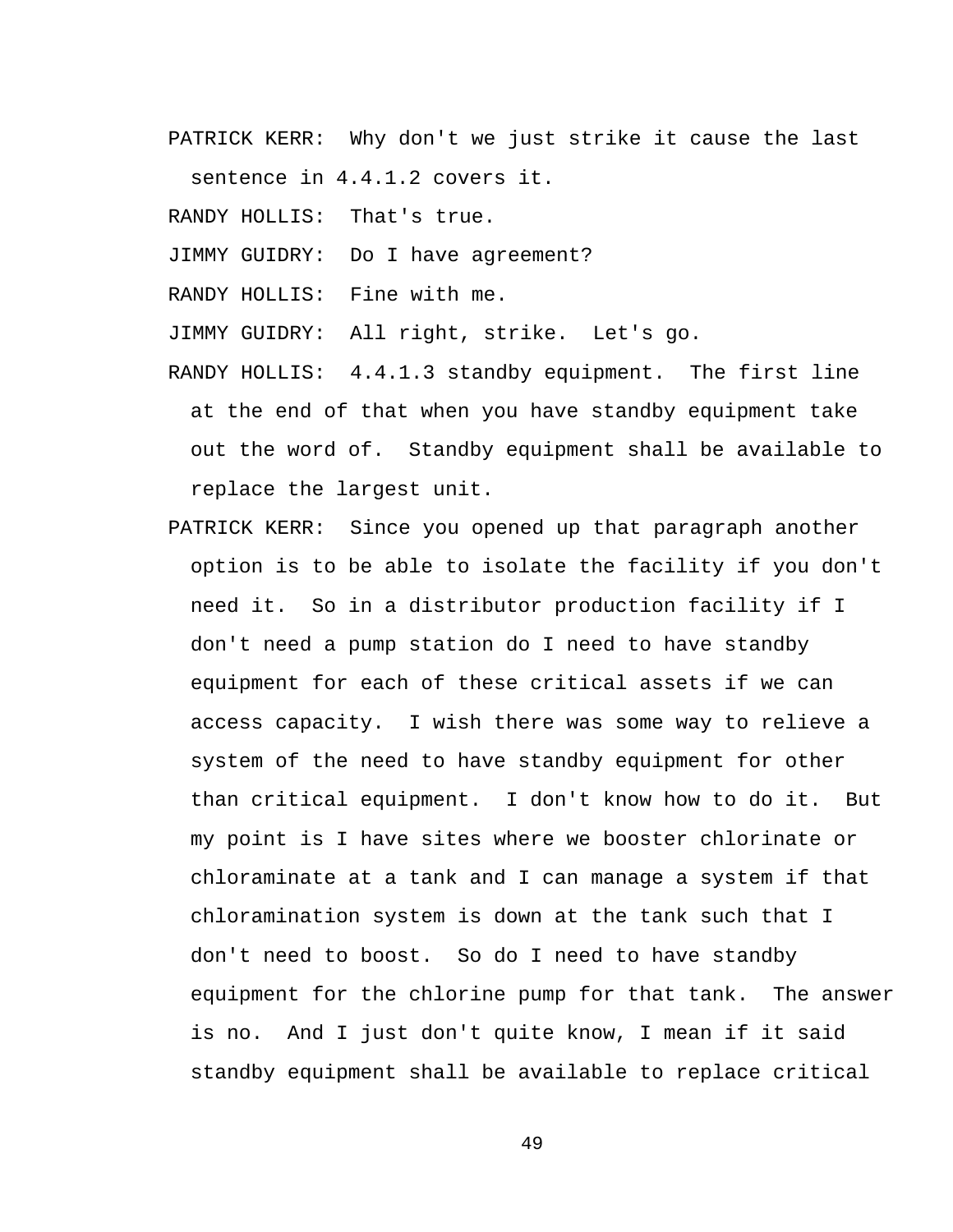equipment or something like that. But my point is we have some runoffs in our systems that I don't have standby equipment, I don't have equipment to maintain. How do we fix that.

- JIMMY GUIDRY: Let me ask this, when we review plans how do we even know if you put standby equipment?
- PATRICK KERR: You don't. When you inspect us you find it. You say where's the spare for this.
- KEITH SHACKELFORD: As a designer we normally list spare parts.
- AMANDA LAUGHLIN: I would ask in plan review those types of questions.

CHRIS RICHARD: How long would it take you to get one? PATRICK KERR: What difference does it make? CHRIS RICHARD: It doesn't say you have to have it in hand.

- JIMMY GUIDRY: How do you verify that it's not at another place even?
- PATRICK KERR: I may have equipment that I like to use that saves me money or makes me more efficient, but I don't need to use it. I can run the tank levels at different heights instead of booster chlorinating and still not have to flush and things like that. So we don't have redundancies on some of the equipment. The mixing units we put in tanks we use those to booster chlorinate. If the mixing unit's down I can't booster chlorinate, but I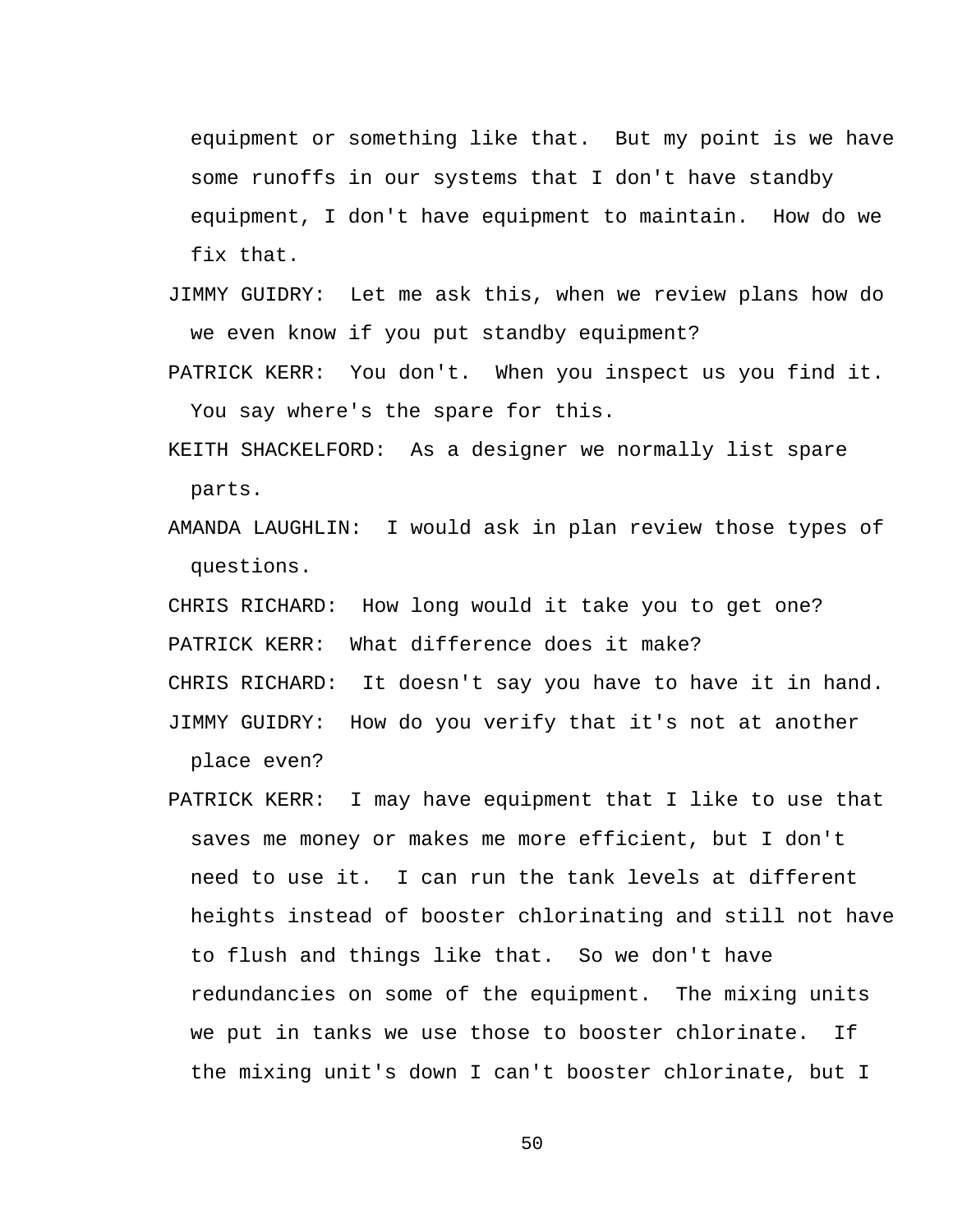don't have a spare mixer.

- AMANDA LAUGHLIN: If I asked you that question and you told me that answer I would be okay with that.
- PATRICK KERR: So how do we put that in the code. How do we give you the authority to be okay with that.
- AMANDA LAUGHLIN: Standby equipment shall be available to replace the largest unit unless an alternate disinfection method is approved by the state health officer. I would just say an alternative. A lot of times we'll ask on a survey do you have standby equipment and if you have standby equipment and it might not be in the closet right next to the chlorinator, but I know that you have it as an entity that's okay. I know that you can readily exchange out whatever you need cause you have that. That's mainly just to have continuous disinfection.
- PATRICK KERR: I guess my question is why can't it say standby equipment shall be available to replace critical components.

AMANDA LAUGHLIN: That's fine with me.

PATRICK KERR: You may have two the same time.

AMANDA LAUGHLIN: And the intent is not for you to have a spare of every little thing. It's really to like oh, no something crucial happened with my disinfection and I have the availability to fix it quickly.

BEN BRIDGES: But I think the point is you would have a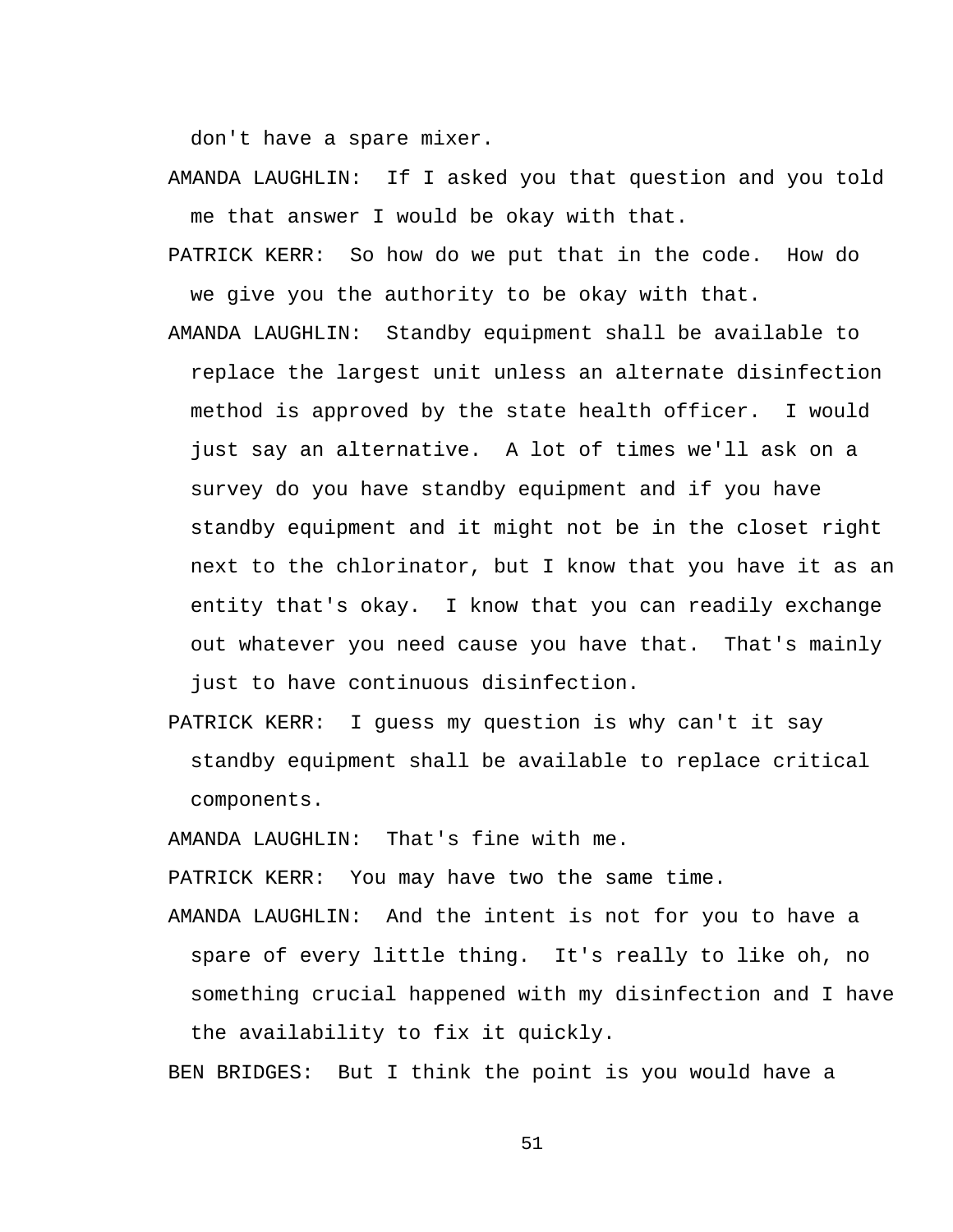spare chlorinator on a shelf somewhere at a warehouse that could fit four or five different well sites and that one would suffice as your backup. Which is more your point than having nine.

- PATRICK KERR: My point is I may not have a spare at all. A tank mixer I don't have a spare at all for that. It's a one off so I can't booster chlorinate that tank. So I manage the tank differently while I can't booster chlorinate.
- AMANDA LAUGHLIN: If I asked you that during an inspection, I know this is design, but if I asked you that on an inspection and you said well I actually don't need it because I can do it this way we would say that's fine. CHRIS RICHARD: Maybe put repair slash replace. You don't
- have to replace the entire unit. It can be repaired.
- RICK NOWLIN: Maybe another way is to say should be available to replace the largest unit unless the loss of the operation of the unit would not-- would replace the largest unit if the loss of the unit's operation would negatively impact water quality.
- PATRICK KERR: I don't think the word largest is necessary, any critical piece of equipment. If you need three you have to have three.

RICK NOWLIN: The bottom line is the water quality. RANDY HOLLIS: I think one other thing is your redundant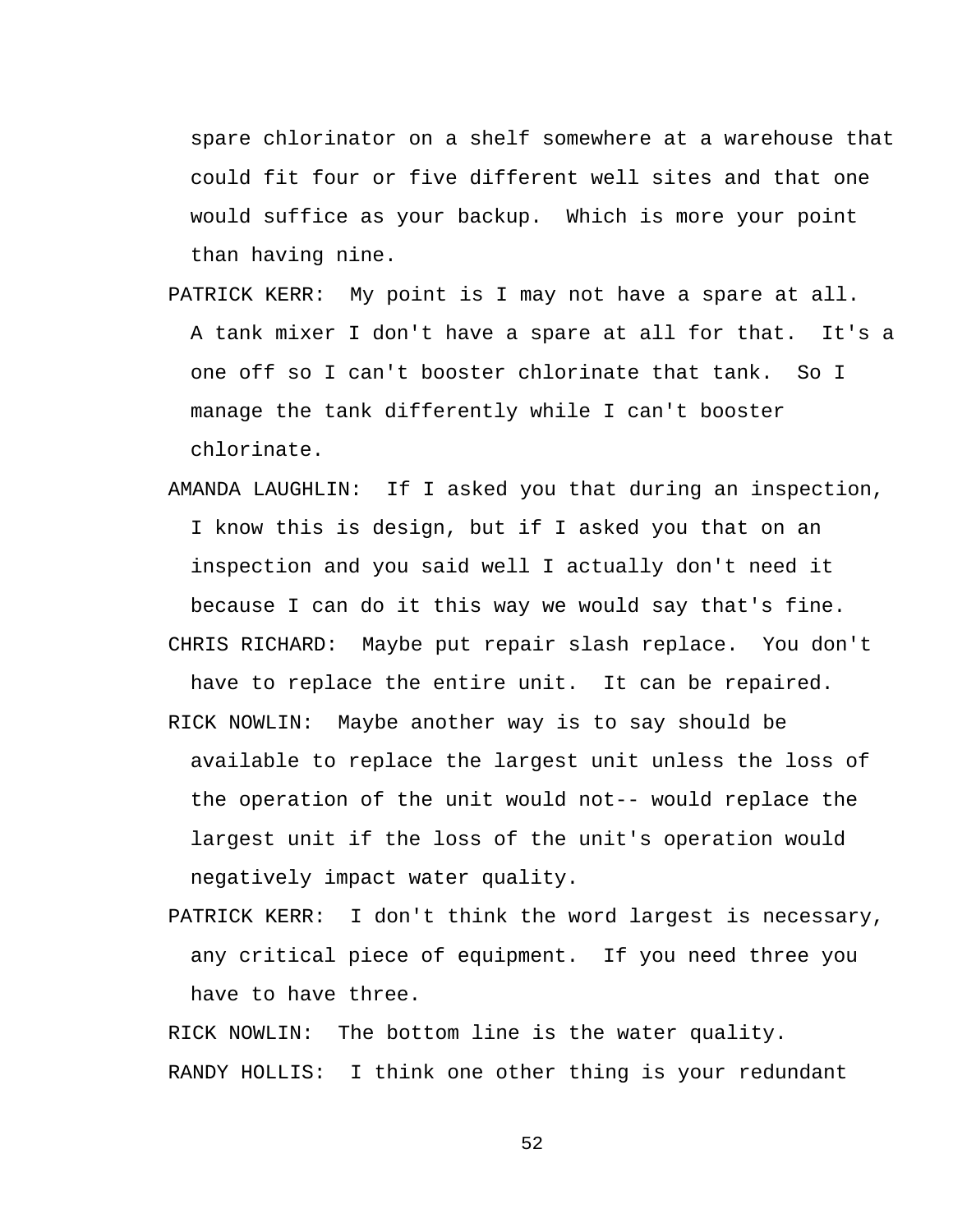unit is an entire new well site. If you lose a well site for any reason the standby you've got 58 other sites so your standby is we can lose 10 of these, we're still fine.

Our redundancy is in the distributed network. AMANDA LAUGHLIN: So are we good with this language.

Standby equipment shall be available to replace repair. PATRICK KERR: I would say critical units.

BEN BRIDGES: Take out largest.

PATRICK KERR: Any critical unit, I don't know.

RANDY HOLLIS: Or a critical unit.

- AMANDA LAUGHLIN: I would say a critical unit. A critical unit unless an alternative is approved by the state health officer. Y'all good with that?
- DIRK BARRIOS: I got an example. You have two ammonia tanks, one serving one part of the plant and the other serving the other part. The capacity of the ammonia tank one of them is large enough to handle both feeds so if one tank develops a leak or whatever and you have to take it out of service. Rather than having a spare ammonia tank would that be allowed.
- CHRIS RICHARD: I don't think that's what this is talking about because it's talking about parts that are subject to wear and breakage so I would say the tank doesn't apply. It would be more mechanical equipment.

AMANDA LAUGHLIN: Any other comments on page 17? What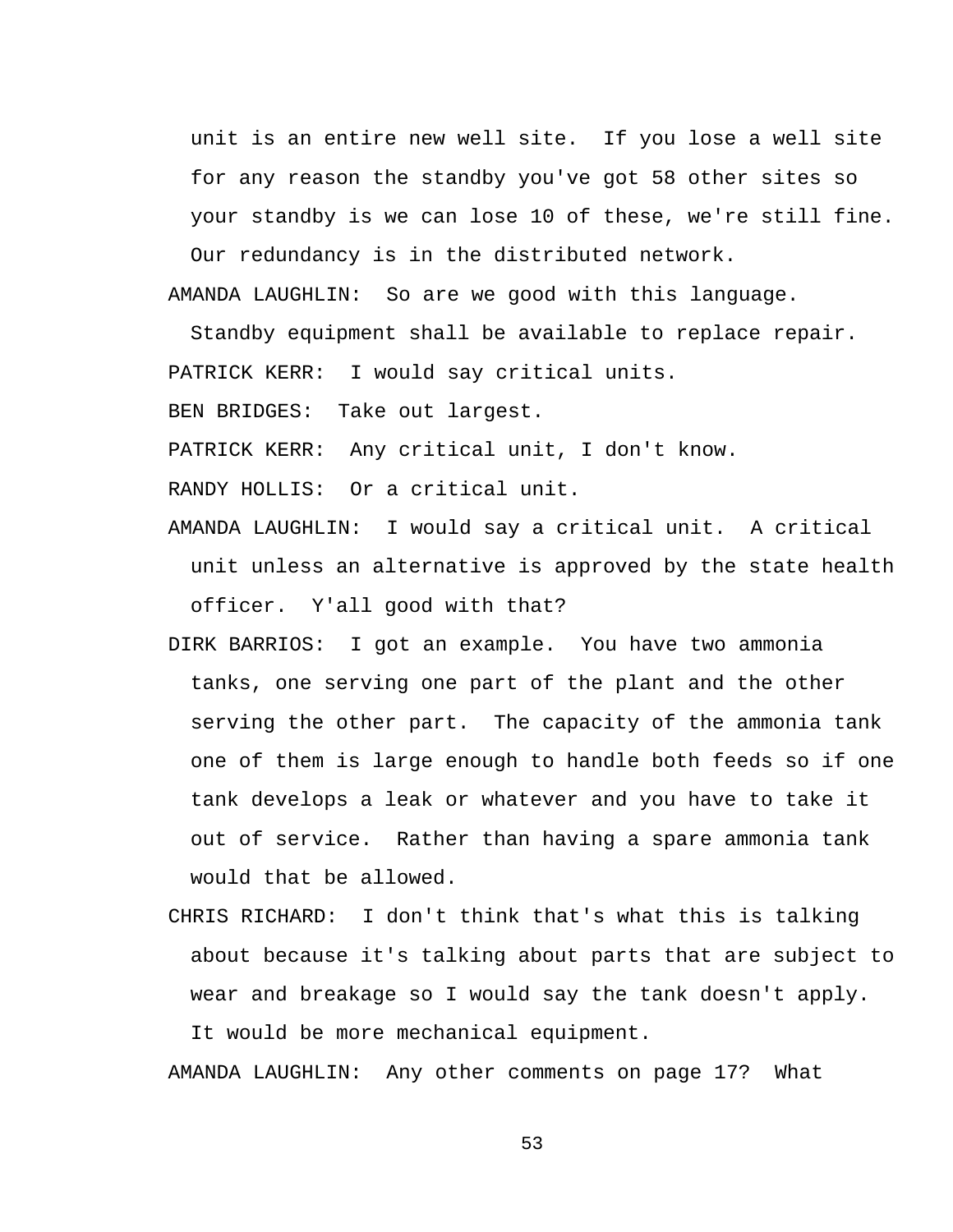about page 18? Anybody else have any questions or comments on page 18? And just to kind of point out on page 19 the subcommittee had taken out a lot of language, but we're just going to reference the sanitary code requirements in those areas. 4.4.5.1 cross-connection protection. So we just again referenced our backflow prevention language that we have in the sanitary code which is 344 and 346 which were final this year so we're just referencing another part of the code. We agreed with 4.4.5.2. Anybody have any comments on materials before we go into chloramination? So actually the chloramination section in red was added by the subcommittee and we only had a few comments. I'm sure there will be some conversation about this. We referenced the disinfection rule in here, but we also changed aqueous ammonia to aqua ammonia. And the section at the bottom under injector diffuser that talks about if injectors are used provisions for scale formation shall be considered. We commented that we could delete that.

RANDY HOLLIS: The only comment I have on this page is at the bottom where you have ammonia solution shall be fed through stainless steel diffusers. Schedule 80 PVC has worked well for us and so I would ask that we at least put in an alternative material there because we're saying you can only use a stainless steel diffuser. And I would like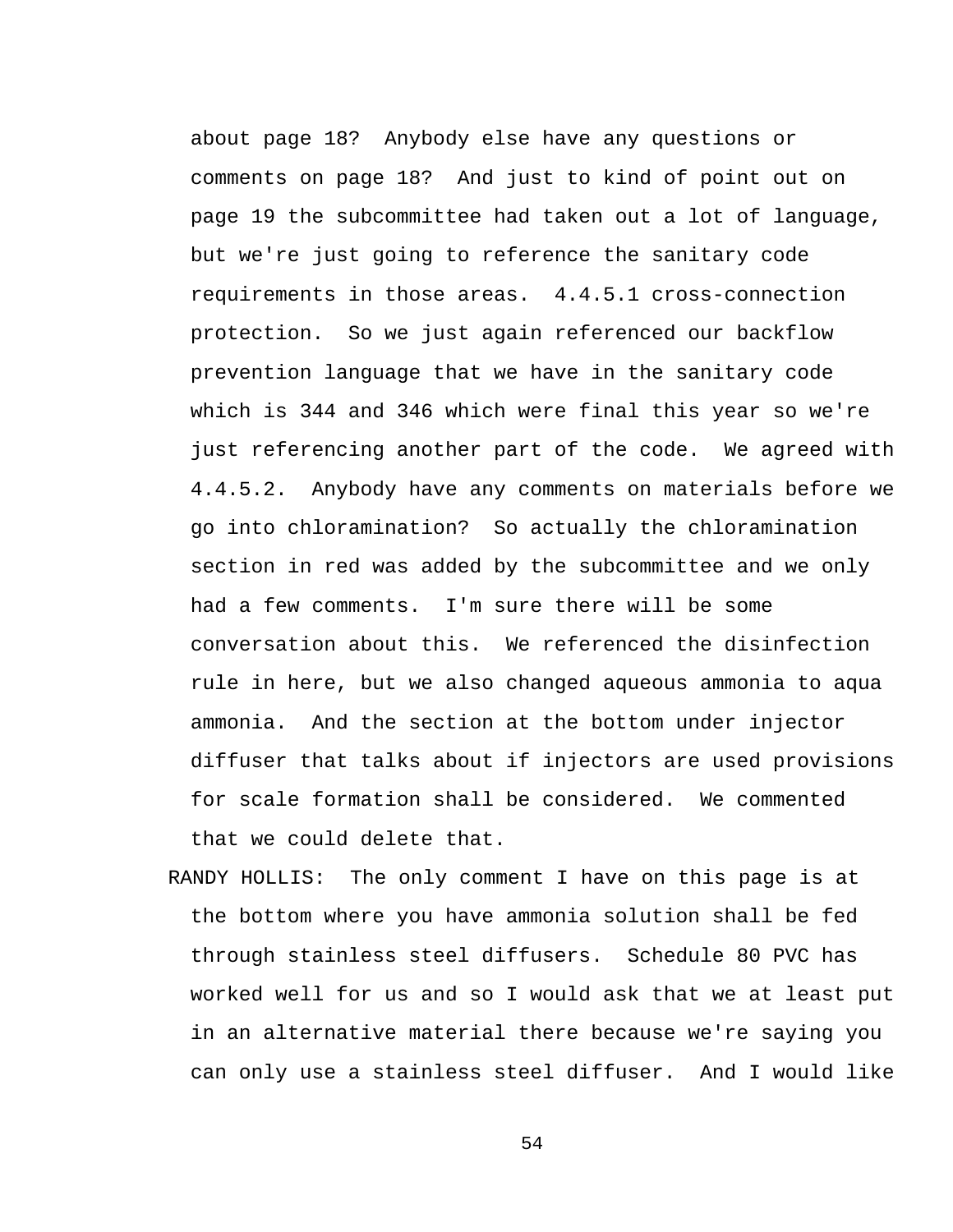the option to be able to use at least schedule 80 PVC on the diffusers.

PATRICK KERR: A question, we're not feeding through horizontal diffusers in Baton Rouge. We're just using injectors, correct.

RANDY HOLLIS: Correct.

- PATRICK KERR: So that's another issue. In their design to introduce ammonia in the pipeline this is more for basins. RANDY HOLLIS: If you're going to do that then you're going to use a type of rubber diffuser or something because of the scaling possibility.
- BEN BRIDGES: You have to use a bladder that would retract and shrink so your scale would not be a problem at that point.

PATRICK KERR: So how do we get that in the code?

- RANDY HOLLIS: Fed through appropriate diffusers instead of naming the material.
- PATRICK KERR: Can we do that, appropriate diffusers?
- RANDY HOLLIS: Materials of appropriate design or something.
- PATRICK KERR: And installed per manufacturer's recommendations instead of horizontally or vertically or anything else.

AMANDA LAUGHLIN: I like that.

PATRICK KERR: If we make the same changes to standby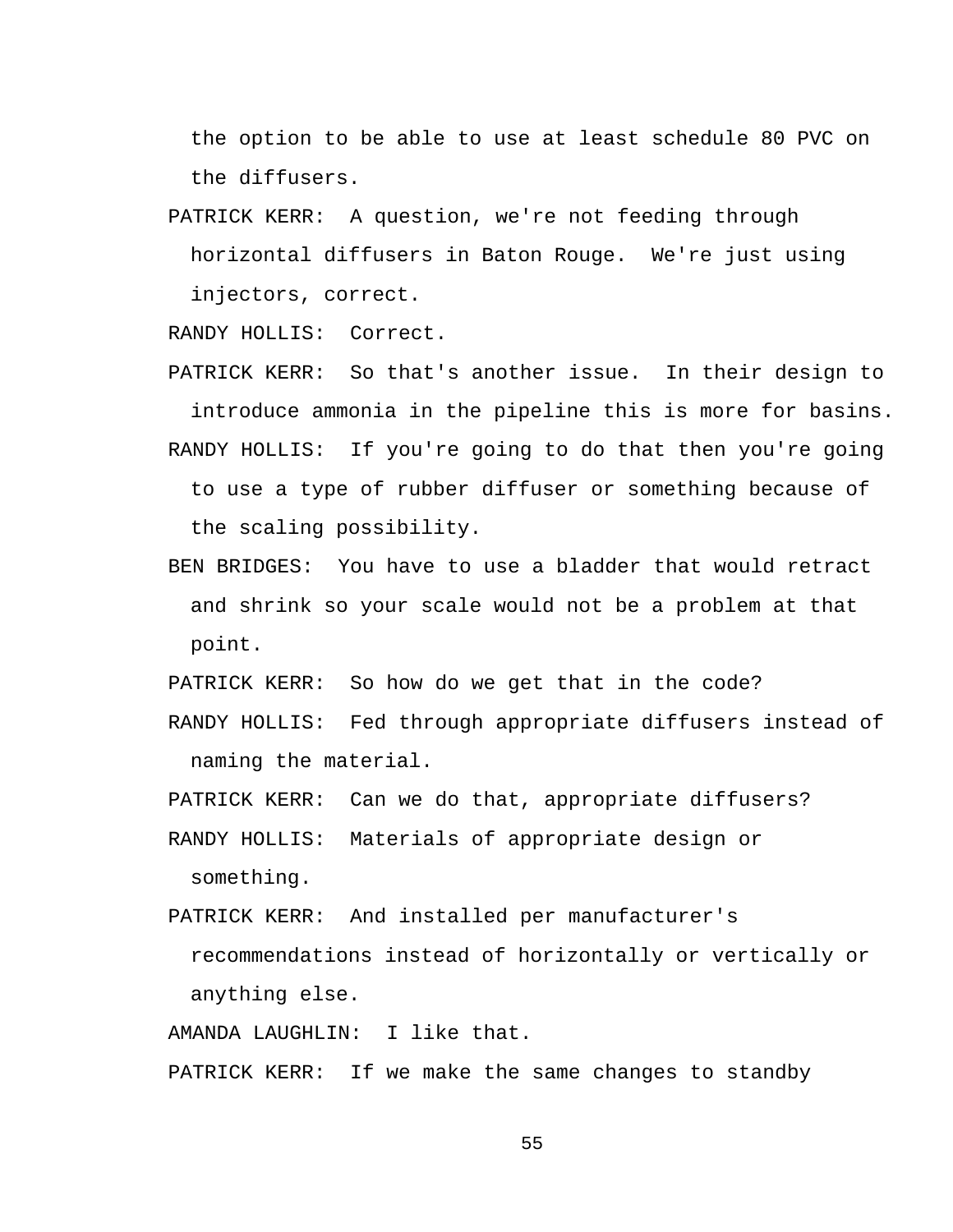equipment and proportionate as we did in chlorination. AMANDA LAUGHLIN: So the standby equipment in this section we should use the language that we just used under chlorinator. We can only copy and paste that over. PATRICK KERR: One other comment in the preamble I guess to this section about with ammonia addition usually downstream of the application of chlorine. Is that necessary? Chloramination is the application of ammonia and chlorine with the ammonia addition usually downstream of the application of chlorine. Why is that in there? JOHN WILLIAMS: If you're trying to meet CTs of your free chlorine first then your ammonia. But if you don't have to meet CTs you might do ammonia first then chlorine. PATRICK KERR: Strike the usually downstream thing. BEN BRIDGES: Page 20 of 53 at the top. RANDY HOLLIS: Because it usually allows you to flip. PATRICK KERR: Why do we need it in the code? Why doesn't it just chloramination is the application of ammonia and chlorine at a proper ratio to produce combined chlorine

residual.

RANDY HOLLIS: That's fine.

PATRICK KERR: I'm saying we try and take out the shoulds, this isn't even a should. And we do it not just for contact time, sometimes we're bleaching color or things like that and we'll actually add the chlorine first.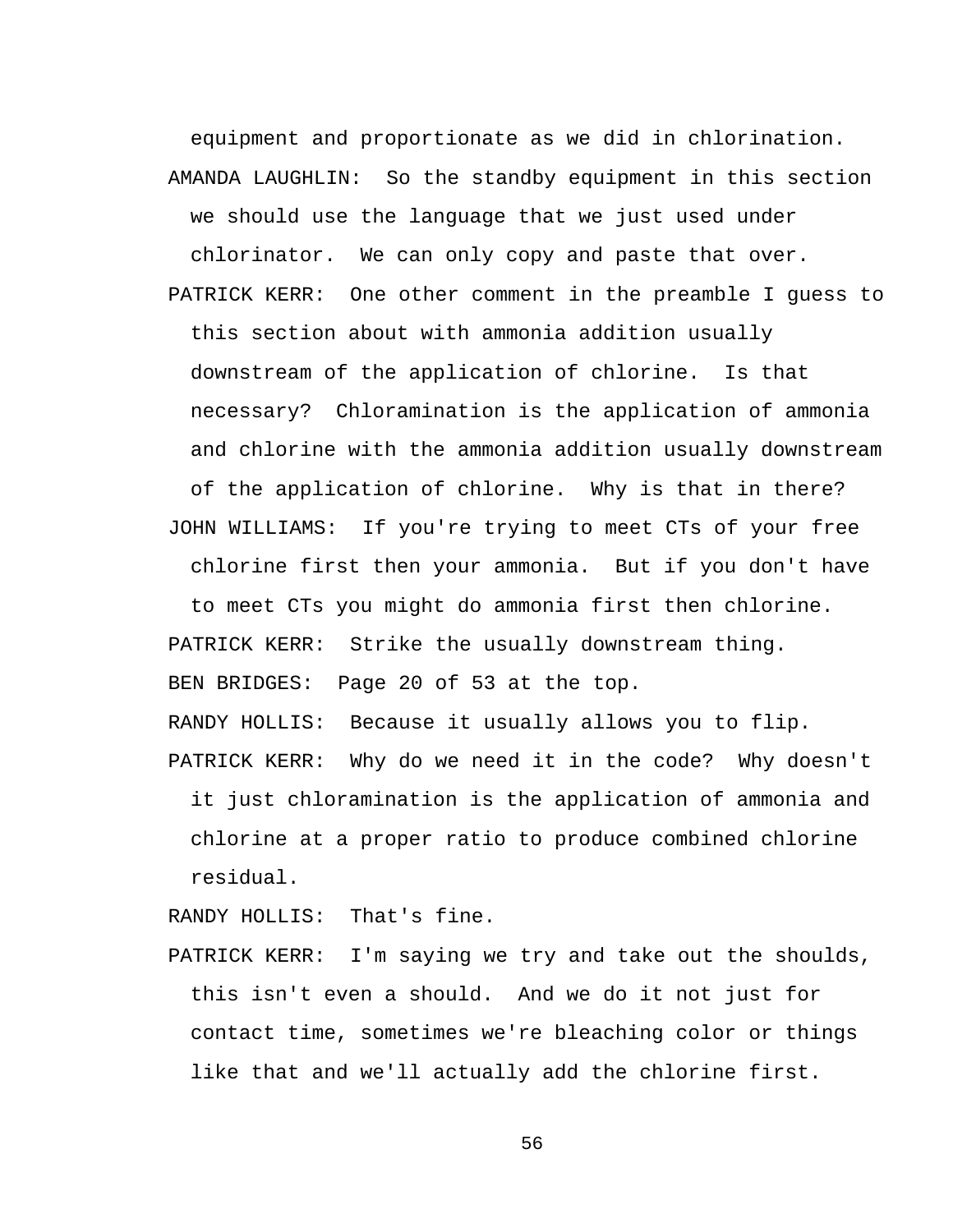BEN BRIDGES: That's interesting because Clay used to make us put ammonia second. We weren't using free for our CT. JENNIFER KIHLKEN: No, you weren't using free for your CT, but you do that because that's at the plant. What John is talking about when you would put the ammonia first and the chlorine second is booster stations. Because you need free chlorine contact time otherwise your detention time is going to be larger cause the contact time.

BEN BRIDGES: I just always thought you wanted chlorine in first and Clay did not allow.

JENNIFER KIHLKEN: You're talking about, it's apples and oranges, you're talking about at the treatment plant for the ground water system that you would design. John's saying this would be booster chloramination out in the distribution system like what Tensaw's doing they could

have done ammonia first and chlorine second.

BEN BRIDGES: It's irrelevant.

JENNIFER KIHLKEN: But all the ones you sent to us--

JOHN WILLIAMS: It's relevant for CT to have free chlorine first.

BEN BRIDGES: But this injection is irrelevant for the CT what you're talking about adding the ammonia first as far as not worrying about meeting any kind of disinfection. JOHN WILLIAMS: I agree. This is just fluff.

AMANDA LAUGHLIN: So we took out automatic proportion which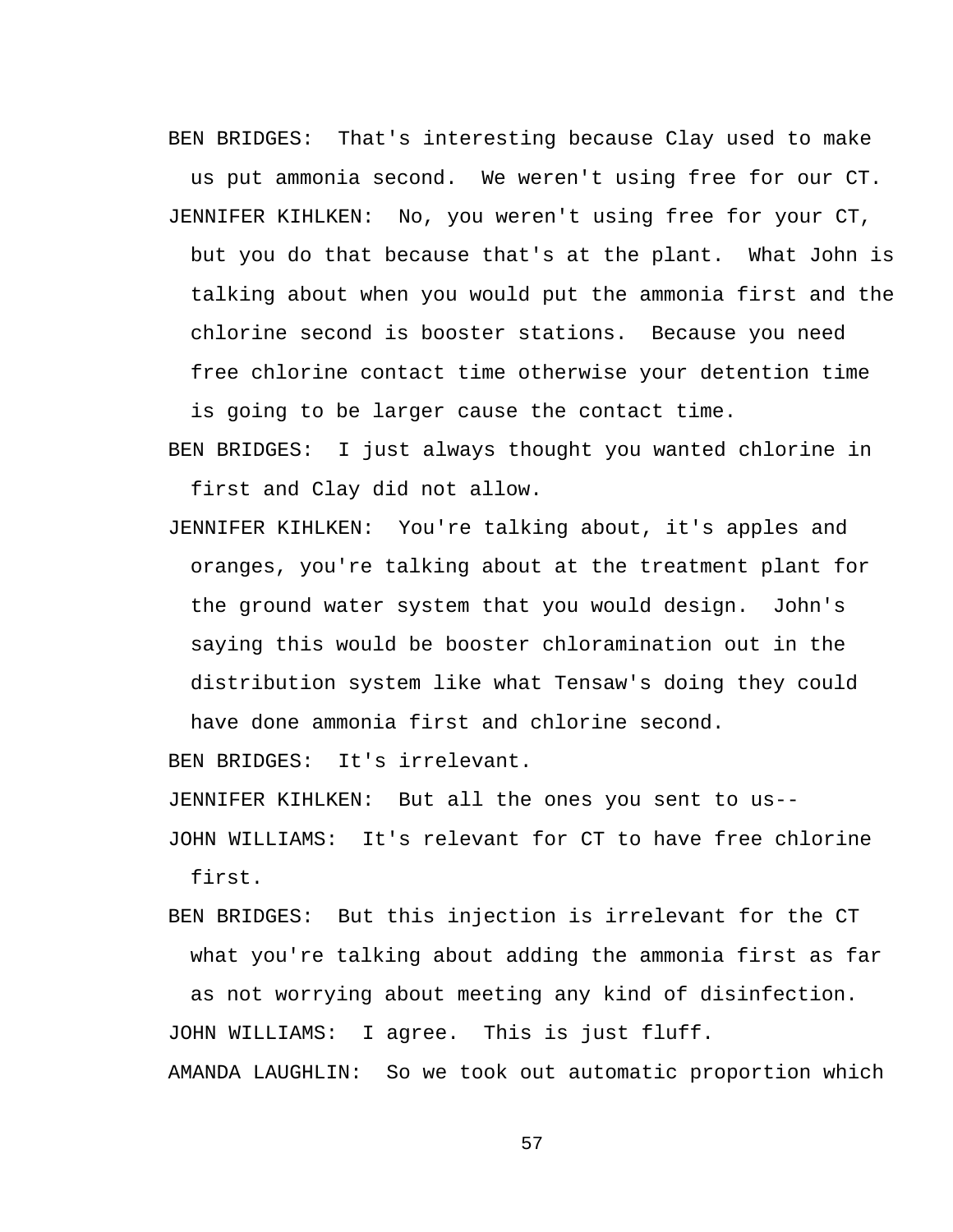is consistent with the previous section and then standby equipment we changed it to be the same as the previous.

RANDY HOLLIS: Under the next page under pipe material.

- DIRK BARRIOS: Before our comments we talk about ammonium sulfate do we need to add it. It's a note. That's the more prominent.
- AMANDA LAUGHLIN: There were only a couple of types addressed so we tried to add in. I would do I guess anhydrous, aqua, ammonium sulfate. Anything else? RANDY HOLLIS: Page 21, piping material.
- AMANDA LAUGHLIN: Our comment said to include ammonium sulfate and we also wanted to reference some acceptable standards.
- RANDY HOLLIS: I was looking under pipe material, pipes carrying anhydrous ammonia shall be black iron and then it says aqueous ammonia piping shall be stainless steel. And it says stainless steel, rubber, or PVC shall be used for aqueous ammonia solution piping and fittings. If you're looking at aqueous ammonia right out of the tank then stainless steel or polyethylene tubing both work. I don't want to limit us only to stainless because once you go to the LMI pump you got a big problem. Polyethylene tubing works extremely well for the aqueous ammonia solution. And then you could add it to the second one if you wanted to under solution piping cause it works there as well.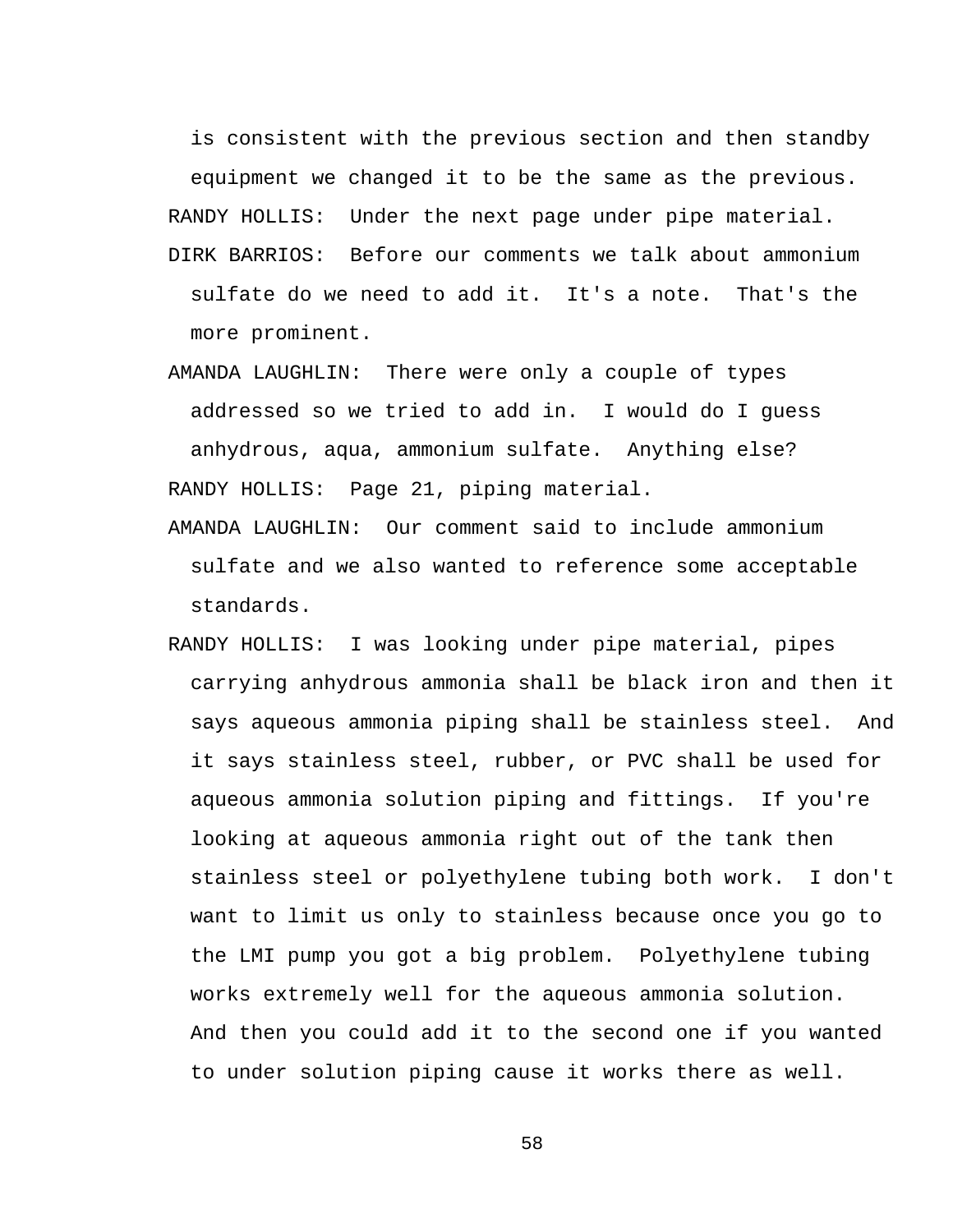PATRICK KERR: You only need one of those two, right? RANDY HOLLIS: The second one is really after you've

blended it with water. The aqueous ammonia is talking about right out of the 12 percent or whatever. And then the second one is after you've blended it with water. If you're doing that and not feeding.

AMANDA LAUGHLIN: We need to add ammonium sulfate as well. CARYN BENJAMIN: This will apply to all the other? PATRICK KERR: No.

AMANDA LAUGHLIN: I think it's aqueous ammonia and ammonium sulfate, or ammonium sulfate. Any other comments? So go into ozone. We agreed like for the rest of page 21 we agreed with the things that were removed. On page 22 our comment was to leave those two statements in. That you do have to have a disinfectant residual after ozone into the distribution system. Also we also commented that you need skill and training to use ozone. So your operators need to have, be properly qualified. So those were our two comments. Any comment on that? Anybody have any comments on the rest of page 22? Nope. Our next comment is on page 25. We just added in the backflow requirements from the sanitary code which is section 344 and 346. So we just added a reference there. And 4.4.7.4 I guess we accepted the change. Contactors shall be open to the atmosphere. We were fine with that. Number six our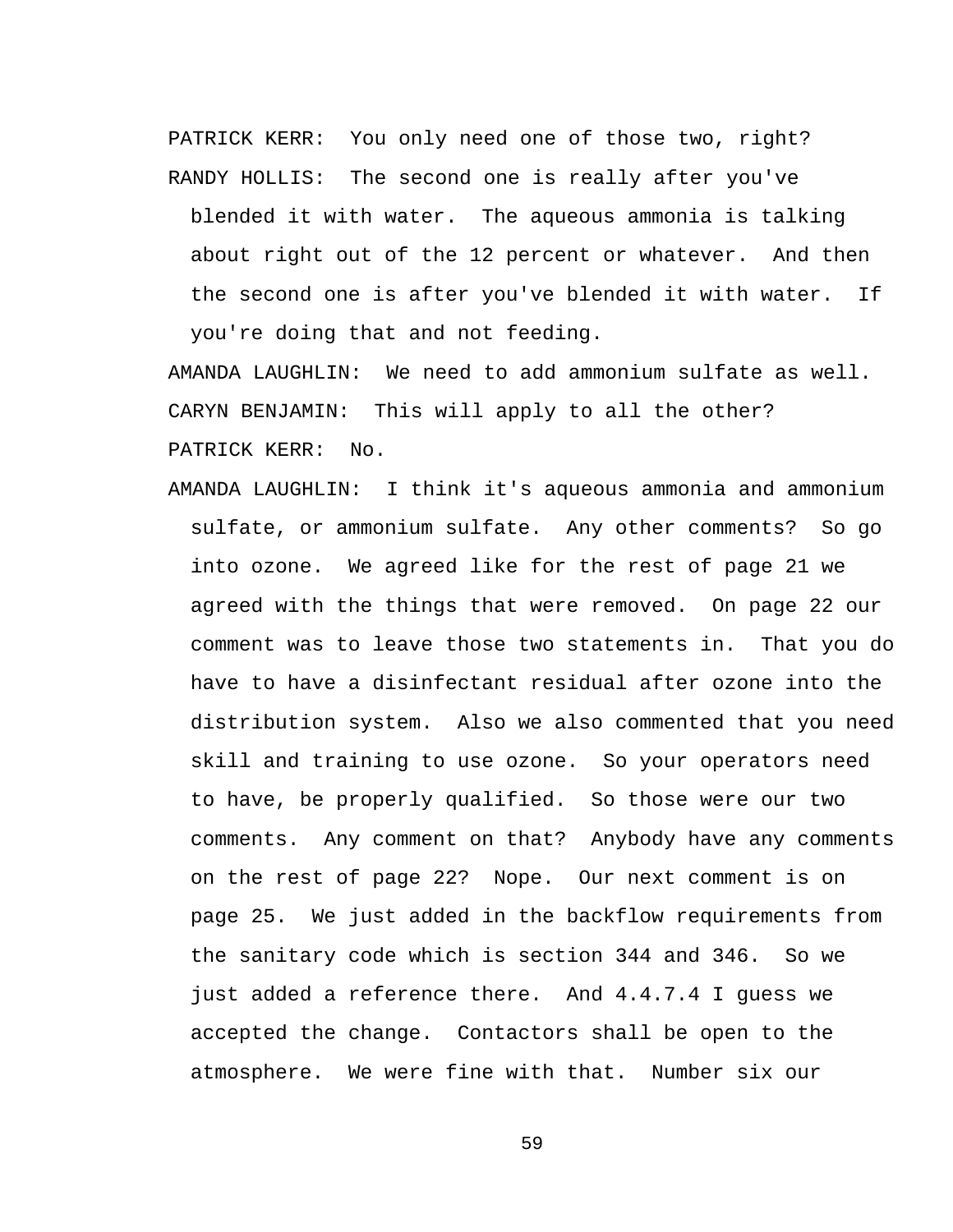comment was to leave the provision in as is so the large contact vessel should be made of reinforced concrete. All reinforcement bars shall be covered with a minimum 1.5 inches of concrete. Smaller contact vessels can be made of stainless steel, fiberglass or other material which will be stable in the presence of residual ozone. So the subcommittee just said it's going to be based on engineering design and the concrete design. I guess we just felt like it didn't need to be changed.

CHRIS RICHARD: I think 1.5 is not a lot on a water holding vessel cause you will have cracking and you do get exposure to your steel. I would change a minimum to 2. That's what's in the ACI 350 for sanitary structures. AMANDA LAUGHLIN: I like the use of a standard, but I

didn't want to totally delete it and leave that. CHRIS RICHARD: I would change the 1.5 to 2 to match. AMANDA LAUGHLIN: Should we just cite the standard? What

if the standard goes to 3 next year.

CHRIS RICHARD: The problem with the standard is a lot of the engineers that do this kind of work don't realize it exist. You can tell sometimes they didn't design it according to ACI 350. It wouldn't be bad to reference it. KEITH SHACKELFORD: I have a question, I'm sorry to make us back up to page 25. The comment that y'all added contactors shall be open to the atmosphere. I've never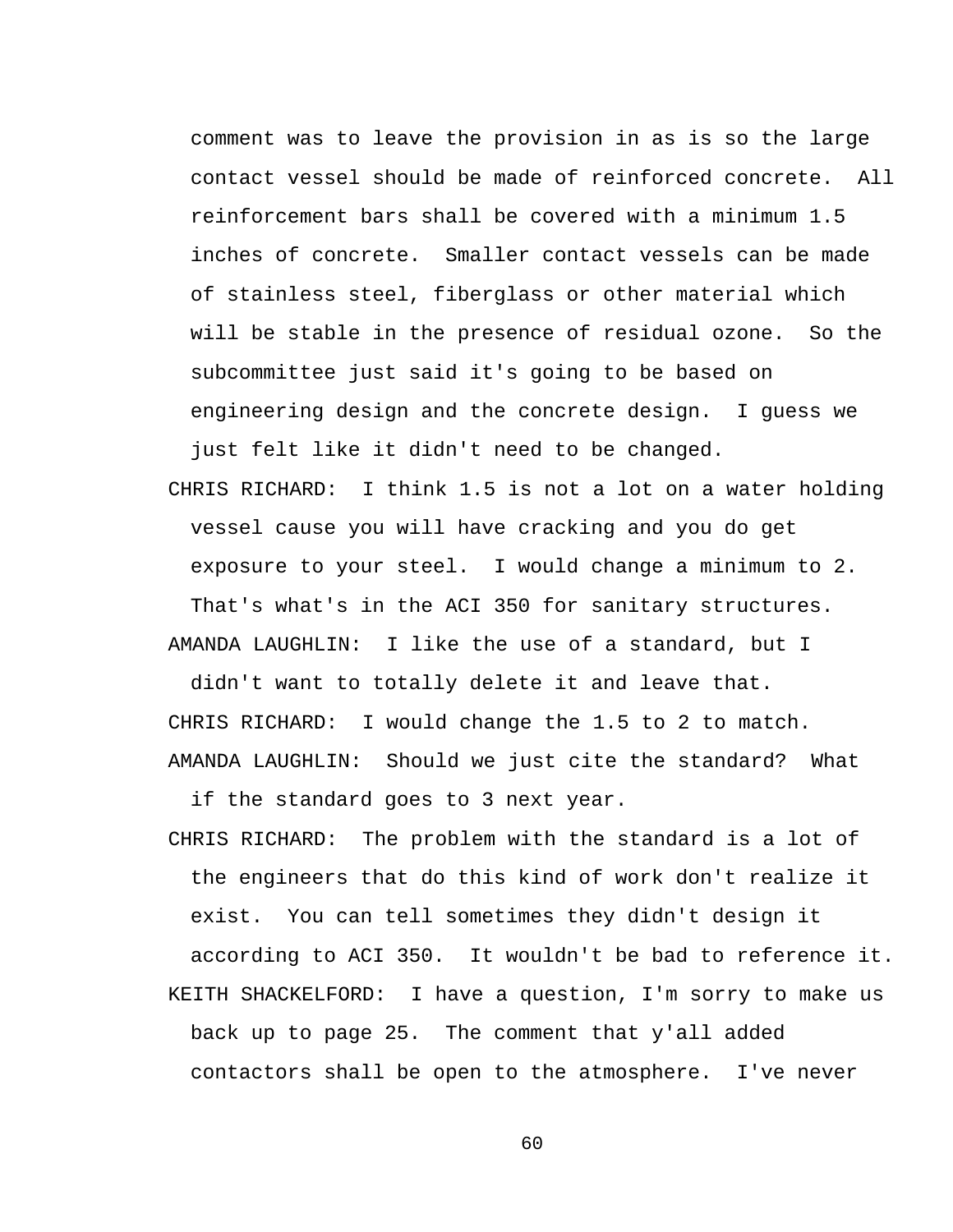designed an ozone system, but I sat in on some programs where you really don't want to vent any excess ozone to the atmosphere. Doesn't it have to be destroyed?

- CHRIS RICHARD: I understood it was a safety issue for the workers by containing it in the building. But I don't know enough about ozone to say.
- AMANDA LAUGHLIN: I didn't write any notes about that, I just checked it. Actually that was added by the subcommittee. We researched it too and we were okay with it. I can go back. It's been a while.
- DAVID CONSTANT: In the sentence before that the contactors must be kept under negative pressure and have monitors. So you shouldn't have any fugitive emissions maybe in theory.
- KEITH SHACKELFORD: My next question to follow up to that is if you're keeping it under negative pressure how is it open to atmosphere.
- AMANDA LAUGHLIN: The statement that's been removed I think was replaced with the red so it says placement of the contactor or the entire roof is exposed to the open atmosphere is recommended. It was changed to a requirement.

CHRIS RICHARD: It was a long time ago. I don't remember. AMANDA LAUGHLIN: I think what happened is a recommendation got changed to a requirement.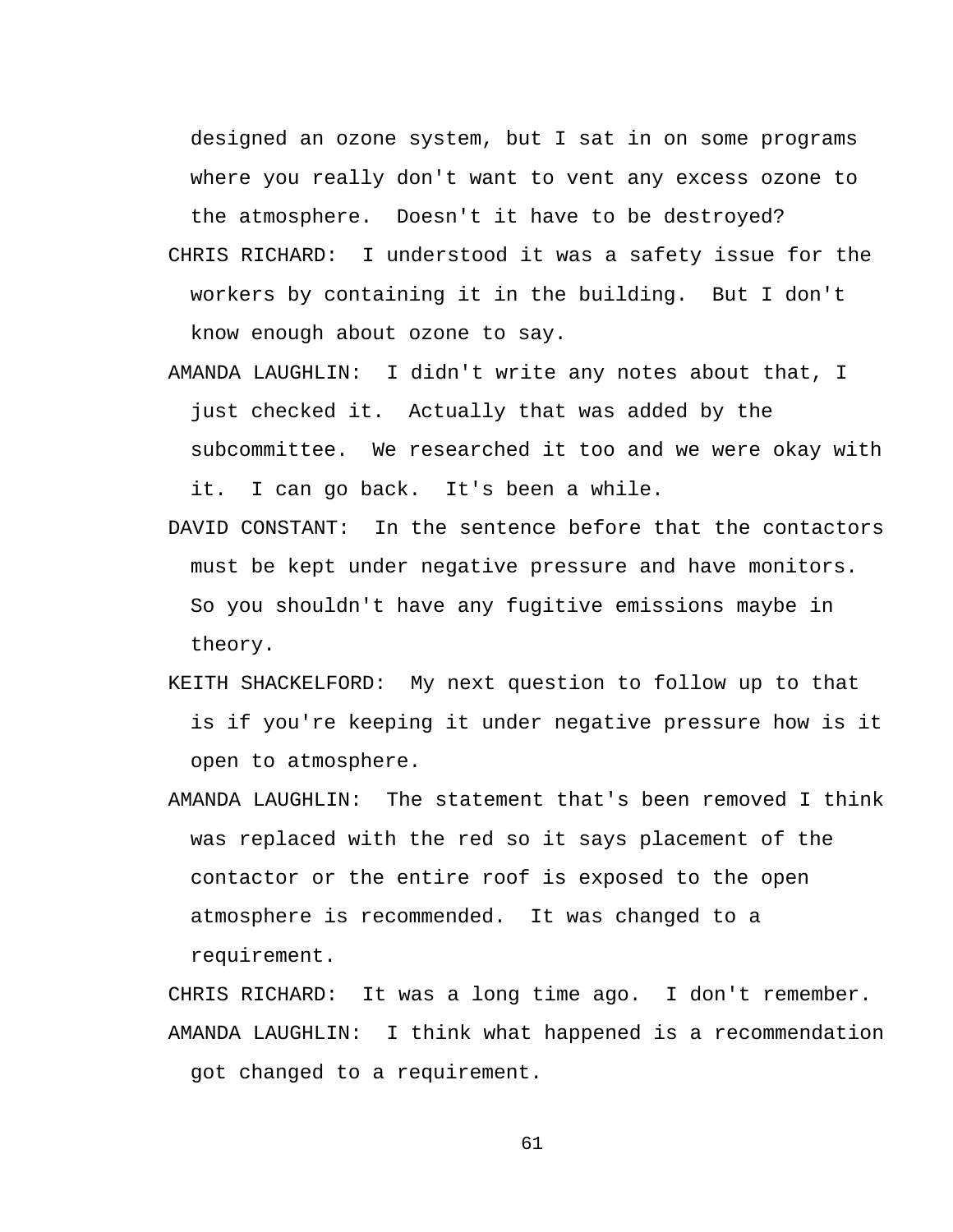- DAVID CONSTANT: It's like an incinerator running at negative pressure cause it does leak a little bit, right. So this thing must leak a little bit.
- JIMMY GUIDRY: The way I read it, and I'm not an expert, but it says if you look at the line it says it has to be kept under negative pressure so that's containment in something. But then the next line we took out placement of the contactor, which is probably the contactor that's under negative pressure, the roof needs to be exposed to open atmosphere. I think when we put the contact shall be open to atmosphere I don't think that takes into account that that contactor's in something that keeps it under negative pressure. We changed the meaning when we added that sentence. Cause the first sentence says contactor must be kept under negative pressure and you have your monitors and this is to protect worker safety.
- AMANDA LAUGHLIN: The container has to be exposed to the atmosphere.
- CHRIS RICHARD: So you don't trap any leakage like they were saying. So your contactor is under negative pressure, but if you enclose it in the building then if there's leakage you've trapped it and you have no way for it to get out for the workers.
- JIMMY GUIDRY: What I would suggest, cause it seems unclear to us, I think the statement that says they have to be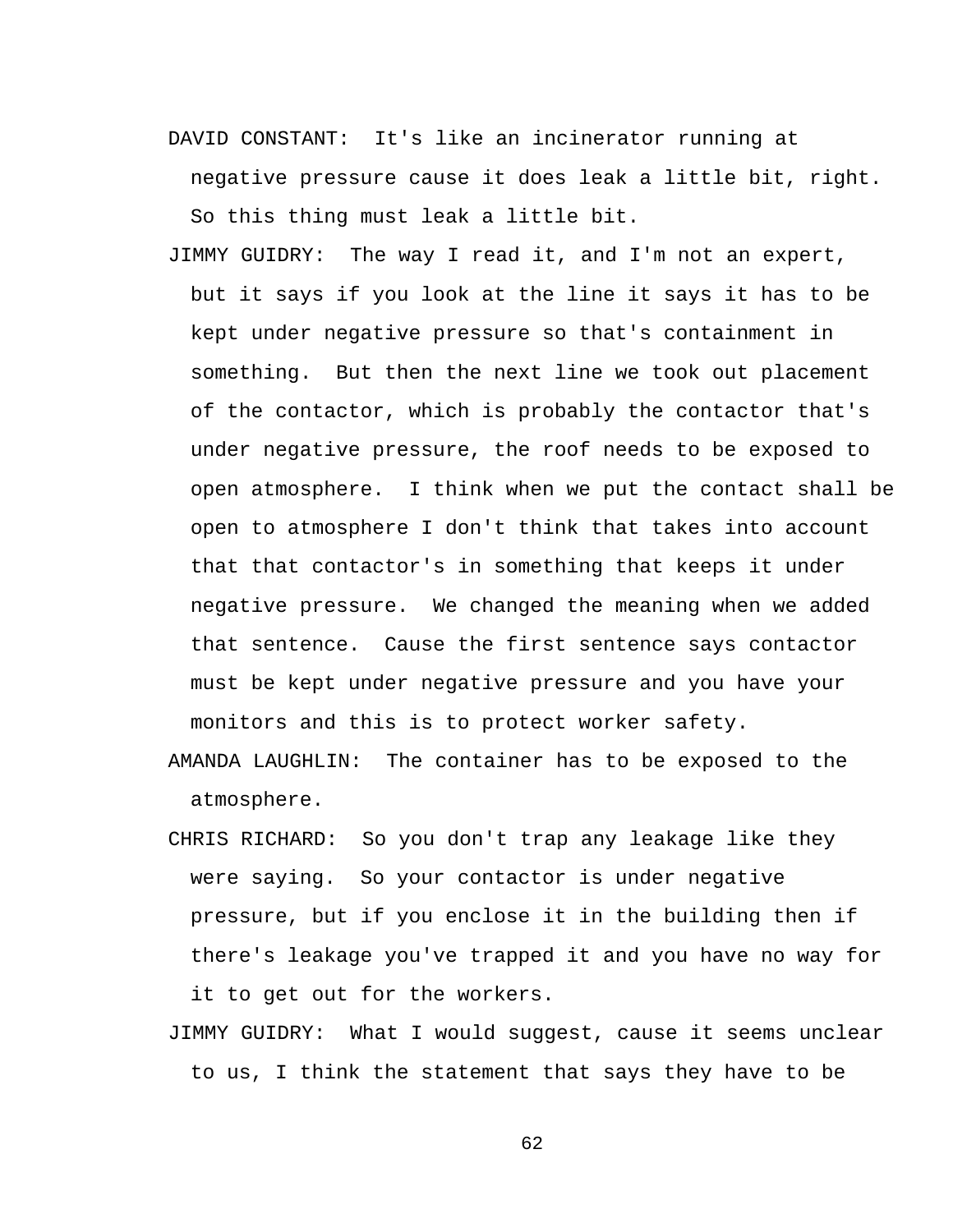under negative pressure and provide for worker safety kind of leaves it up to the design and we don't have to say open to atmosphere. You don't know if that's the contact itself.

- CHRIS RICHARD: If you put it in the building you have to be able to get it out. Don't trap it.
- JIMMY GUIDRY: If they're placed in a building should be open to the atmosphere.

CHRIS RICHARD: Or vented somehow.

- JIMMY GUIDRY: So contactor shall be open to the atmosphere if placed in a building.
- AMANDA LAUGHLIN: Contactor's enclosure shall be open to the atmosphere.
- KEITH SHACKELFORD: I was just suggesting the wording be that any secondary enclosure for the ozone contactor shall be vented open to atmosphere, vented to atmosphere.

AMANDA LAUGHLIN: Page 26. Any comments before we go past 25? Eleven and 12 our comment was to leave it in and change the should to a shall. And that's kind of what the subcommittee stated as well.

- DAVID CONSTANT: The good thing about 11 if you run it the other way it won't work.
- AMANDA LAUGHLIN: Our next comment was on page 29. It was regarding alarms. And our comment was to change the should to shall and leave the language as is. We do have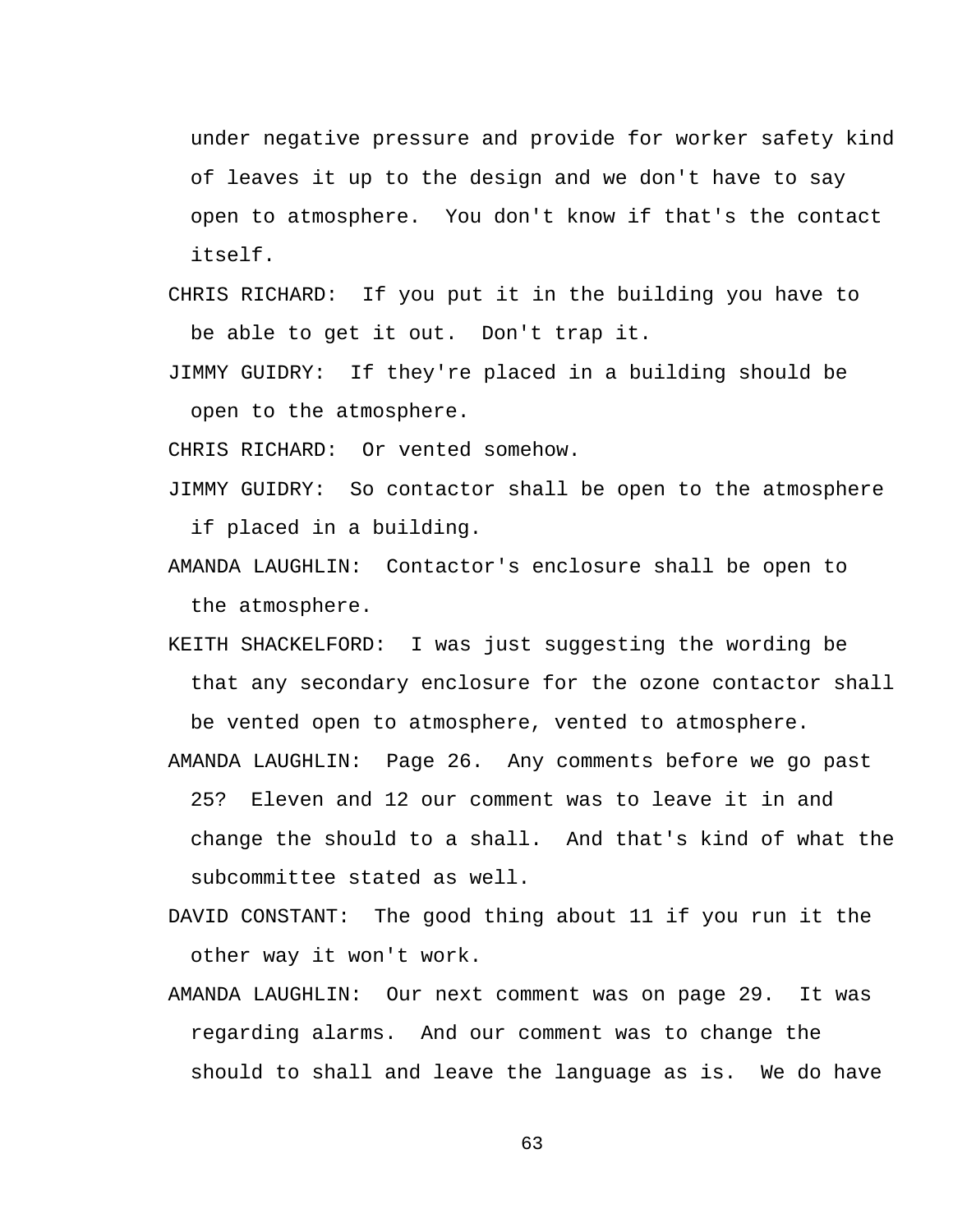systems in the state currently using this and it is anticipated it will be used in future designs. The next section that we commented on was chlorine dioxide. Any other comments on ozone before we leave ozone? So chlorine dioxide currently in 10 state standards there's not really much about chlorine dioxide on the design or the use of it so we added language regarding chlorine dioxide. So the first one is generators designed or intended to operate outside of this criteria shall require justification and be considered on a case by case basis instead of what was deleted. And then we also added, we commented to add back in when you're choosing chlorine dioxide consideration must be given to the formation of the regulated byproducts chlorite and chlorate. Some other items that we added were generators need to be designed, built and certified in compliance NSF 61. At a minimum bench scale testing must be conducted to determine chlorine dioxide demand and decay kinetics. In order to establish your dose an O&M manual in the language about that was added. And we added some language about certified operators and training and skill set. Any conversation about that, those additions?

DIRK BARRIOS: There are other types of equipment out there. We use sulfuric acid and (inaudible). Some of the stuff that's in here I don't think will apply to it. Have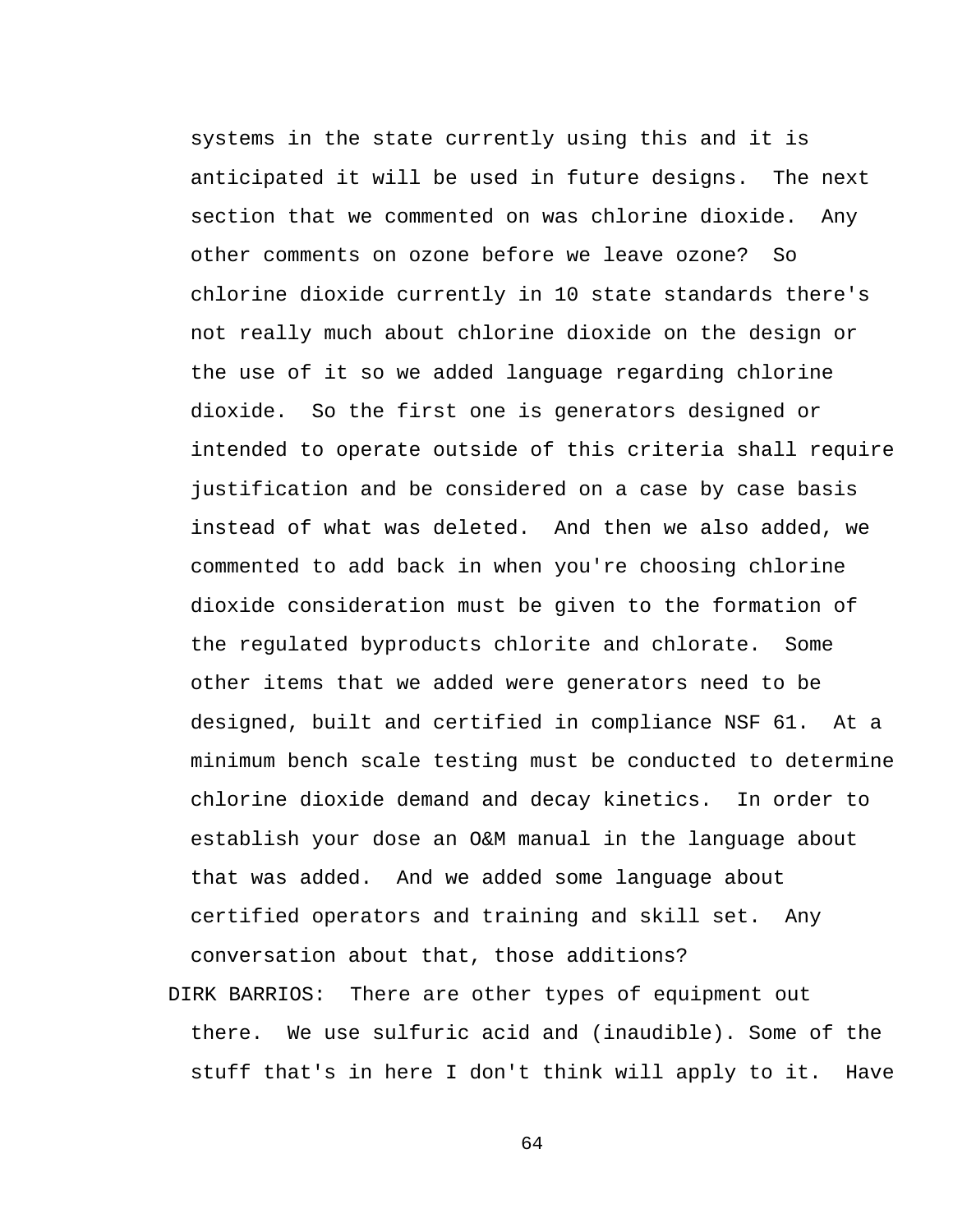to sit down and get with the manufacturers before we could agree to any of this. I don't think some of this stuff would relate to the type of system that we use. May not even be covered. I don't know how many systems they have. BEN BRIDGES: Predominately more the chlorine sodium

chlorite.

DIRK BARRIOS: We use the other one at both plants. We went to it because we found it did a better job than the other one.

JOHN WILLIAMS: Can we be specific though?

DIRK BARRIOS: This is a technology that I can't sit down and discuss cause I don't know enough about it. I'm just saying there's issues I would need to get with our representatives. I didn't have time to do that before we would adopt anything. I'm not saying there's anything wrong with what you have. But I couldn't honestly say there's anything that would not be a conflict. I think that's a big issue right here because you have a lot of stuff in here that y'all added as comments. And I understand there wasn't a whole lot of stuff in 10 state standards. But that's a lot of stuff to digest in a short period of time and I just ask that we were given a little more time to look at the chlorine dioxide stuff before we start making a whole lot of decisions.

PATRICK KERR: Dr. Guidry, can I make a suggestion that we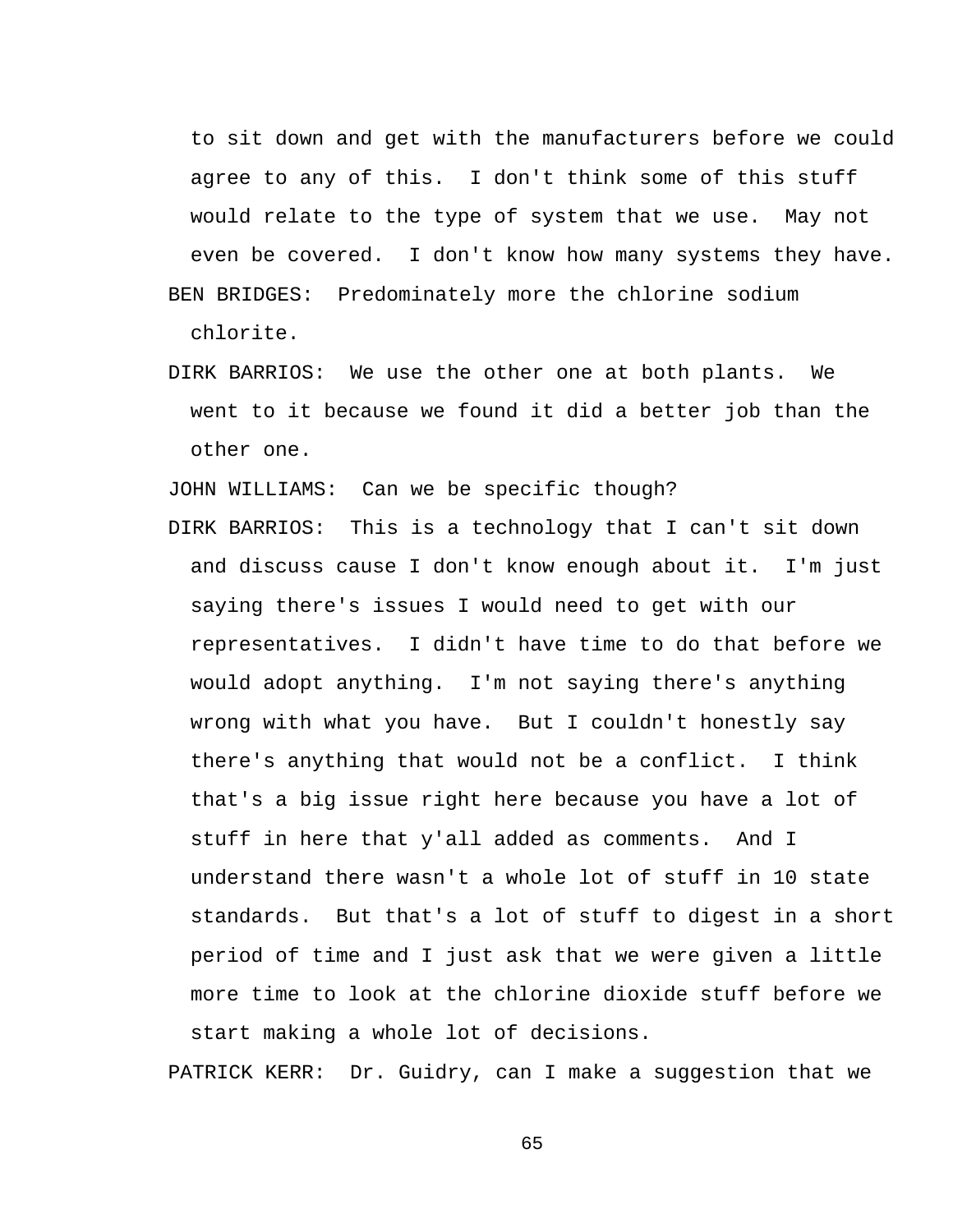instead of having the side by side ask the staff to put this in written form, this section, and circulate it so we can look at it and take it up at the next meeting.

CARYN BENJAMIN: That's the next step.

PATRICK KERR: Let's kind of skip this discussion and look at it in tact and give folks who have an interest in it time.

JIMMY GUIDRY: What you're saying is on this section? PATRICK KERR: Just section 4.4.

- JIMMY GUIDRY: We'll put this section into the format that we did on these other ones where you scratch out and this section some people may have comments, we may change some language, but everybody will get a copy of what that looks like.
- PATRICK KERR: Cause the department's comments are so lengthy it's hard to put them together. Let's just look at them intact and move on.
- JIMMY GUIDRY: Yeah, cause we're not going to vote on that today so we might as well keep moving. But we're going to put it in the format that we looked at today when we voted the others and that's what's going to be the final on

that. Is that okay with everybody?

PATRICK KERR: And we'll have time to look at it.

BEN BRIDGES: I know the history on the CLO2, but you're asking for like NSF 61 bench scale testing stuff. Are you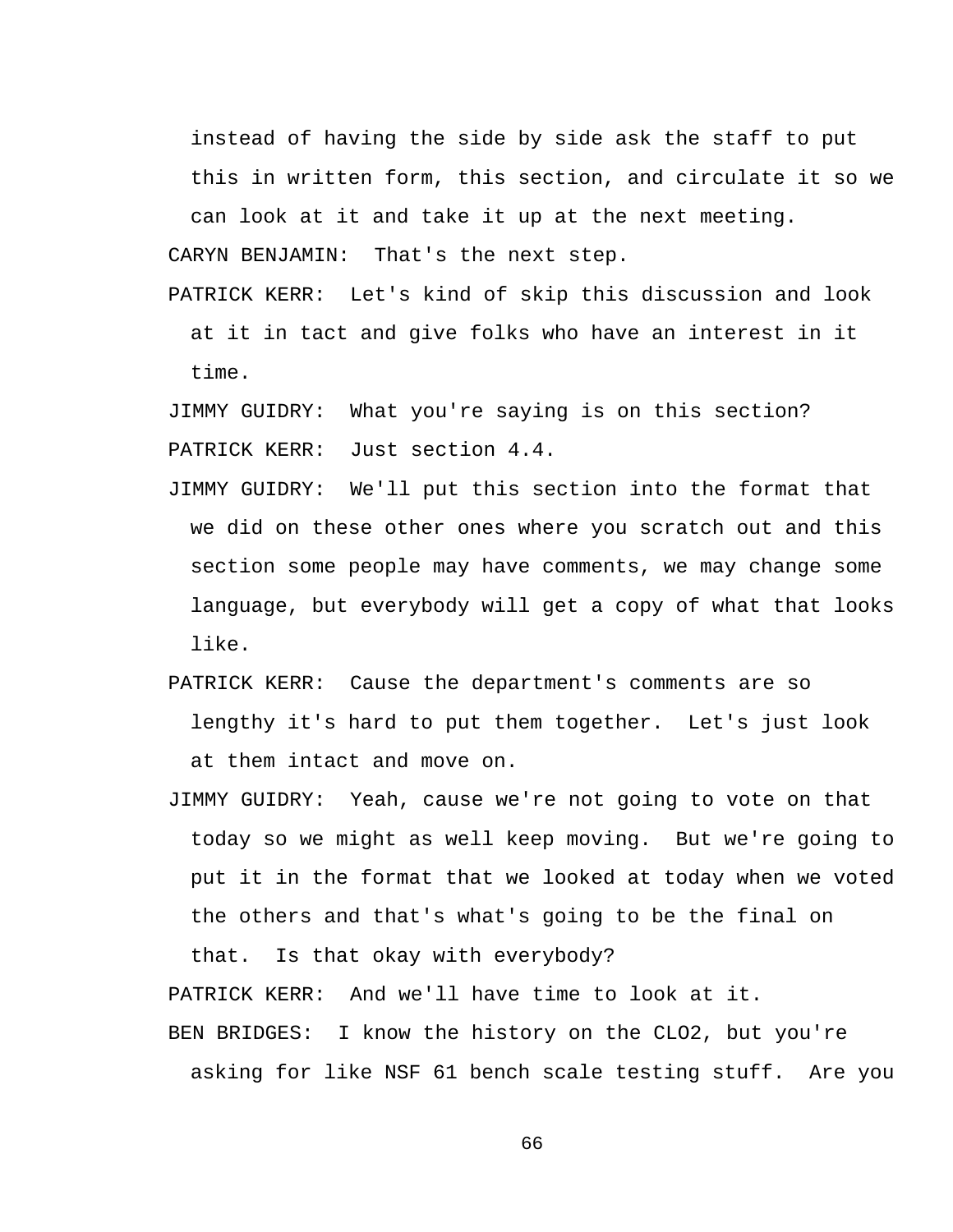going to require such for ozone and such as that or just only on CLO2. Or any other disinfectant besides chlorine is it going be to the same scrutiny I guess as what you're requiring for CLO2.

AMANDA LAUGHLIN: What do you think is different?

- BEN BRIDGES: There's a lot to digest here. I don't know, that's why I'm asking. Like you want the entire generator NSF 61 approved when all the components of said generator are NSF 61 approved piping, pumps, tubing, reactor, that kind of stuff.
- AMANDA LAUGHLIN: There are other types that are NSF approved, generators.
- BEN BRIDGES: So a bench scale test or a pilot test before CLO2 could be considered?
- AMANDA LAUGHLIN: CLO2 has the tier one so it is a little different than other chemicals. And considering the number of tier ones we've had recently we need some stipulations in the code for an approval process.
- BEN BRIDGES: It's a lot to digest and I just want to make sure that we're going to be applicable to each of the other that are just as bad, I guess. And not just pick on chlorine dioxide.

AMANDA LAUGHLIN: Chlorine dioxide is a tier one though so it is different than other chemicals.

BEN BRIDGES: Ozone would not be tier one?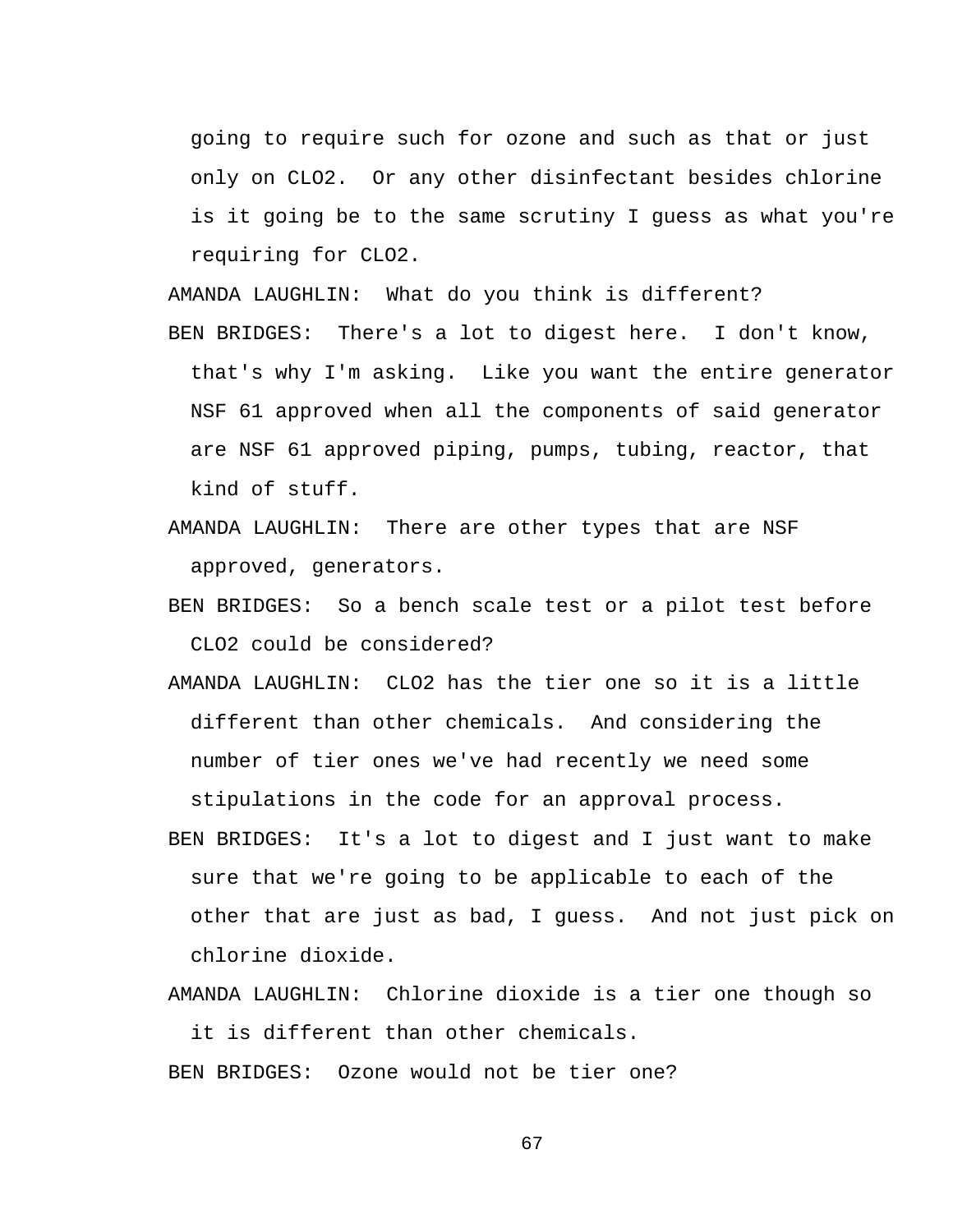AMANDA LAUGHLIN: No.

BEN BRIDGES: Nothing else?

AMANDA LAUGHLIN: E coli and I think a nitrate.

RANDY HOLLIS: The criteria you've put in here comes straight out of the EPA guidance manual.

JOHN WILLIAMS: A lot of it does, not all.

AMANDA LAUGHLIN: Some of it is what Mississippi and Texas use. It's used all over. These stipulations are not just something we made up. They're all documented, referenced, other states use them. And a lot of them come from the EPA manual.

RANDY HOLLIS: Is there a reason to put in a minimum efficiency of 95 percent cause we don't specify-- PATRICK KERR: Next meeting.

AMANDA LAUGHLIN: That's in the EPA manual, the 95 percent. RANDY HOLLIS: Cause we don't specify minimum percentages for an electric motor. We're not telling them you got to use a premium efficiency or anything. Want to use a 30 percent efficient motor they can. I didn't know if 95 percent was tied to the performance of the unit and do you get any other things produced from this chlorine dioxide

if you don't meet the 95 percent.

JOHN WILLIAMS: You do and the efficiency is related to perhaps how much chlorite is going to be a byproduct. If you have a 30 percent efficient chlorine dioxide unit what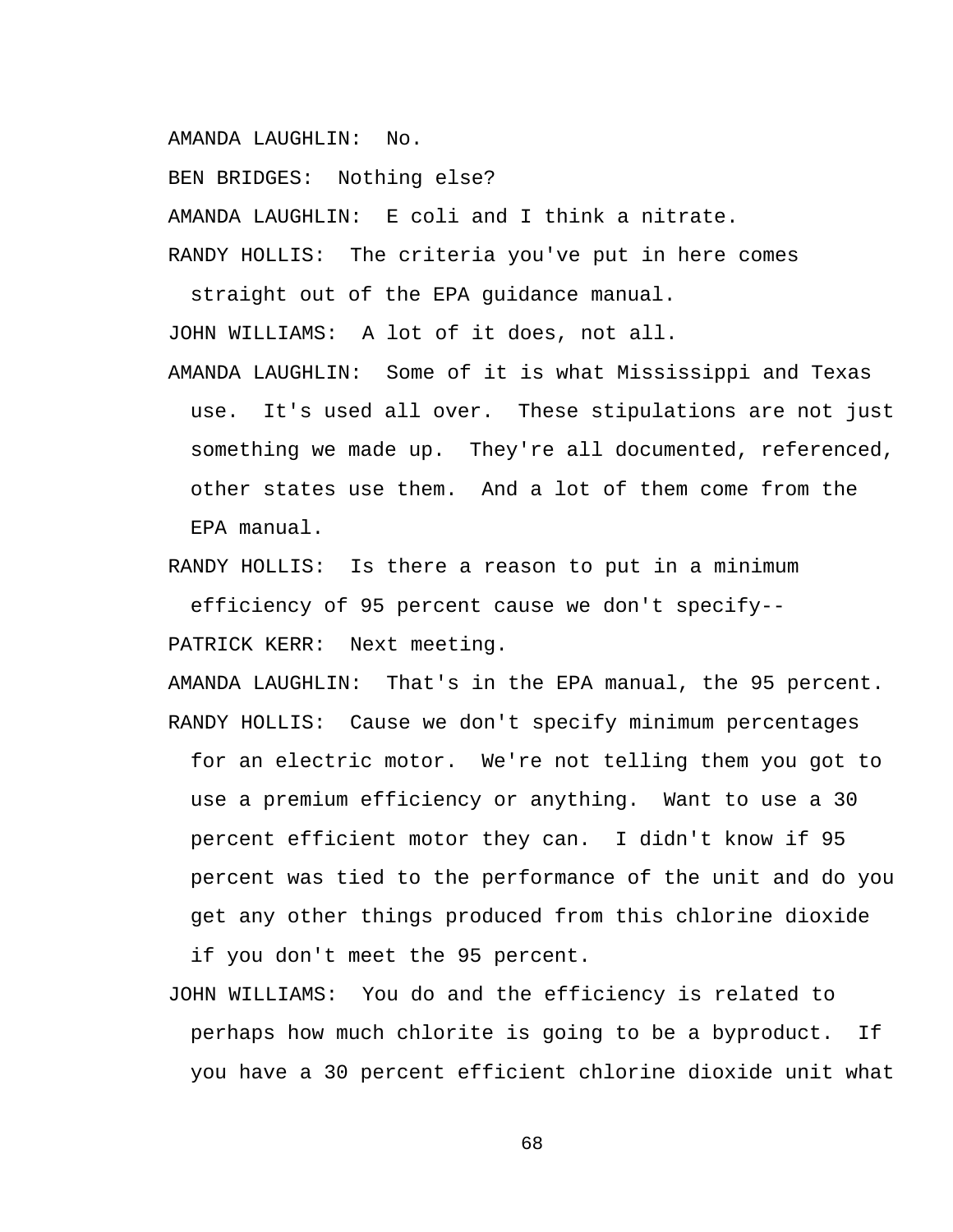is the rest of it. And it's going to be byproduct. Whoever is using that chlorine dioxide unit is pushing that unit harder to achieve whatever they're trying to achieve and they are producing more chlorite in the process which is regulated. And is the tier one that we're talking about. So for chlorine dioxide efficiency is very important in my opinion.

SPEAKER: It's different than feeding chlorine and ammonia if the chlorine's not (inaudible).

- JOHN WILLIAMS: And that's correct. We want efficient chloramination 4 to 1, 5 to 1.
- RANDY HOLLIS: But we won't get a tier one with chlorine and ammonia. We will with chlorine dioxide. And I think that's the driving point behind this is this tier one from EPA and we're dealing with a unit here that...

JOHN WILLIAMS: The efficiency is related to the byproduct,

the byproduct is related to the tier one.

RANDY HOLLIS: Thank you.

AMANDA LAUGHLIN: The stuff in here about the O&M is also related to a tier one because if you're not following the disinfection byproduct rule section about chlorine dioxide, if you have any exceedance at the point of entry and you don't do the follow up monitoring in the distribution because maybe you don't know the regulation it's an automatic tier one for failing to monitor. It's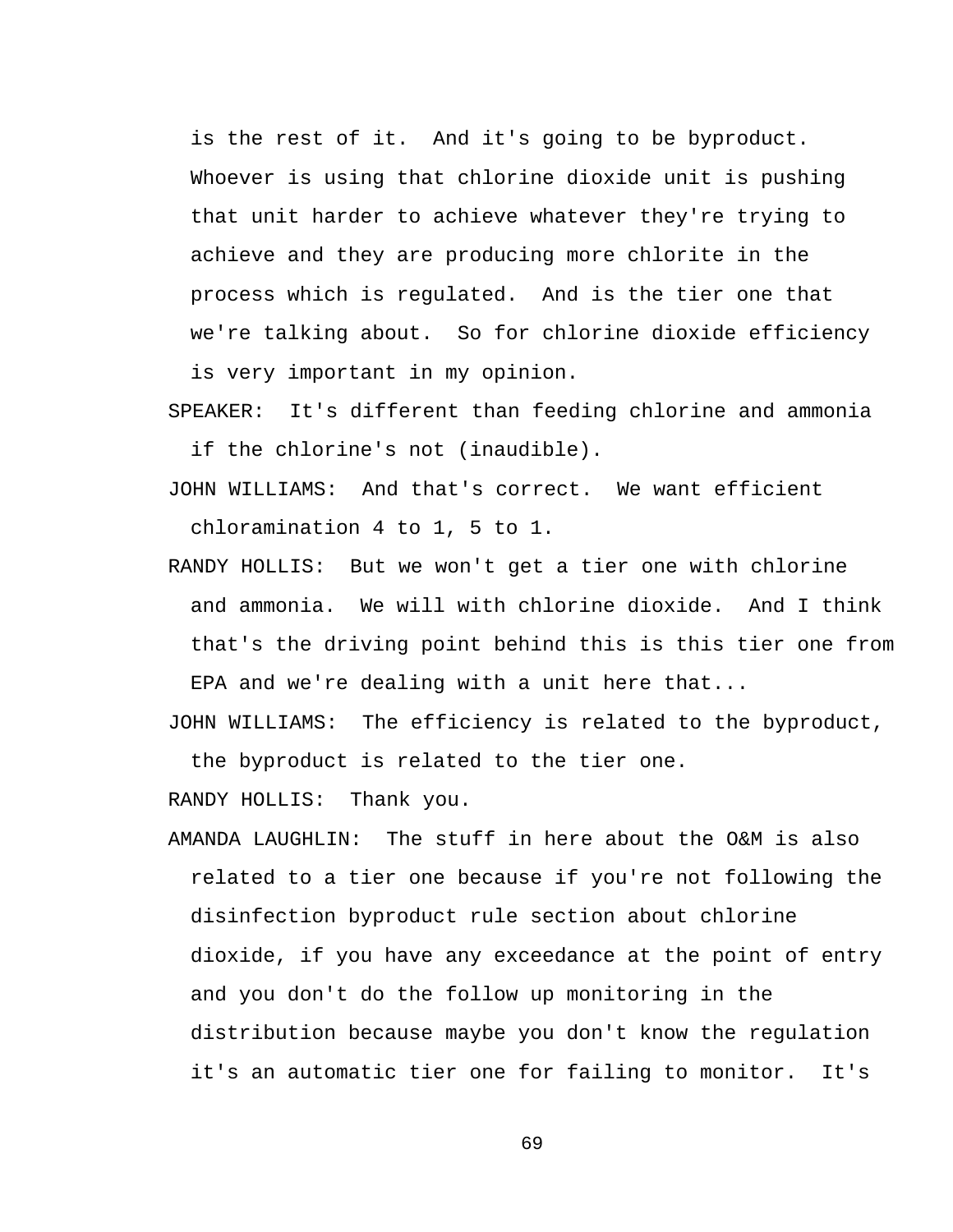same as if you overfed chlorine dioxide, or you exceeded the MCL I should say. That's one of the big issues is knowing what you have, knowing what you're using, knowing how to use it, knowing the rules around it.

- RANDY HOLLIS: And the two plants that I've been associated with used it it was phenomenal. It did a great job, both plants I was associated with. I think there is a strong case to use chlorine dioxide. I've seen it work really well. We just got to make sure it's fed properly and produced properly.
- AMANDA LAUGHLIN: Correct. We'll put all of that in a better format and send it out. So we have about 25 minutes left.
- RANDY HOLLIS: On page 32 on sludge collection of softening. And under sludge collection A where it says mechanical sledge removal equipment shall be provided in the sedimentation basin. That is extremely restrictive. We have processes that use orifices and ports where we remove sludge hydraulically and there are hydraulic removal systems commercially available that I hate to see us tie it to only mechanical. I would like to rephrase that under sledge collection that simply says... you caught up with me. 4.5.1.6. Under A what I prefer that to say is a means for sludge removal shall be provided in the sedimentation basin. You've got to provide it.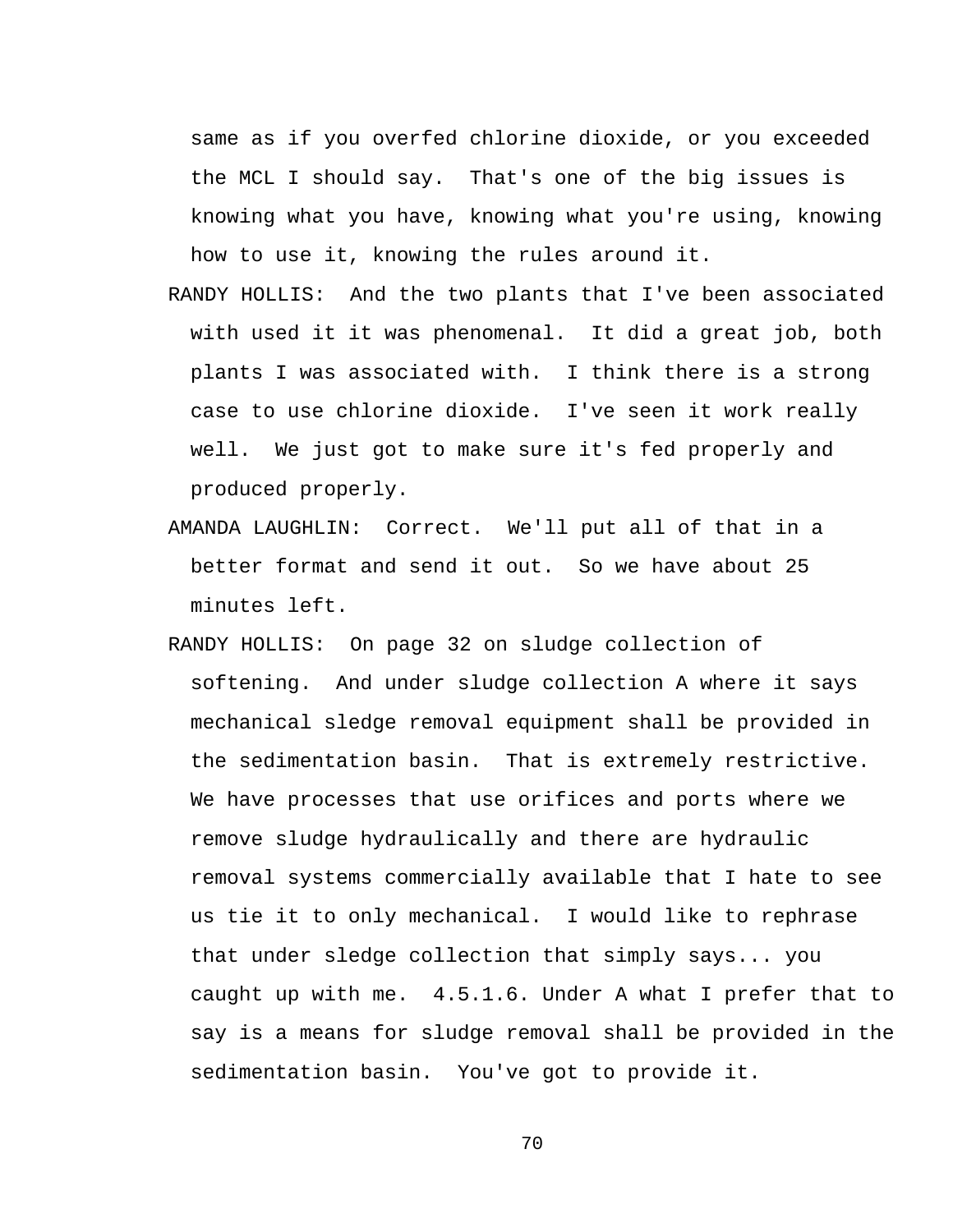- AMANDA LAUGHLIN: If you were designing a plant today though would you not use mechanical?
- RANDY HOLLIS: No. They make some hydraulic systems that cover the floor that are phenomenal that we would strongly consider using.
- KEITH SHACKELFORD: Predominate manufacturers use the hydraulic sludge tank.

RANDY HOLLIS: That at least gives us flexibility to consider that as opposed to mechanical equipment.

- AMANDA LAUGHLIN: So for cation exchange process a lot of things were removed and under 4. Waters having 5 units or more turbidity should not be applied directly to the cation exchange software. So when we read through that we thought what if you're using that for a primary contaminant removal. Page 32 and 33. Like for instance, they talk about iron and manganese or combination need pretreatment when the content of iron manganese or combination is 1 milligram per liter or more and then they talk about turbidity. And we felt like if you're using that process to remove a primary contaminant don't you need to meet the pretreatment criteria. Shouldn't that be part of your design process. We felt like we should leave that language in.
- CHRIS RICHARD: The 4.8 by the way is. It's referring from another section. I thought you thought it was a heading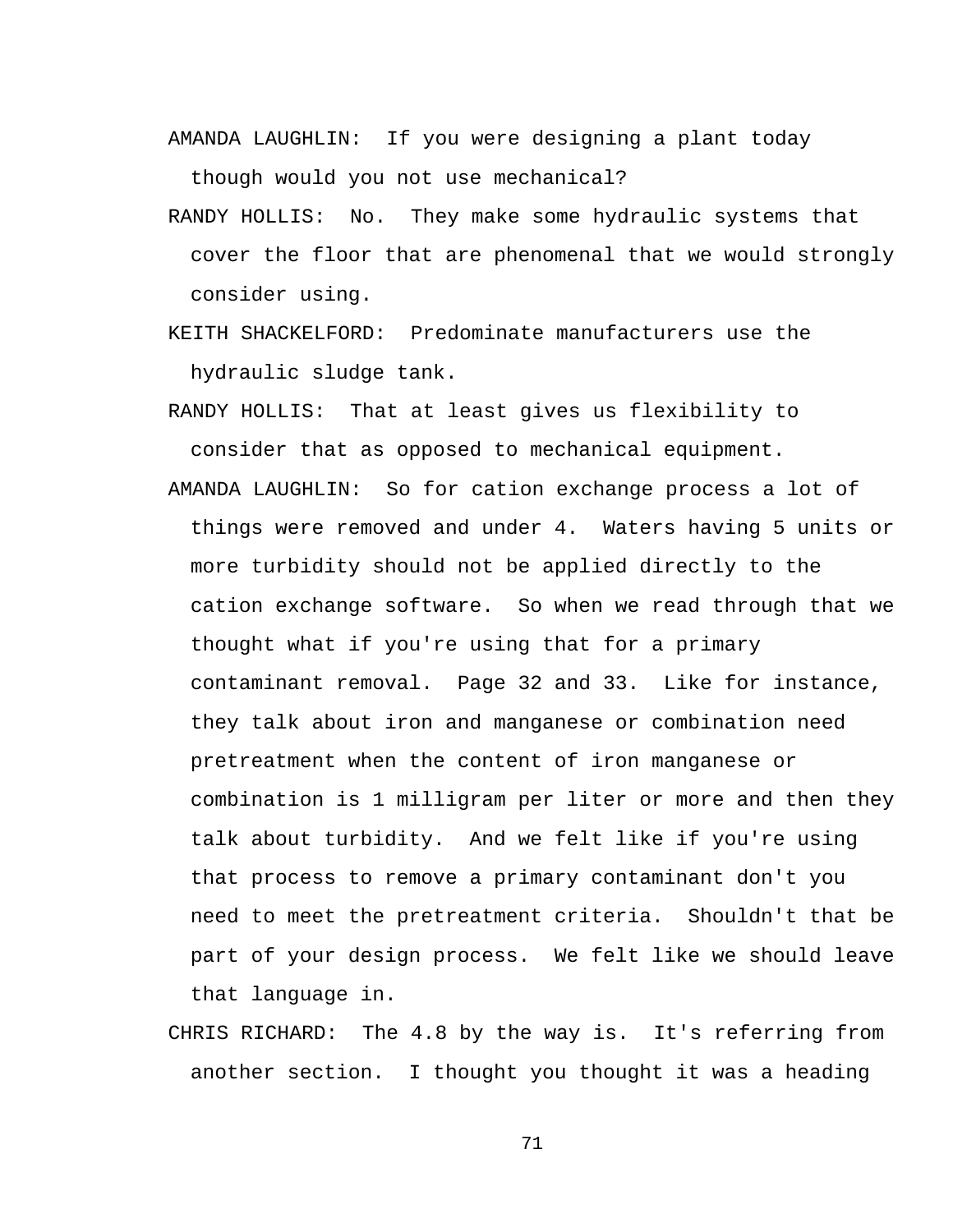for this section.

- KEITH SHACKELFORD: Cation exchange treatment can be tailored to the specific component you're trying to take out of the water. So if you're trying to remove total organic carbon you may not care about iron and manganese AMANDA LAUGHLIN: Well it's talking about near a resin. BEN BRIDGES: Oh, then the iron and manganese could blind your resin and defeat the purpose of what you're trying to do because of that deposit.
- AMANDA LAUGHLIN: It's like pretreatment requirement before you even get to that process.
- RANDY HOLLIS: I think that's good to leave that back in under pretreatment.
- AMANDA LAUGHLIN: It's kind of the same comment 4.5.2.2. We commented to leave that language in as well. Automatic regeneration based on volume of water soften should be used unless manual regeneration is justified and approved by the reviewing authority. For exchange capacity our comment was that shall be in accordance with the manufacturer's specification. I think that was removed. It was kind of, it was a should for one thing. That's why it was originally removed. But I think that should be considered. Any comment?
- KEITH SHACKELFORD: I actually have a question 4.5.2.4 depth of the resin. The depth of the exchange resin shall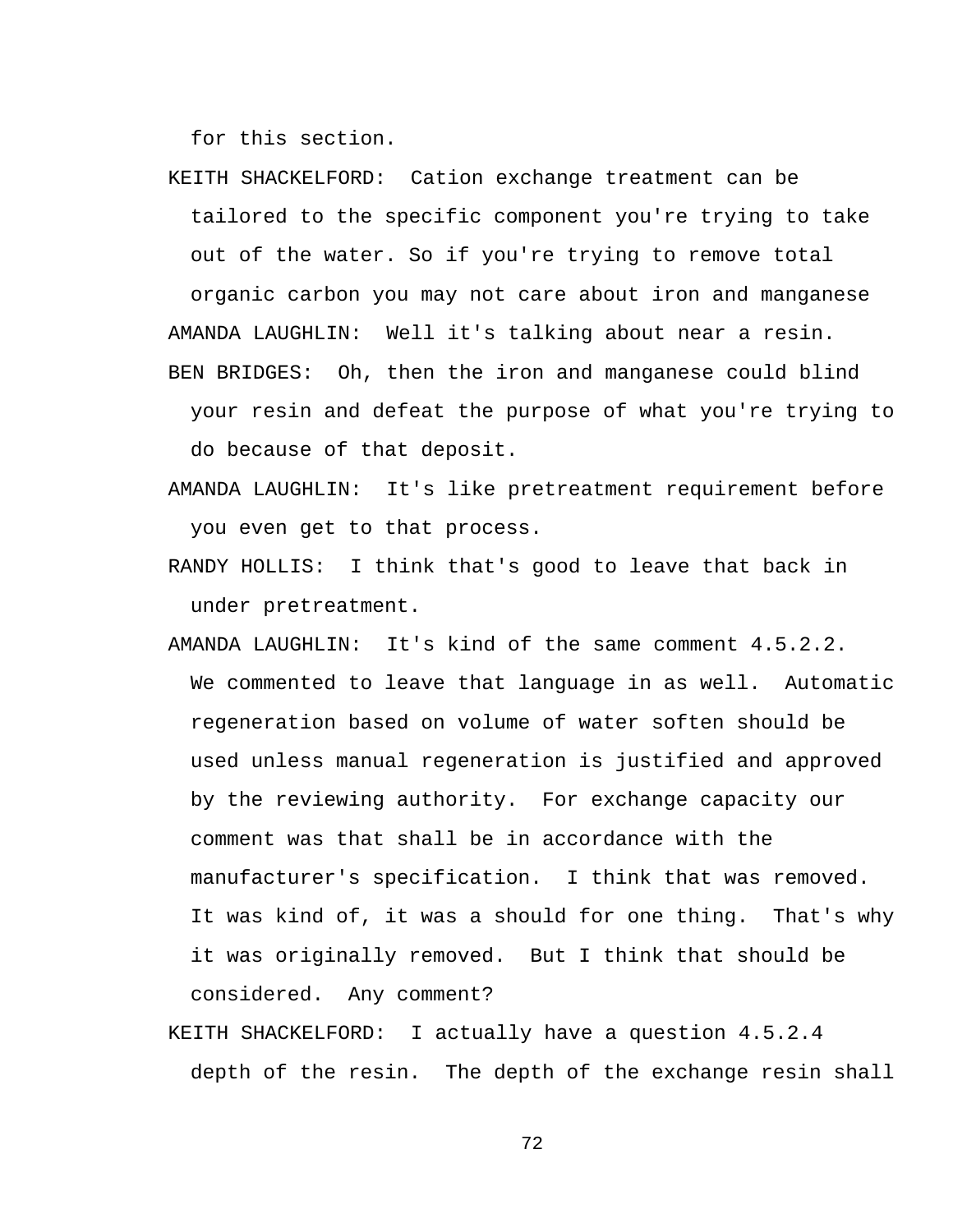not be less than 3 feet. Is that in a resting state where it's settled or is that an expanded bed if it's at an up

flow regime. What does that refer to?

AMANDA LAUGHLIN: I think it would be the settled.

KEITH SHACKELFORD: I recently had some dealings with an iron exchange system and it's an up flow process so you have an expanded bed of resin within that contact.

- AMANDA LAUGHLIN: I would imagine it's resting. Any other comments on 33?
- SPEAKER: If you're going to leave the 4.5.2.2 design are you changing the should to a shall.
- AMANDA LAUGHLIN: We can. 4.5.2.2 instead of automatic regeneration based on volume of water soften shall be used unless manual regeneration is justified. And take out reviewing authority and use state health officer. On page 34 really that was just a typo. It said must and shall so we changed that. So before we skip to the next comment which isn't until page 42 do you guys have any other discussion on the pages in between?
- RANDY HOLLIS: On page 36 under 4.6.4 number of units. You can search this, but you're talking about the design capacity of the plant. 4.6.4. In red you have water at the design capacity of the plant. We're back to that water at the average daily flow of the max month. CHRIS RICHARD: Whatever language we used earlier.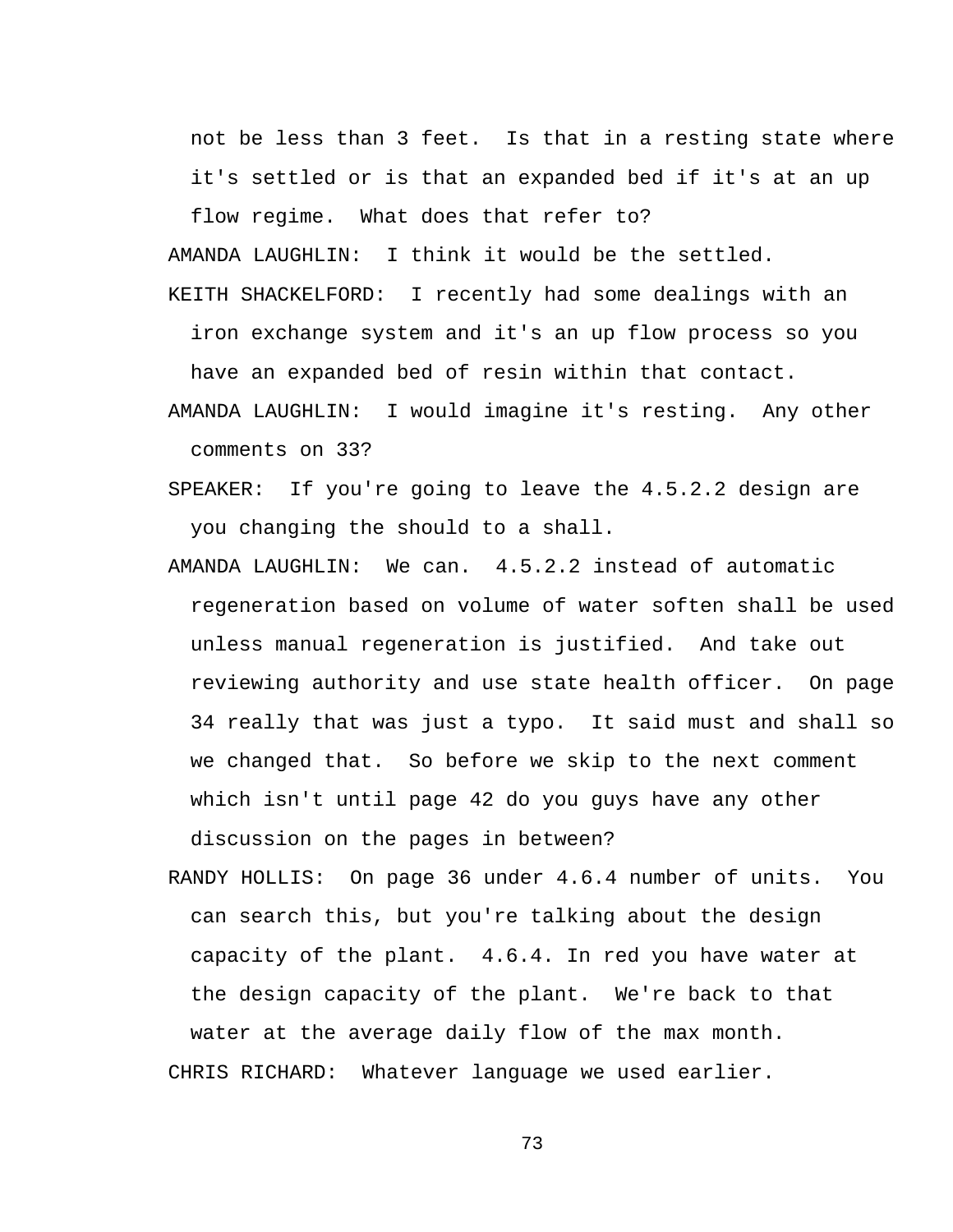AMANDA LAUGHLIN: Average daily flow of the maximum month. RANDY HOLLIS: On page 38 4.7.1. Go to 4.7.1. Item number

H we've got one there is not will not. Are you trying to make a point there. When used in applications where the water will not be subject to open vessels. Take is not out.

AMANDA LAUGHLIN: Take the is not.

RANDY HOLLIS: The next page on 39. This is underneath forced or induced draft aeration number D. And what I would like to use is the same language that we put under the previous one under D to say include a downturn and 24 mesh screen air outlet and inlet. I would like to remove the 24 mesh. Or we can use the same language for the previous one, when used in applications where the water will not be subject to open vessels and downstream. That 24 mesh screen on the outlet of a aerator will tend to plug over with water and slime and will greatly reduce the capacity of the unit where you're no longer getting oxygen transfer. And so if you got downstream units that are open clarifiers, filters you don't need the insect screen on those. Under I right below that.

AMANDA LAUGHLIN: So what do you propose?

RANDY HOLLIS: Include a downturn, well you can leave in the words and 24 mesh screen air outlet and inlet and say and the screen may be omitted when used in applications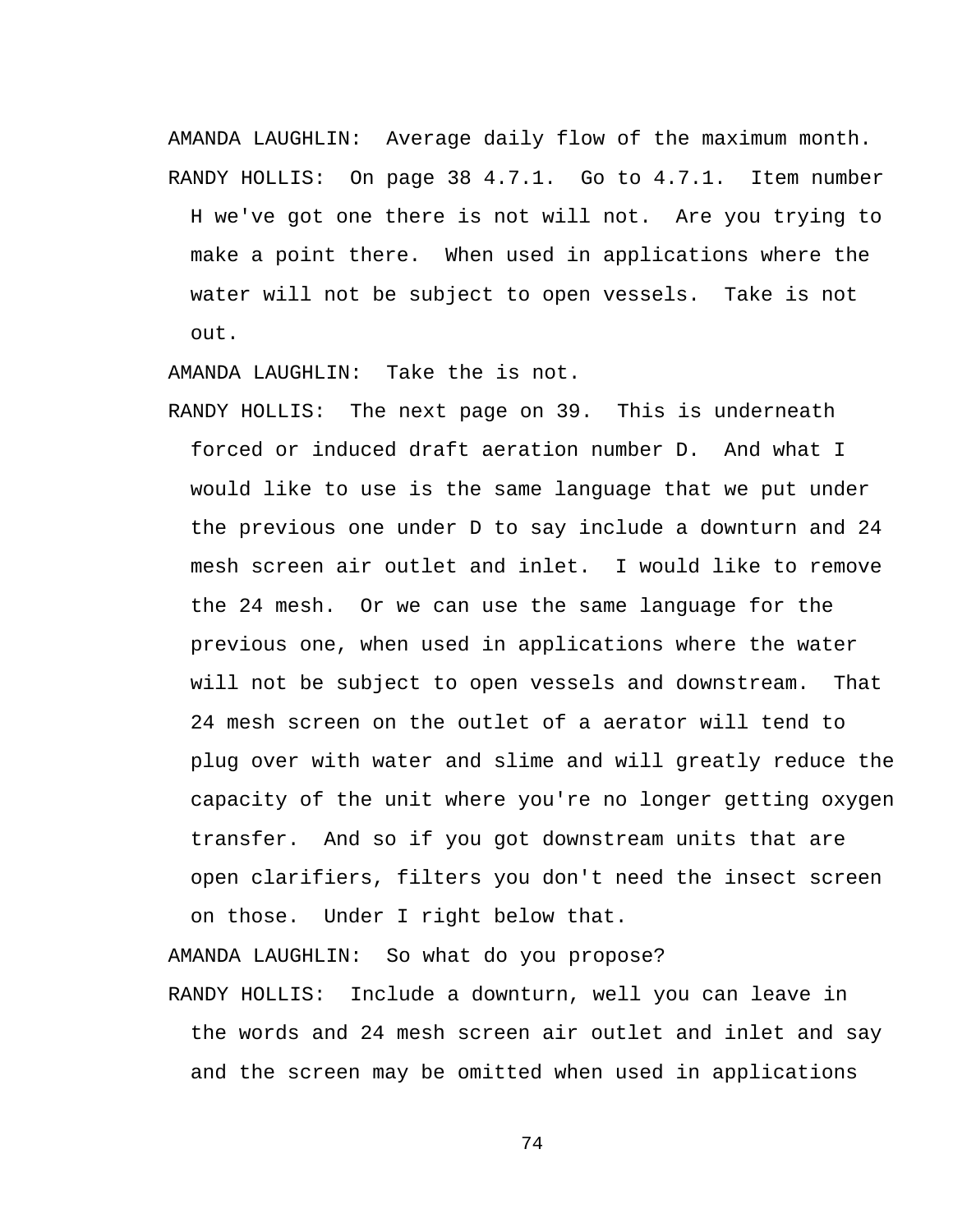where the water will flow to open vessels in downstream treatment processes.

CHRIS RICHARD: Just take what it said on the first one. BEN BRIDGES: Is subject to open vessels.

- CHRIS RICHARD: You only need the screen if it's not open downstream. That's what it says on 4.7.1
- RANDY HOLLIS: 38 it says you have to have screens when used in applications where the water will not be subject to open vessels. In other words, you have to have a screen if you're going straight into a basin.
- PATRICK KERR: So put include a down turn air outlet period and then use the language from the prior.
- CHRIS RICHARD: You need a screen if it's closed downstream. You don't need one if it's not.
- RANDY HOLLIS: That's fine. Put a period and then use it identical to the previous one.

PATRICK KERR: Down turned air outlet and inlet period.

RANDY HOLLIS: Go back to the previous page 4.7.1 and you can copy that entire sentence and paste it into the next one. Let's go to I right below that. Discharge through a series of 5 or more trays with separation of trays less than 6 inches or as approved. A number of aerators do not use trays. We have some units that use 3 or 400 1 inch pipes, not a single tray in there. And it's a forced trapped aerator.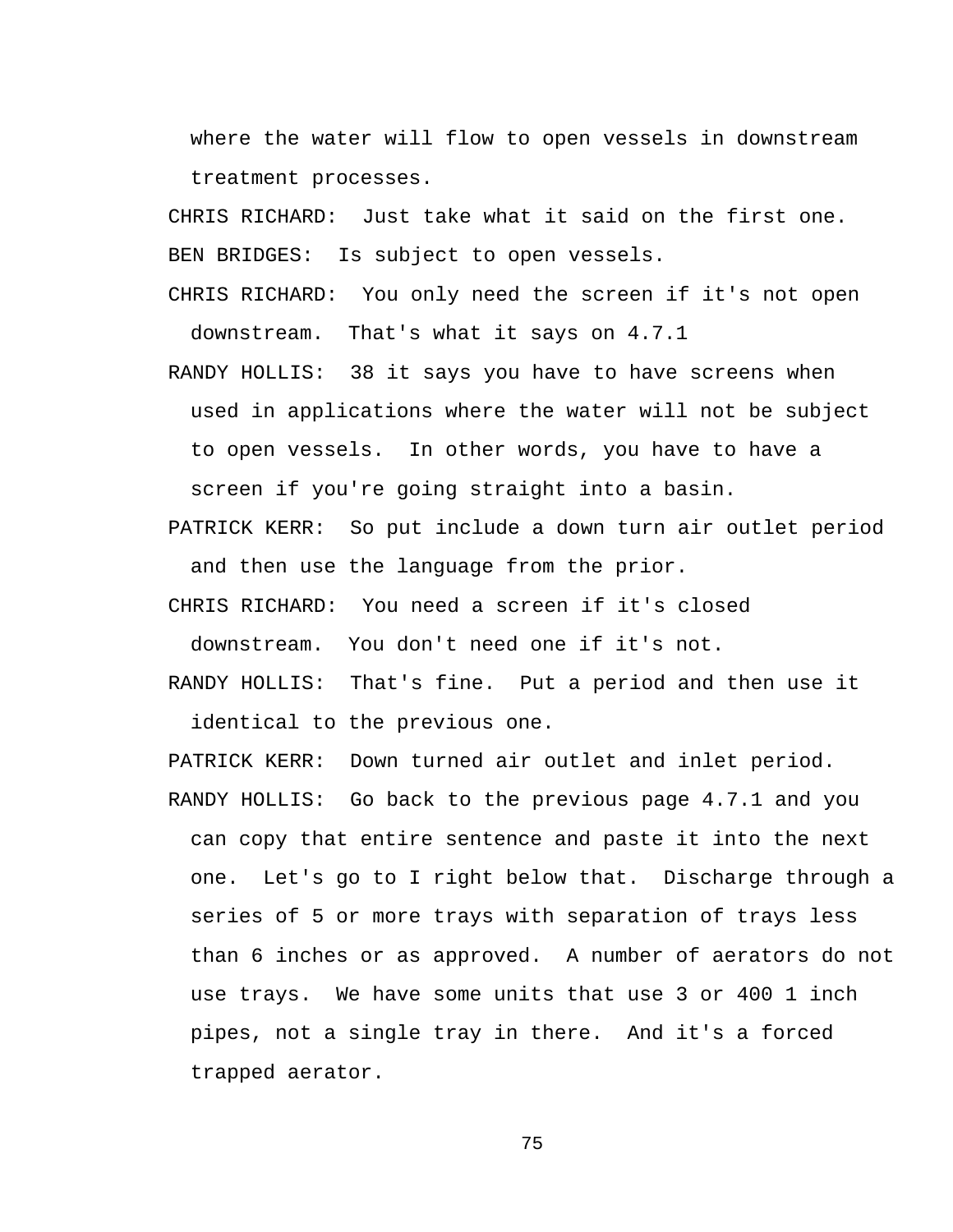CHRIS RICHARD: When trays are used.

RANDY HOLLIS: There ya go. And then let's go 4.7.3 spray aeration. At the bottom of the page under item D we have another one there of the 24 mesh screen. So let's grab the same thing we did on the previous one about the screens. Then you can take out that any openings ventilation, etc. must be protected from insects. Then you can leave that in, any openings for ventilation, etc. must be protected. Take out with a 24 inch screen protection. 4.7.5 is under packed tower aeration. And under packed tower aeration under A we have air flow system that's 4.7.5.4. Air flow system. Again, have the 24 mesh screen, but this is on packed towers. So I am almost okay leaving it in the packed towers because of the fine material in packed towers.

CHRIS RICHARD: I would leave that.

JENNIFER KIHLKEN: Are you leaving page 42? So for 42 it looks like we have a note that said discuss this seems necessary to determine operation. The comment was an air flow meter shall be provided on an influent air line or an alternative method to determine the air flow shall be provided. And the comment by the committee was that it was not necessary and then we were just asking for some discussion because we were thinking it might be needed. CHRIS RICHARD: It may be, but it may not be. We have one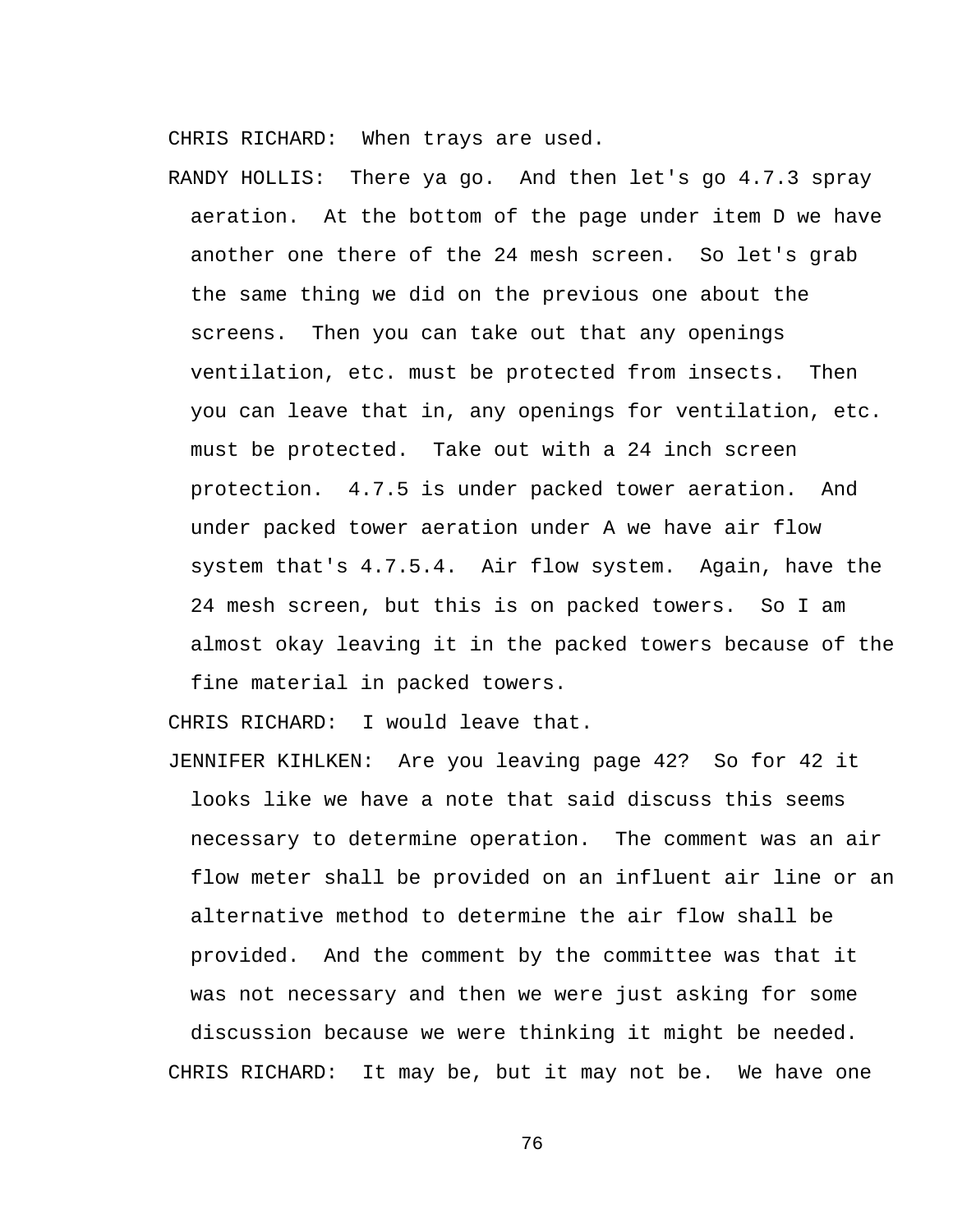that has the blower is sized for the removal and there's no adjustments, there's no reason to monitor the air cause you don't have the ability to change the air flow. It's designed for a certain flow rate. Air flow capacity through the area. For the well water coming down there's no reason to measure. We have a well flowing through 1200 gallons a minute. We have a blower at 2400 SCFM to remove the contaminates that are in the water. I don't need to measure it. It's that well, that blower, and that's it. I can't change the flow. Measuring it doesn't do any good.

BEN BRIDGES: If you add more air you don't do any damage, you just ensure that you strip out whatever's there.

CHRIS RICHARD: And measuring doesn't do any good too cause

I have no method of adjusting air flow cause I got a

squirrel cage blower hooked up.

JOHN WILLIAMS: What the results are, quality.

CHRIS RICHARD: Quality of the water.

RANDY HOLLIS: And on our plants where we do CO2 removal we design the aerators for maximum flow rate and maximum CO2 coming out of the wells. We don't always run at maximum flow, but they're constant at a speed lower so we may be getting better efficiency out of the unit when the flow is not as much, but we never measure the air flow.

JENNIFER KIHLKEN: We just had a note that said a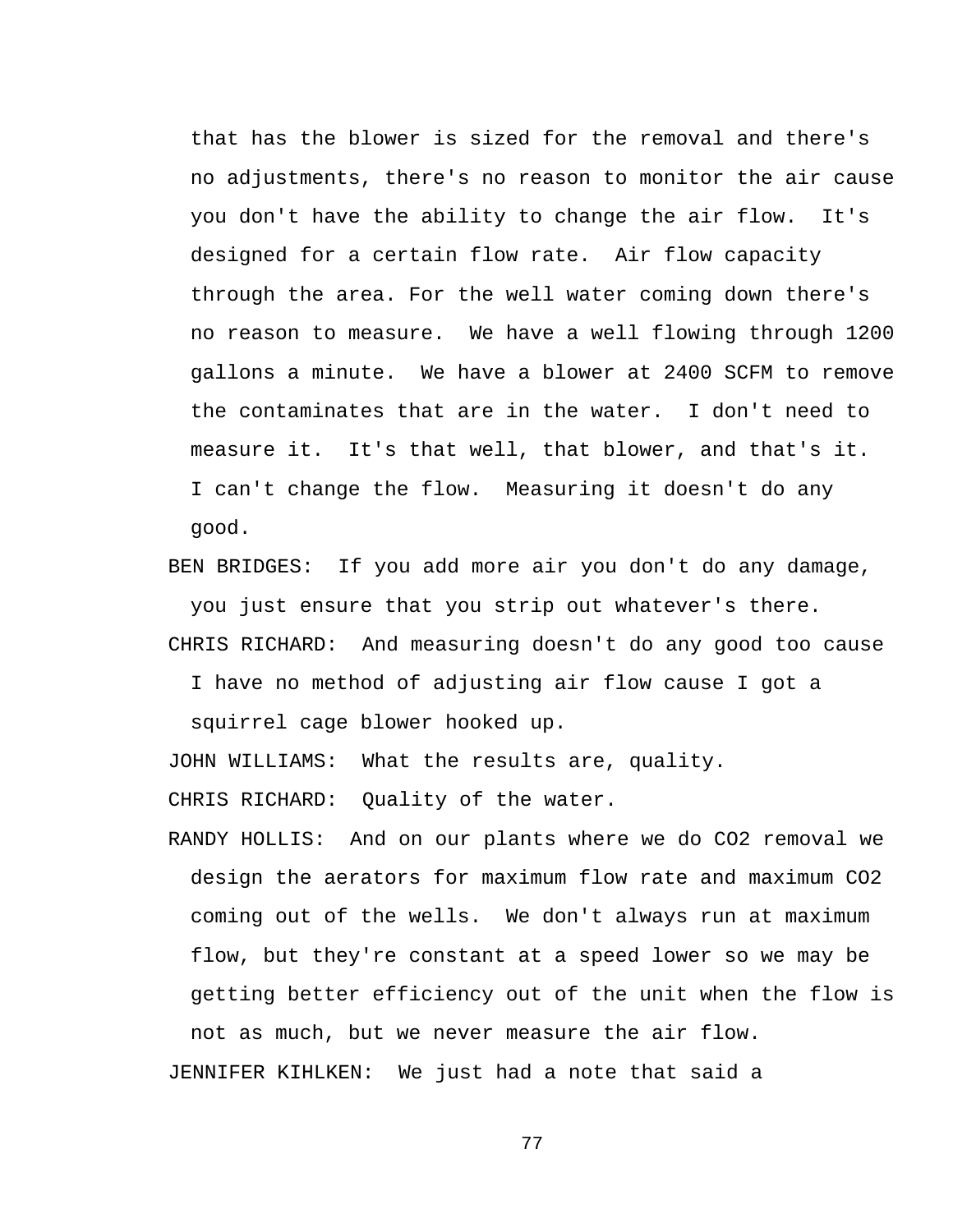discussion about it to see if there was something we didn't know or didn't follow.

JIMMY GUIDRY: It's almost 4:00. There's not much left in our comments sections. I think we want to put it in a posture like we had the others today. We'll go ahead and finish that. What I would recommend one I want to check with the audience if there is anyone here that came specifically to say something I want to give you an opportunity. What we're going to plan to do is have the edits and stuff we talked about today in a format that y'all saw with scratch outs and a format y'all can look at. Hopefully that won't take much time to review. We might have some discussion on chlorine dioxide. And then I was asked if we could discuss some other issues that will be coming up. So I can see an important meeting where we would discuss finishing up this section and then total coliform rule and other subjects that y'all might want to talk about as a committee. That wasn't in my plan being that we're getting closer to the end of the year, but we didn't quite finish today and I want to get it done. So I would hope to have another meeting. And Caryn I look to you as to when that can happen as far as are we talking about two weeks from now, four weeks from now. Once you get into the holidays it's going to be hard to get people together unless y'all want to do like first or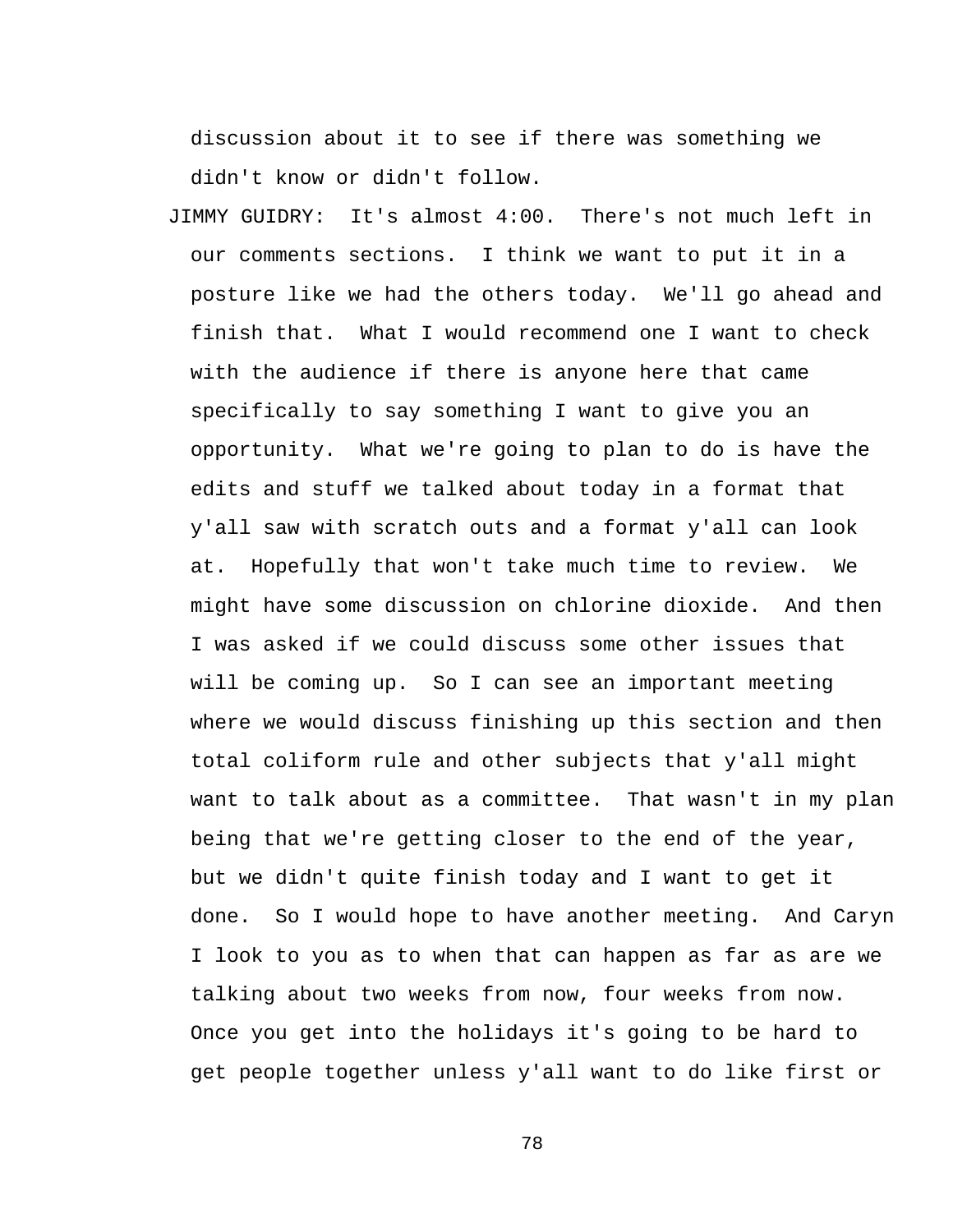second week of December. Leave it up to the group. But I would like to wrap it up to where we can start processing and going to rule making. Unless y'all have any heartburn with that. I would have liked to wrap up today, but there's still some important parts that we're not done with. We won't rehash what we hashed out today. Unless you see something that is really glaring. Y'all like the time. Is this going to require some work to finish this up. I think we did a lot of it today. What I'd like for is what we've done today share with everybody along with the proposal and you have some time to review it so if y'all want to do it we're getting close to Thanksgiving. I don't know if you're talking about the week after Thanksgiving or two weeks before.

- AMANDA LAUGHLIN: What about the week of the 14th of November.
- PATRICK KERR: We're going to need time to get the chlorine dioxide comments circulated and feedback back to you. Is that too soon.
- AMANDA LAUGHLIN: We can make those comments in a section and send them out probably by tomorrow.
- JIMMY GUIDRY: The question is do y'all want to meet again in two weeks, is that doable for y'all, does that give you enough time to review everything and get your input. I'm trying to give you enough time, but we also want to wrap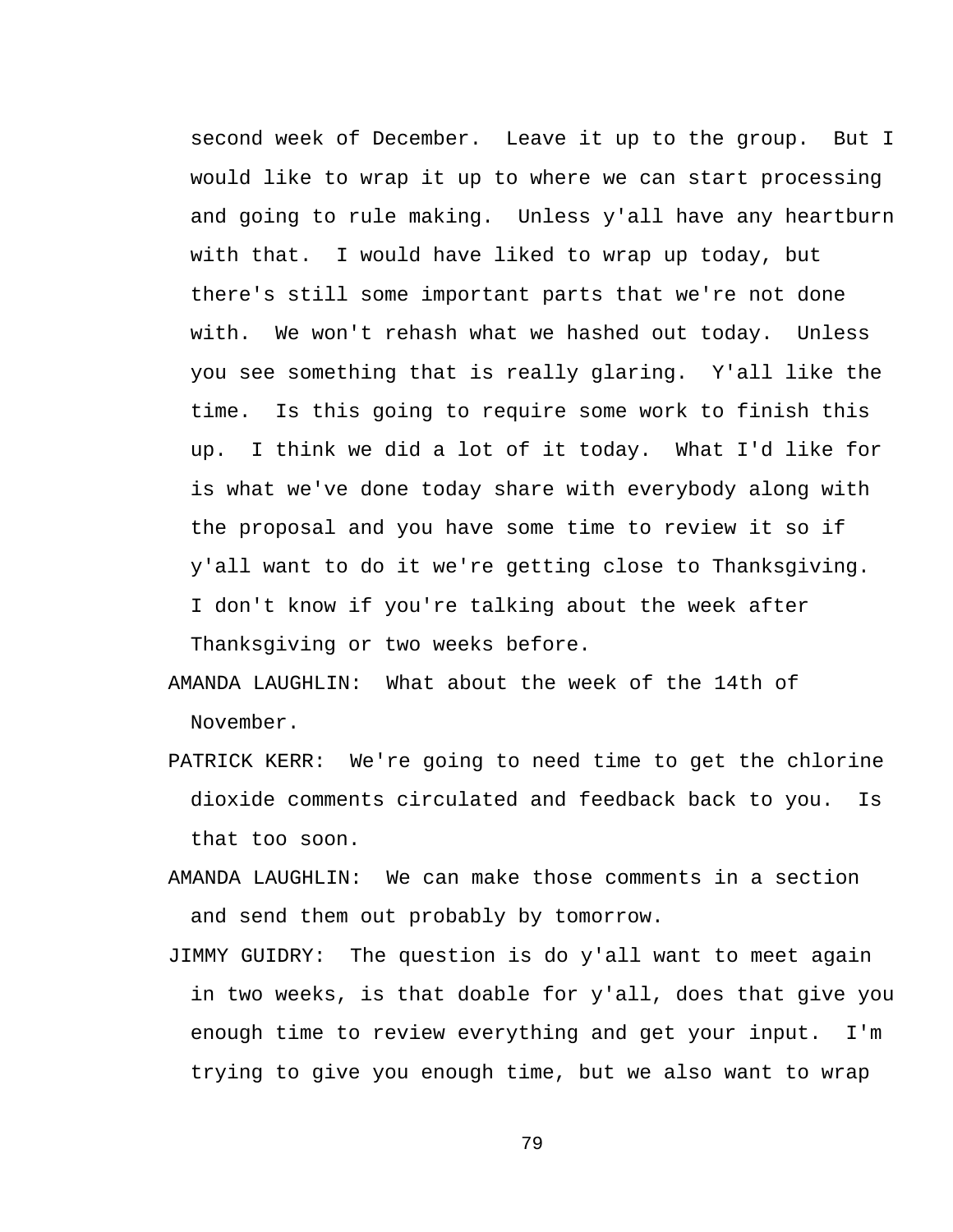this up and there's some other objects y'all may want to discuss as well.

BEN BRIDGES: The one I want to do is the January one deadline so the sooner the better.

- JIMMY GUIDRY: Again, give us those subjects you would like to discuss because a lot of things are changing come January. We need to try to answer some questions, clarify.
- BEN BRIDGES: The bac-t and THM sampling that is important. We would like to discuss that before January one.
- JIMMY GUIDRY: We would be ready to talk about that, right. I feel like we're almost done with this section hopefully with the exception of the chlorine dioxide discussion. So I'm hoping that we can come back, wrap up pretty quick, vote on it and then have an educational moment for all of us what the new rules are going to be and how things are going to work. And then rule making that will take months. So that's not like that's going to happen immediately, but I would like to get it done before session if possible.
- RANDY HOLLIS: So let's meet the 15th, let's meet two weeks from now. She could send out the doodle poll.
- JIMMY GUIDRY: We'll get back to you with a set date, but look around the 15th for what we'll shoot for. And then we hopefully can wrap up a lot of things, have a good